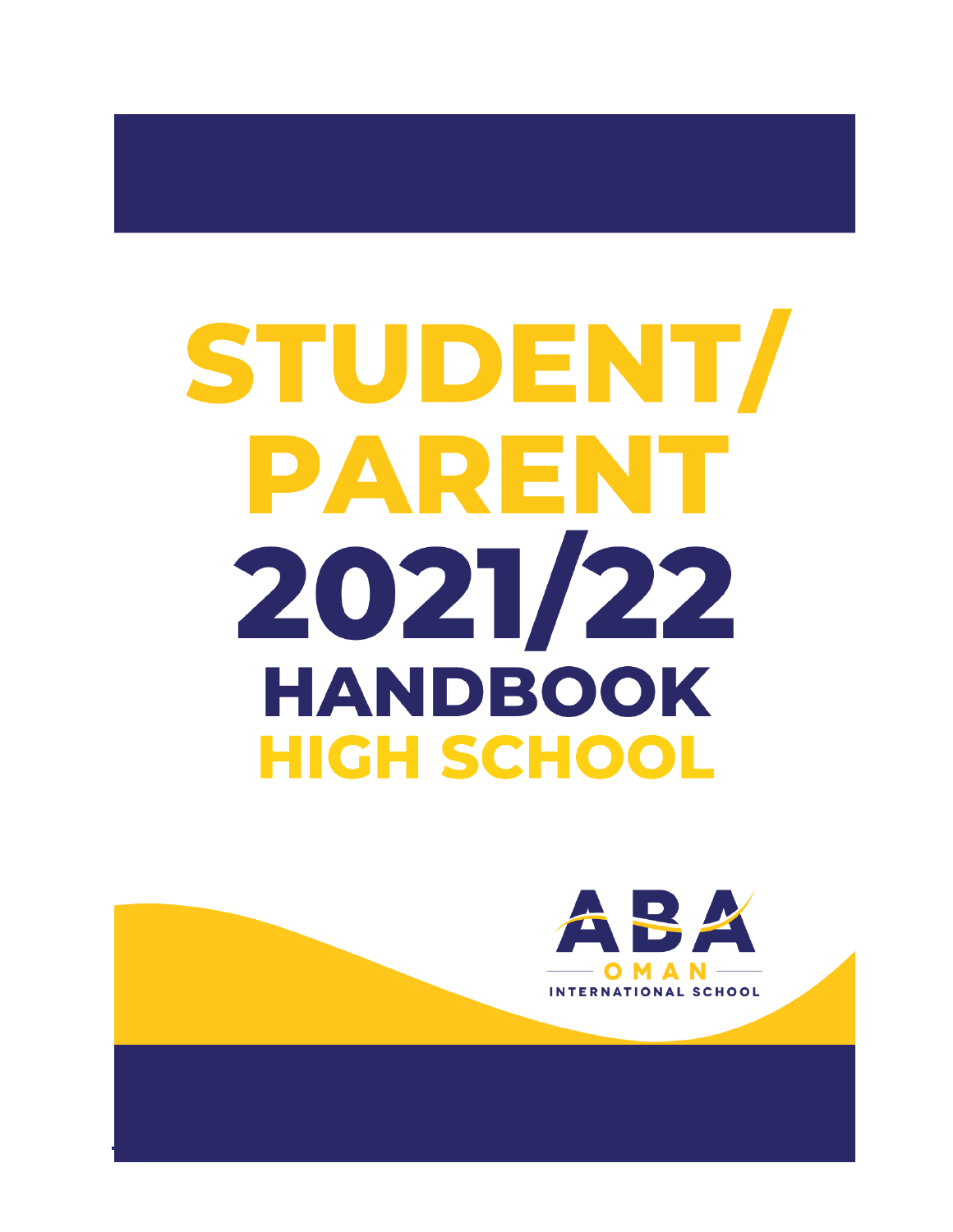#### **Table of Contents**

**Table of Contents - 1**

**IB Learner Profile 4**

**Location and Contact Details 5**

**High School Staff 2019 - 2020 6 Grading and Reporting 10**

**Conferences 12**

Student Organized Events 12

**Student Code of Conduct 13**

**Academic Honesty 14**

**Health Services 15**

**Opportunities for Parents 17**

**Communication - Parental Enquiries & Concerns 18**

**General High School Information 20**

**Pastoral Care 20**

**Counselling Services 21**

**Creativity, Activity and Service (CAS) at ABA 21**

**Home Learning 22**

**High School Communication 23**

#### **Emergency Procedures 24**

#### **High School Procedures 25**

Books and Materials 25 Library 25 Student Council 25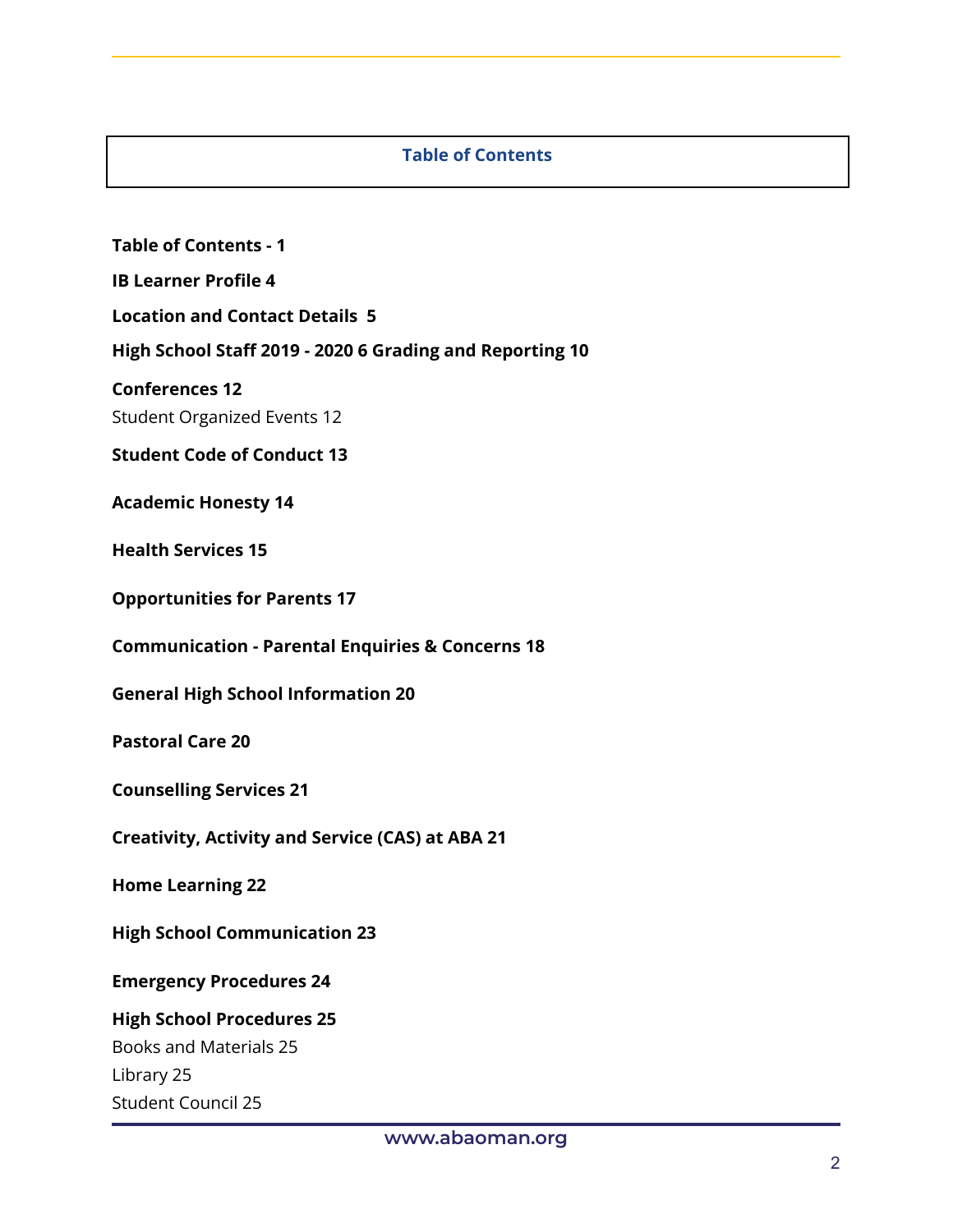School Trips 25 Lockers 25 Bag Tags 26 Recreational Breaks & Cafeterias 26 Lost and Found 26 Telephones and Cell Phones 26

1 Transportation 27 Mopeds/Motorcycles 27 Campus Access Passes 27 Visitors 27 Extra-Curricular Activities 27 The International Award for Young People (Grade 9-12) 27

# **Middle East South Asia Conference (MESAC) 28**

MESAC Events for the 2020/2021 school year 29

# **Attendance Regulations 31**

**Discipline 34**

**Dress Code 35**

**High School 41**

- **Student Transfers/Withdrawal 45**
- **Appendix 1 - Academic Honesty Policy 47**
- **Appendix 2 - Student Services 50**
- **Appendix 3 - Child Protection 52**
- **Appendix 4 - Assessment Policy 53**
- **Appendix 5 - ABA Language Policy 57**
- **Appendix 6 - ABA Acceptable Use Agreement 60**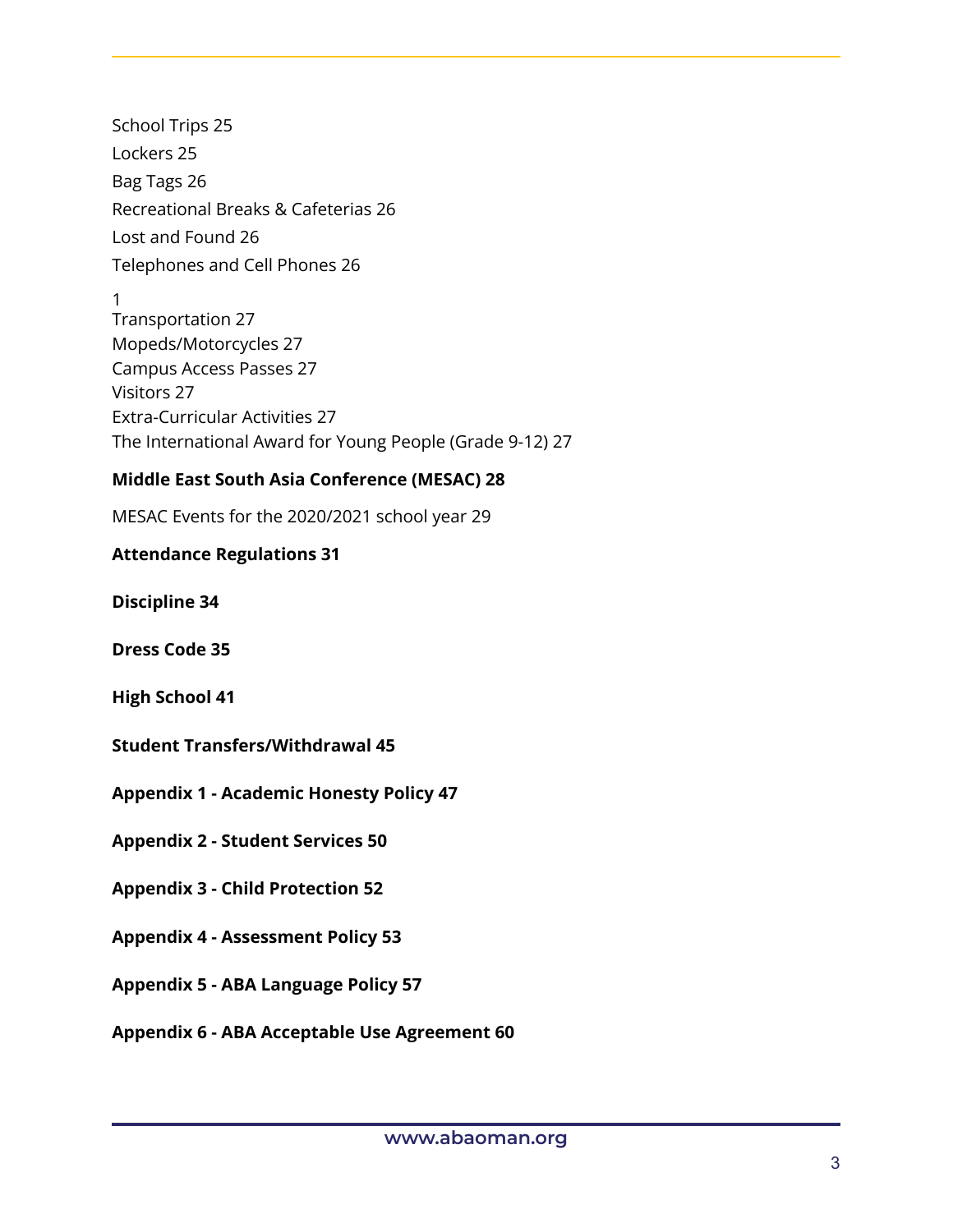# **Mission**

**ABA provides an** international education of the highest quality to enable students to be confident, responsible, caring, life-long learners.





# **Vision**

**ABA students achieve** theirmaximum potential in an environment of **intercultural** understanding and respect, to meet the challenges of a rapidly changing world.

# **Values**

**Communication Diversity - Inquiry Integrity - Knowledge Open-mindedness Reflection - Thinking Willingness to Take Risks** 

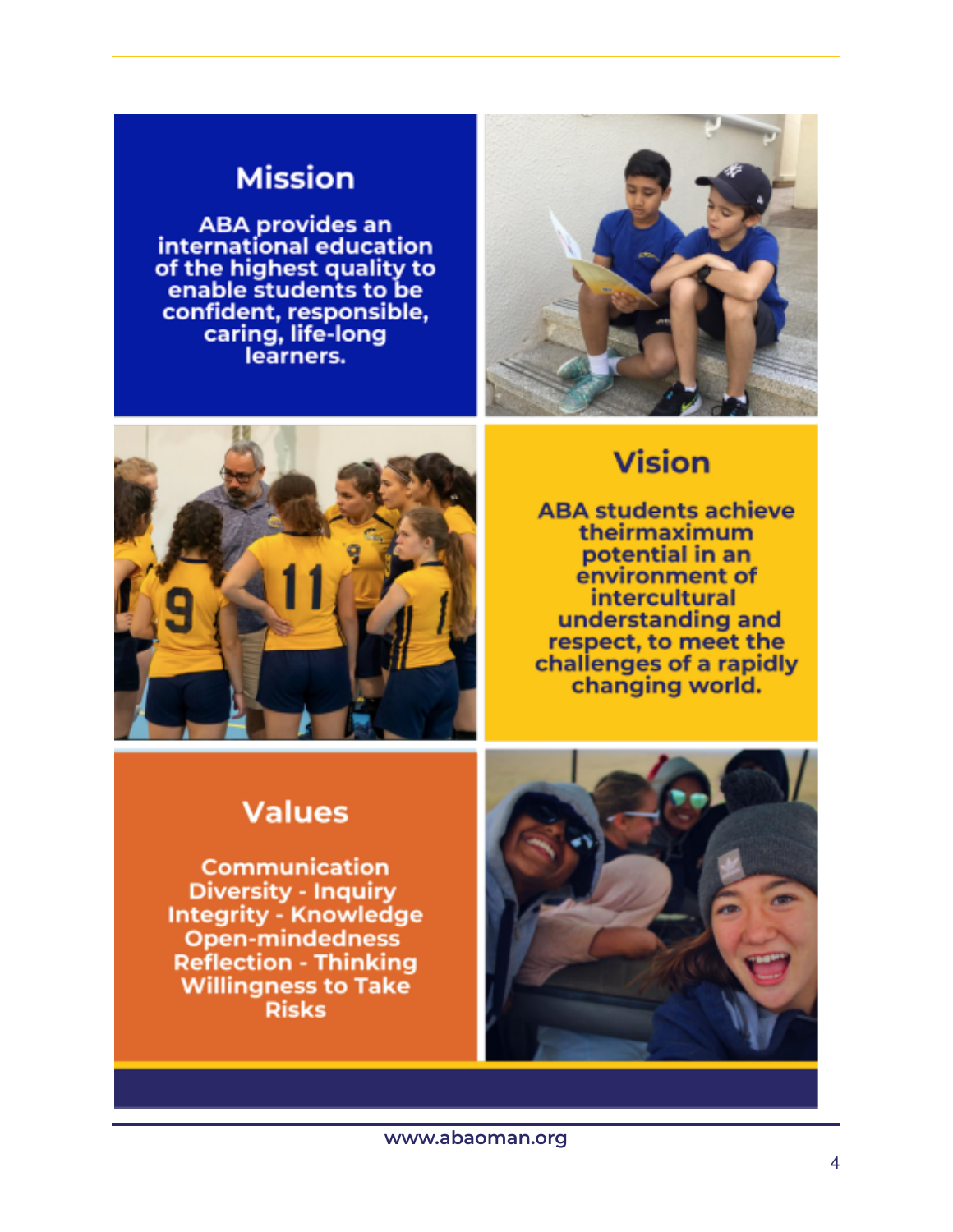# **IB Learner Profile**

The Learner Profile guides all three programmes, and lists the attributes we hope to develop in our students as they become internationally minded lifelong learners. As IB learners we strive to be:

| <b>Inquirers</b>     | We nurture our curiosity, developing skills for inquiry<br>and research. We know how to learn independently and<br>with others. We learn with enthusiasm and sustain our<br>love of learning throughout life.              |
|----------------------|----------------------------------------------------------------------------------------------------------------------------------------------------------------------------------------------------------------------------|
| Knowledgeable        | We develop and use conceptual understanding, exploring<br>knowledge across a range of disciplines. We engage with<br>issues and ideas that have local and global significance.                                             |
| <b>Thinkers</b>      | ritical and creative thinking skills to analyse and<br>onsible action on complex problems. We exercise<br>n making reasoned, ethical decisions.                                                                            |
| <b>Communicators</b> | We express ourselves confidently and creatively in<br>more than one language and in many ways. We<br>collaborate effectively, listening carefully to the<br>perspectives of other individuals and groups.                  |
| Principled           | We act with integrity and honesty, with a strong sense of<br>fairness and justice, and with respect for the dignity and<br>rights of people everywhere. We take responsibility for<br>our actions and their consequences.  |
| Open-minded          | We critically appreciate our own cultures and personal<br>histories, as well as the values and traditions of others.<br>We seek and evaluate a range of points of view, and we<br>are willing to grow from the experience. |
| <b>Caring</b>        | We show empathy, compassion and respect. We have a<br>commitment to service, and we act to make a positive<br>difference in the lives of others and in the world around<br>us.                                             |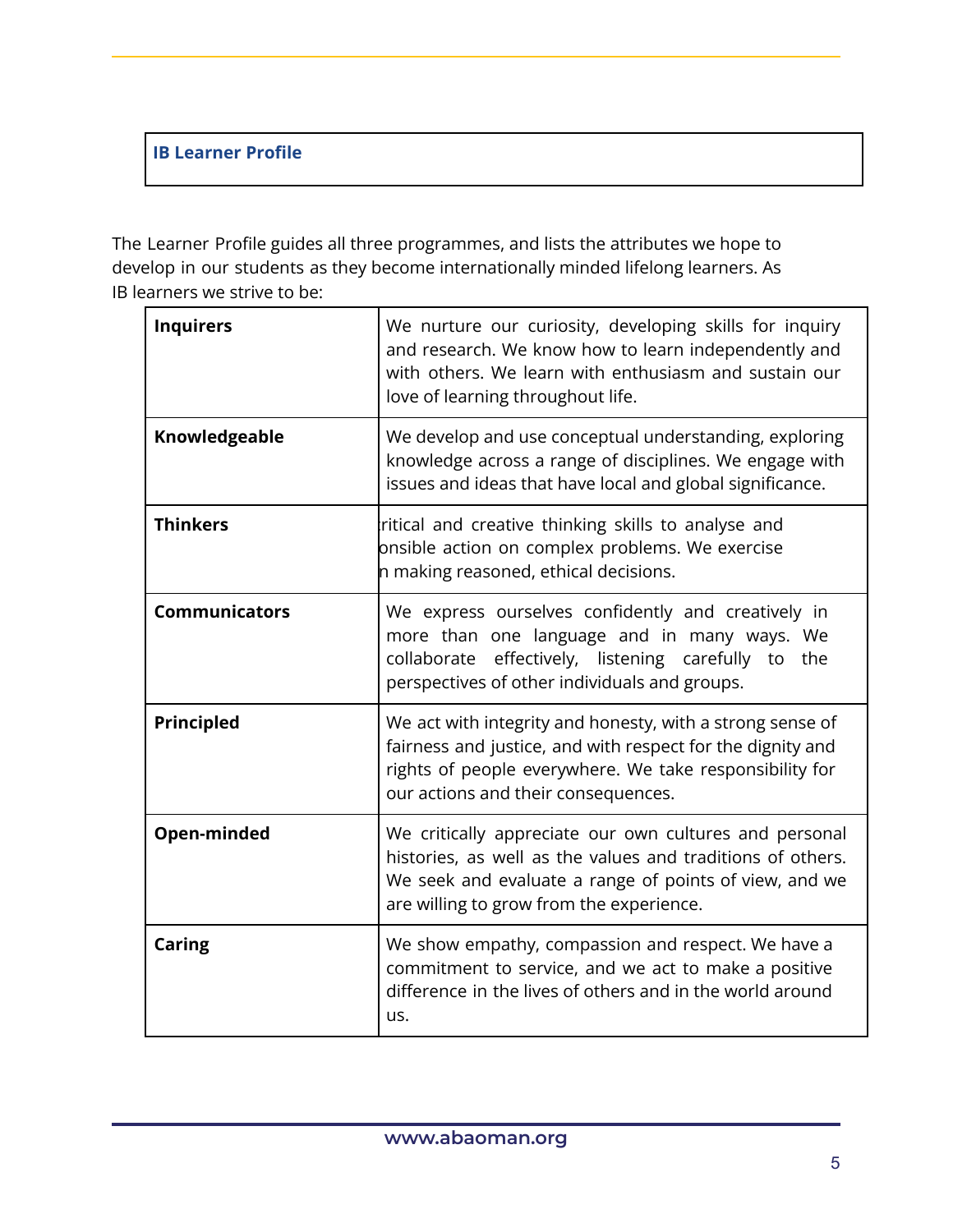| <b>Risk-takers</b> | We approach uncertainty with forethought and<br>determination; we work independently and<br>cooperatively to explore new ideas and innovative<br>strategies. We are resourceful and resilient in the<br>face of challenges and change.                             |
|--------------------|--------------------------------------------------------------------------------------------------------------------------------------------------------------------------------------------------------------------------------------------------------------------|
| <b>Balanced</b>    | We understand the importance of balancing different<br>aspects of our lives-intellectual, physical, and<br>emotional-to achieve well-being for ourselves and<br>others. We recognize our interdependence with other<br>people and with the world in which we live. |
| <b>Reflective</b>  | We thoughtfully consider the world and our own ideas<br>and experience. We work to understand our strengths<br>and weaknesses in order to support our learning and<br>personal development.                                                                        |

# **HIGH SCHOOL CONTACTS**

**Grading and Reporting**

# **Grading and Reporting**

ABA issues reports of student progress at the end of each marking period (approx. 9 weeks). All students, Grades 6-12, receive mid-semester and end of semester reports. Students in Grades 6-10 receive reports indicating progress according to MYP subject assessment criteria. Students in Grades 11-12 receive reports against DP assessment criteria.

| Reports are issued on the cycle below: |
|----------------------------------------|
|----------------------------------------|

|                        | <b>Mid-Semester 1</b> | <b>Semester</b> | <b>Mid-Semester 2</b> | <b>Semes</b><br>ter <sub>2</sub> |
|------------------------|-----------------------|-----------------|-----------------------|----------------------------------|
| <b>Grade 9 MYP</b>     | Long                  | Short           | Long                  | Short                            |
| Grade 10<br><b>MYP</b> | Long                  | Short           | Long                  | Short                            |
| Grade 11 DP            | Long                  | Short           | Long                  | Short                            |
| Grade 12 DP            | Long                  | Short           | Long                  | Short                            |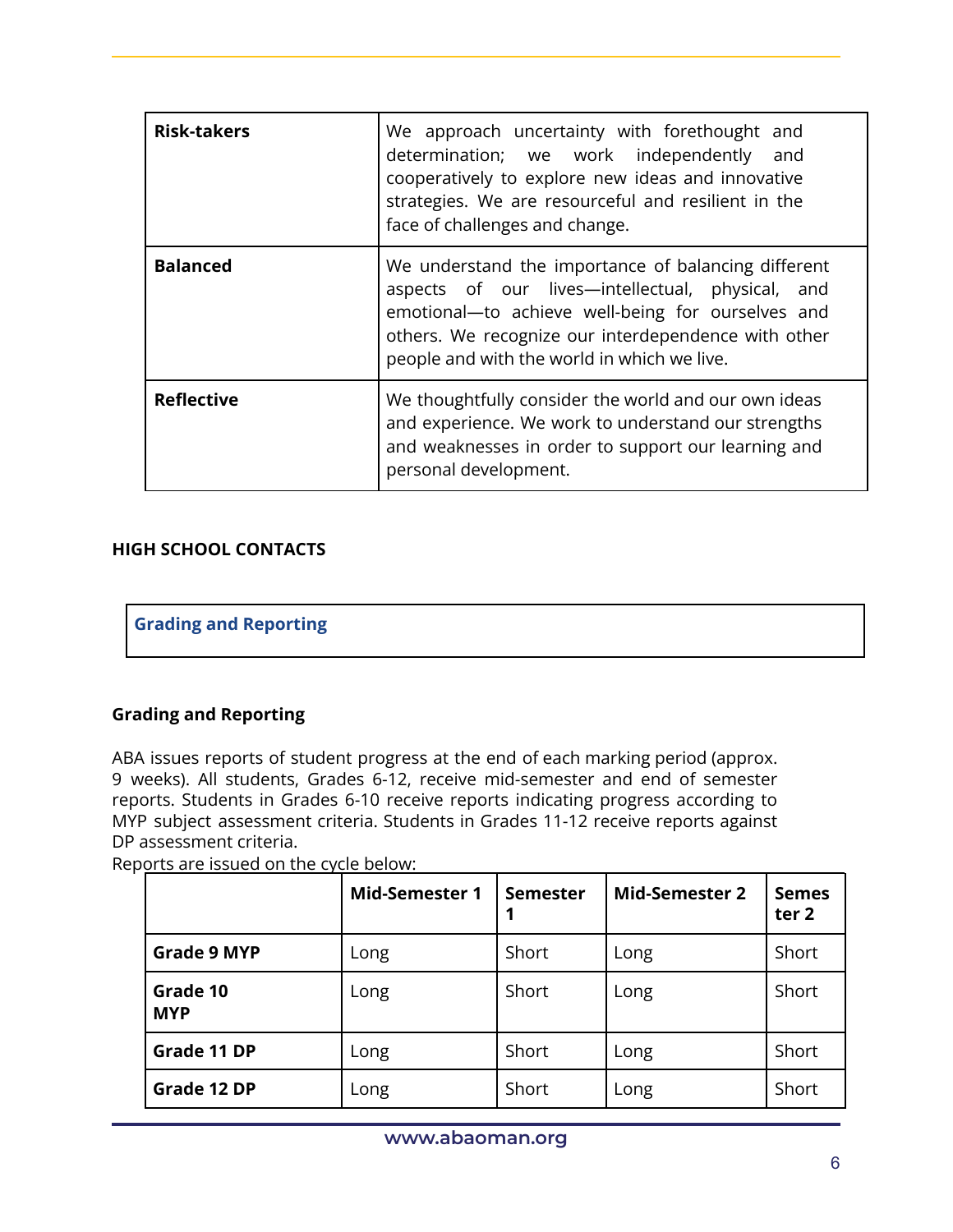The IB MYP assessment system used in semester reports is as described below in the table.

| Grade/Mark | <b>IB MYP Descriptor</b>                                                                                                                                                                                                                            |
|------------|-----------------------------------------------------------------------------------------------------------------------------------------------------------------------------------------------------------------------------------------------------|
| 7          | • High - quality frequently innovative work<br>• Comprehensive understanding of concepts and<br>contexts . Consistently demonstrates critical and<br>creative thinking<br>· Independent transfer of knowledge and skills in complex<br>situations   |
| 6          | • Work of a high quality with some innovation<br>• Extensive understanding of concepts and contexts<br>• Frequent evidence of sophisticated critical and creative<br>thinking • Frequent transfer of knowledge and skills with<br>some independence |
| 5          | • Generally high - quality work<br>• Secure understanding of concepts and contexts<br>• Sophisticated creative and critical thinking in some<br>cases . Often transfers knowledge and skills, in<br>familiar situations                             |
| 4          | • Work of good quality<br>· Basic understanding of most concepts<br>• Basic critical and creative thinking in most cases<br>• Flexible in transferring knowledge and skills in some cases                                                           |
| 3          | . Work of an acceptable quality<br>· Basic understanding of many concepts<br>• Basic critical or creative thinking in many cases                                                                                                                    |

| • Inflexible in transferring knowledge and skills in most cases                                                                                                                                              |
|--------------------------------------------------------------------------------------------------------------------------------------------------------------------------------------------------------------|
| • Work of limited quality<br>• Significant misunderstandings of many concepts<br>• Rarely demonstrates critical or creative thinking<br>• Infrequently transfers knowledge and skills                        |
| • Work of very limited quality.<br>• Significant misunderstandings of most concepts<br>• Very rarely demonstrates critical or creative thinking<br>• Rarely transfers knowledge and skills even with support |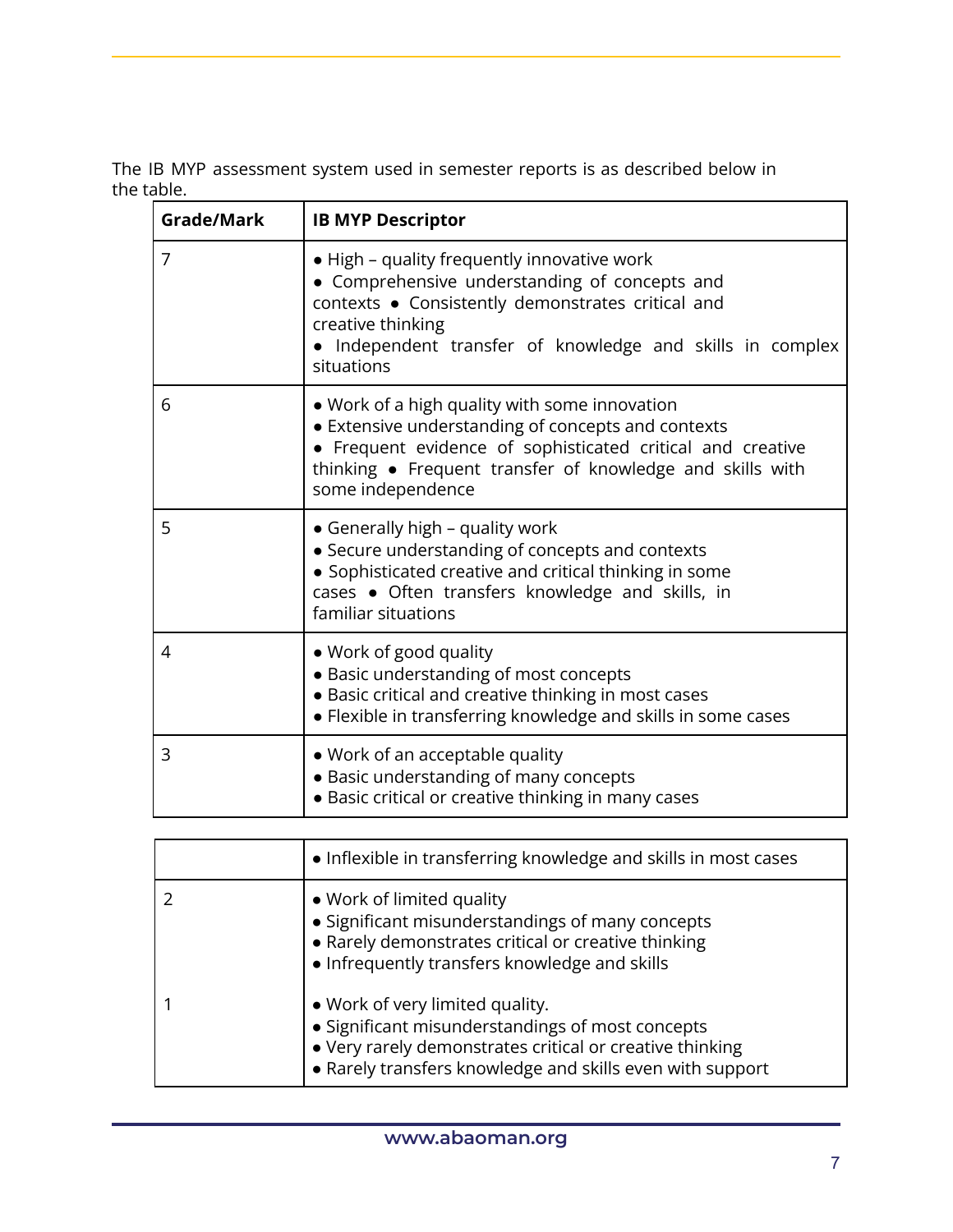Adapted from MYP: From principles into practice. May 2014 (updated September 2017).

# **High School Diploma- Credit System**

The aim is to recognize academic achievement and/or academic improvement. Therefore, a semester grade of 2 will be considered a conditional pass. **The passing condition for a course with a semester grade of 2 will be as follows**:

*●* Consecutive semester grades must average to a 3 or higher (providing the later grade is the higher one), which indicates improvement in order to gain credit for both semesters.

*●* **Note 1:** *A semester grade of 1 automatically results in no credit.*

*●* **Note 2:** Sem. 1 & 2 = Grades 9/11; Sem. 3 & 4 = Grades 10/12

#### **Sample Conditional Pass Situations**:

| Grade 9 or 11                                                                                                                 |        | Grade 10 or 12 |        |                  |
|-------------------------------------------------------------------------------------------------------------------------------|--------|----------------|--------|------------------|
| Sem. 1                                                                                                                        | Sem. 2 | Sem. 3         | Sem. 4 | Total<br>Credits |
|                                                                                                                               |        |                |        | $1\frac{1}{2}$   |
| The average of semesters 1 and 2 equals 2.5. Therefore, credit is granted only for<br>the second, third and fourth semesters. |        |                |        |                  |

| Sem. 1                                                                                     | Sem. 2 | Sem. 3 | Sem. 4 | Total<br>Credit |
|--------------------------------------------------------------------------------------------|--------|--------|--------|-----------------|
|                                                                                            |        |        |        |                 |
| The average of semesters 2 and 3 equals 3. Therefore, credit is granted for all semesters. |        |        |        |                 |

| Sem. 1                                                                                     | Sem. 2 | Sem. 3 | Sem. 4 | Total<br>Credits |
|--------------------------------------------------------------------------------------------|--------|--------|--------|------------------|
|                                                                                            | 3      |        | 4      |                  |
| The average of semesters 3 and 4 equals 3. Therefore, credit is granted for all semesters. |        |        |        |                  |
| Sem. 1                                                                                     | Sem. 2 | Sem. 3 | Sem. 4 | Total<br>Credits |
|                                                                                            |        |        |        |                  |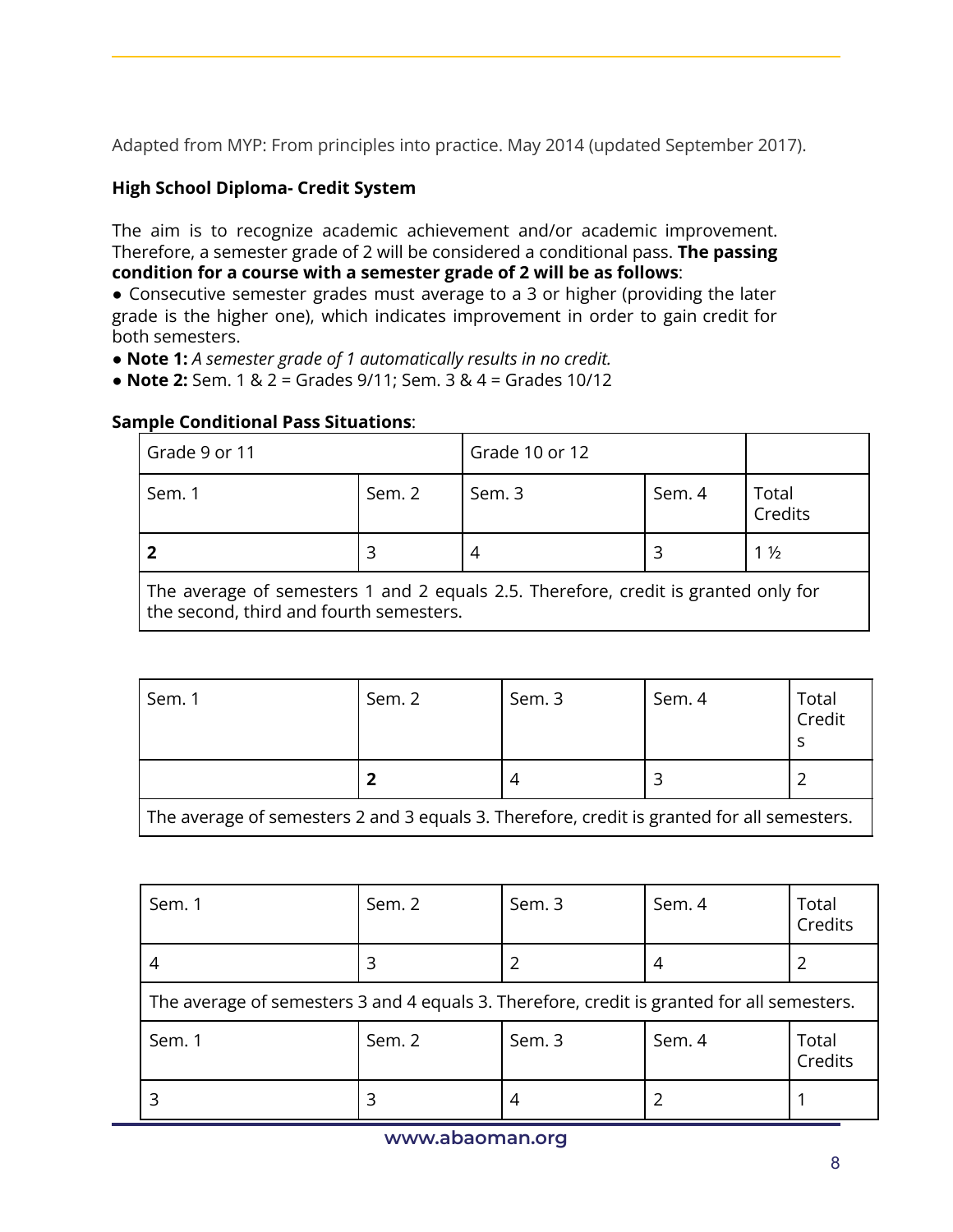|                                                                                                                                                                                                                   |  | $\frac{1}{2}$ |
|-------------------------------------------------------------------------------------------------------------------------------------------------------------------------------------------------------------------|--|---------------|
| The 4 <sup>th</sup> semester grade of 2 cannot be compensated for as it is at the end of the course and<br>doesn't show academic improvement. Therefore, credit is granted for the first three<br>semesters only. |  |               |

#### **Conferences**

**Planned Conferences:** Formal parent-teacher-student conferences are scheduled twice a year, one in November and the other in March/April. Students are expected to attend with parents. These will be conducted on-line for ease of access for all parents and students.

**Parental Request Conferences**: If a parent wishes to speak with any teacher at any time, a conference time can be arranged. *The teacher is the primary contact concerning students' progress*. Subsequent to meeting with the teacher, parents may meet with their child's High School Learning Mentor, or one of the Counselors or MYP/DP Coordinators. If an issue is unresolved, parents should schedule a meeting with the Principal and/or the Head of School.

#### **Student Organized Events**

Any student or group of students who wish to organize activities on campus may complete a 'Facility Request Form' available at the Reception Desk. Once the form is complete with all the details provided, students should then take the form to the Principal or Counsellor for approval.

If the event involves Elementary or Middle School students, the form must also be presented also to the Elementary/Middle School Principal so that they are informed of the details and can make the necessary arrangements.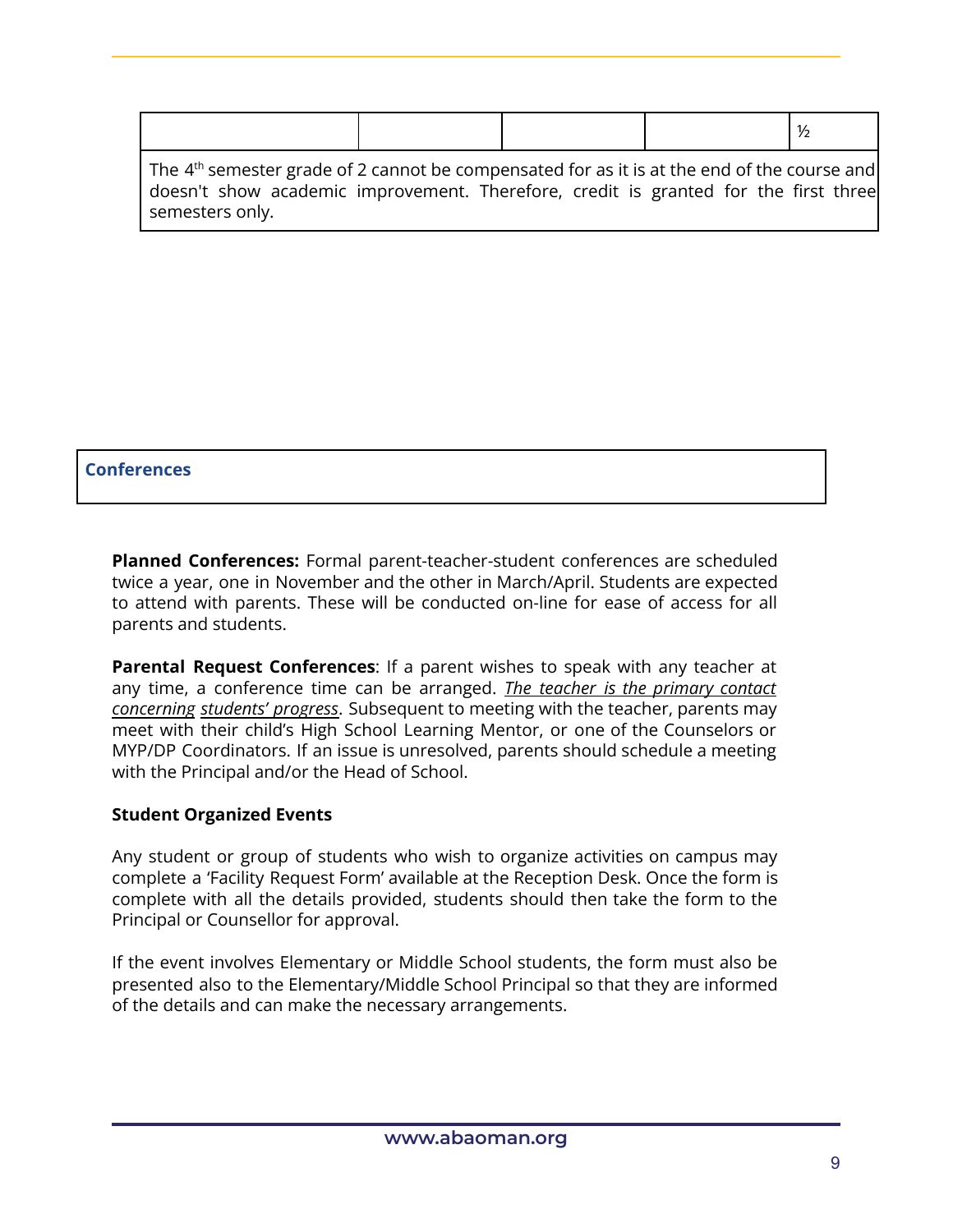#### **Student Code of Conduct**

The immediate purpose of the **Student Code of Conduct** is to ensure our School Mission is supported in the classroom and in the community. Primarily, this is to ensure that the conditions for learning are agreed. The Code of Conduct also serves to teach students the value of individual responsibility and consideration for others.

The level of discipline in the school is directly related to the commitment of both staff and students to the ideals of the school. Rather than enforcing strict adherence to a detailed code of behavior, the school encourages students to demonstrate an understanding of the following key principles:

- Attendance and the relative freedom of students at ABA are privileges that should not be abused.

- The chief mission of the school is to provide learning opportunities and a caring environment for students from all over the world.

- Teachers and support staff deserve respect for the work they do on behalf of students.

- Students should, in turn, receive respect from teachers and the staff for their academic effort and concern for the welfare of the school community. - ABA students support the Mission by affording respect to all others.

In addition to understanding the principles outlined above, students should be aware that bringing the school into disrepute through untoward behavior, both on and off campus, is considered grounds for disciplinary action. "Untoward behavior" includes (and is not limited to) public consumption of alcohol, illegal substance abuse, rowdiness, and consorting with undesirable persons.

The severity of the sanction imposed on the student will depend upon the degree of seriousness of the behavior. This will be judged solely by the administration in consultation with the member of staff concerned, if any, and when necessary, the Board of Directors. To protect the integrity of this process and the rights of the student, an appeals process is established. The administration wishes to emphasize that stern measures will be taken against individuals whose actions embarrass the reputation of ABA.

#### **Threat/Bullying/Harassment (Including Cyber/Digital)**

Any type of threatening, bullying or harassment by ABA students or parents goes against the ABA Mission and will result in disciplinary action. This includes all forms of on-line, physical, written or verbal incidents. Use of social media that brings the school into disrepute will also be treated as a disciplinary matter.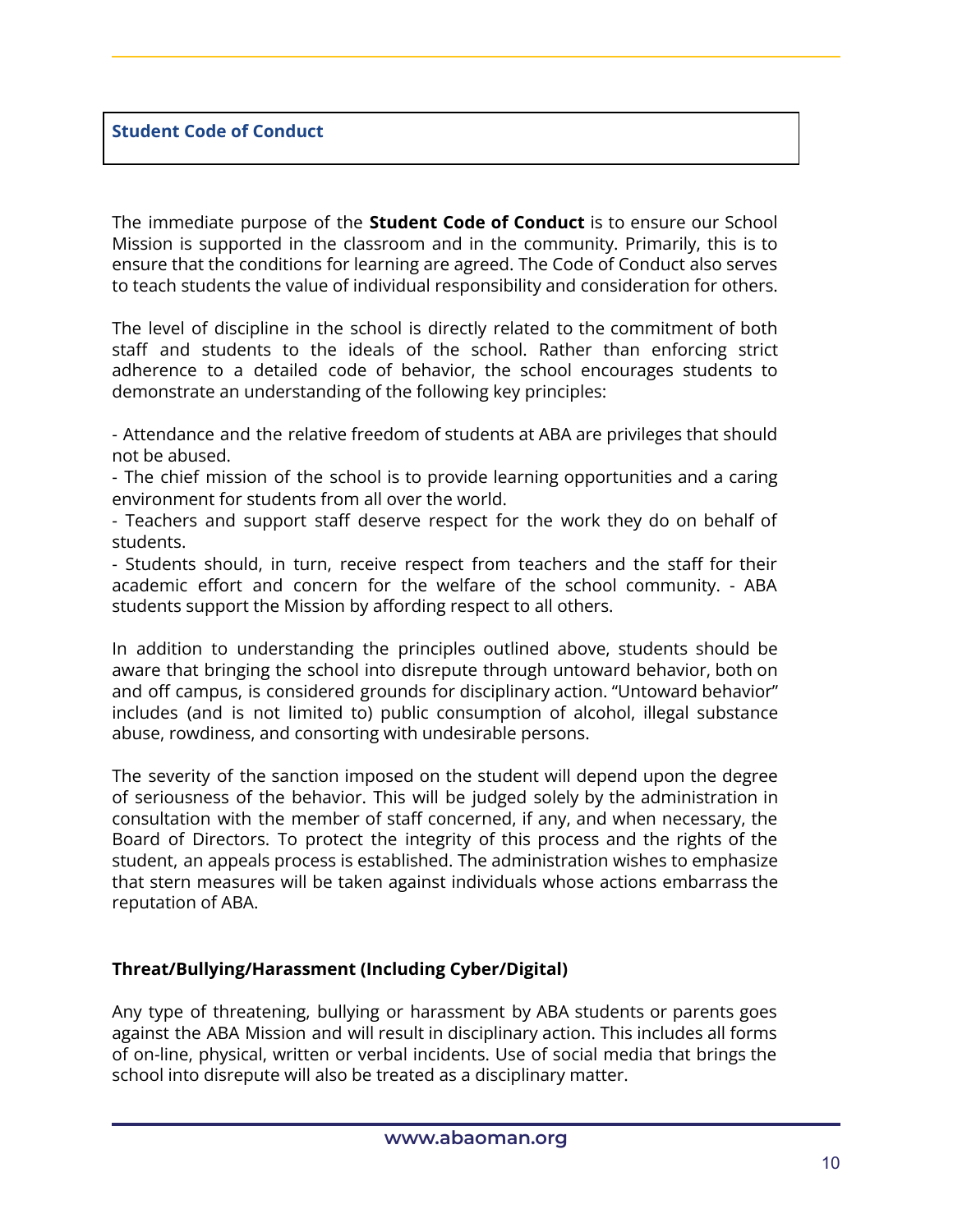IT facilities are for educational use only. School and personal computers are not to be used for recreational use, including the playing of PC based games, downloading or participating in online games and recreational use of e-mail (See Acceptable Use Policy - Appendix 5). Use of the Internet and other electronic communication services is a privilege and not a right. Inappropriate use will result in termination of that privilege and will subject a student to school disciplinary consequences.

#### **Specifically prohibited unethical activities include:**

a) Sending, saving or displaying offensive messages or pictures, or accessing, uploading, downloading or distributing pornographic, obscene, violent or sexually explicit material;

b) Violating copyright laws (including copying and transmitting document, software, music and/or video files without a license; and plagiarizing - copying and presenting as one's own, the work of others found on the global internet or local intranet); c) Accessing, downloading or transmitting any material in violation of any law of the Sultanate of Oman; or distributing material protected by state or federal laws; d) Hacking or attempting to gain unauthorized access to the files or network services of any organization or individual, including the account of another student.

#### **Academic Honesty**

In accordance with the IB Learner Profile (2013) and ABA's Mission, Vision and Value statements, we expect students to be principled and act with academic integrity. We ask each member of the school community -- students, teachers and parents -to familiarize themselves with what constitutes academic honesty outlined in the Academic Honesty Policy.

A copy of the full Academic Honesty Policy can be found in Appendix 1**.**

#### **Health Services**

The school employs a trained nurse whose primary role is to support student learning. The nurse is located in the health office in the Administration Building. The school nurses' responsibilities include:

13

- Providing acute, chronic and emergency care
- Assessing student health status; health appraisals
- Activities and education to promote health and safety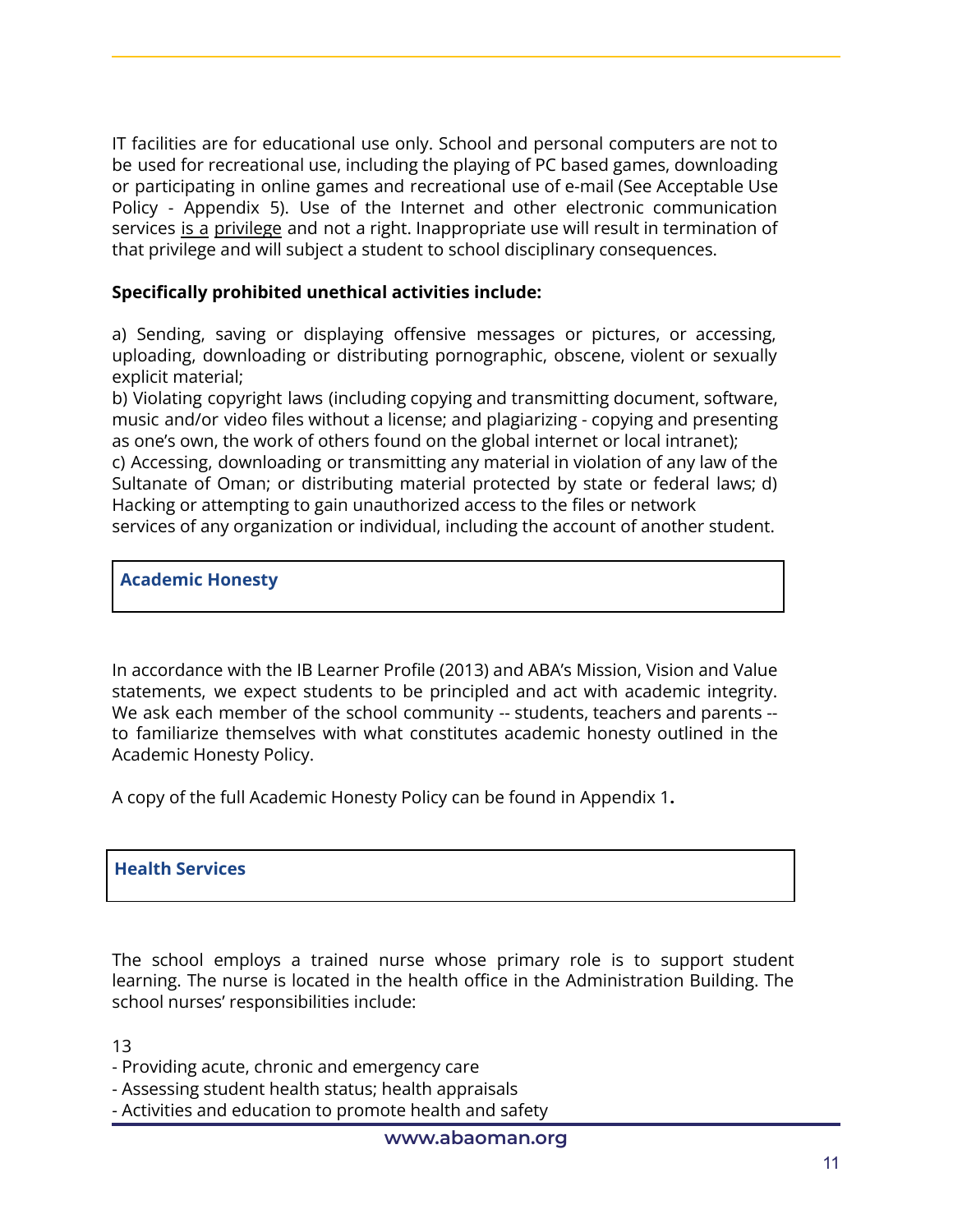- Identifying problems and making referrals
- Medication administration
- School/community/health care provider liaison
- Nurses available from 7:15 a.m. to 5:15 p.m. on school days

All parents of students enrolling in ABA are required to complete the Student Health Record and provide documented proof of immunizations. The signature of parents/legal guardians is required to provide consent for the school to seek medical assistance in the case of an emergency. It is our school policy to call a parent immediately if a child requires urgent medical assistance. In cases, when direct contact with a parent is not possible, ABA will transport the student to one of the following hospitals (Khoula, Muscat Private and/or Royal Hospital**). The cost of any medical consultation or treatment is the responsibility of the parents.**

#### **Sick Children**

**If your child is ill, and running a fever, please do not send them to school**. If your child stays at home, it is the responsibility of the parent to inform the Learning Mentor, High School Office and Registrar via email. See Absences under Attendance Regulations.

#### **Accident Reporting**

Any accident and/or injury sustained by a student must be reported to the school nurse. If necessary, the school nurse will complete an Accident Report form.

#### **Procedure**:

Advance medical care is required if:

- injury involves severe bleeding
- injury involves head, neck and /or spine
- injury has impaired walking/breathing

In any of the above events, the student **should not be moved** until seen by the school nurse and/or a teacher trained in first aid. ABA ensures that multiple staff members receive annual first aid training.

The parents/legal guardians will be contacted immediately. If unable to contact the parent, the student will be transported to a hospital i.e. Muscat Private, Khoula or Royal.

#### **Minor Injuries (Non-Life Threatening)**

1. If able, students should report to their classroom first and inform the

- teacher. The student should then report to the health office.
- 2. The school nurse will assess the student's condition.
- 3. Non-prescription medication may be given for fever, cold, cough or allergy.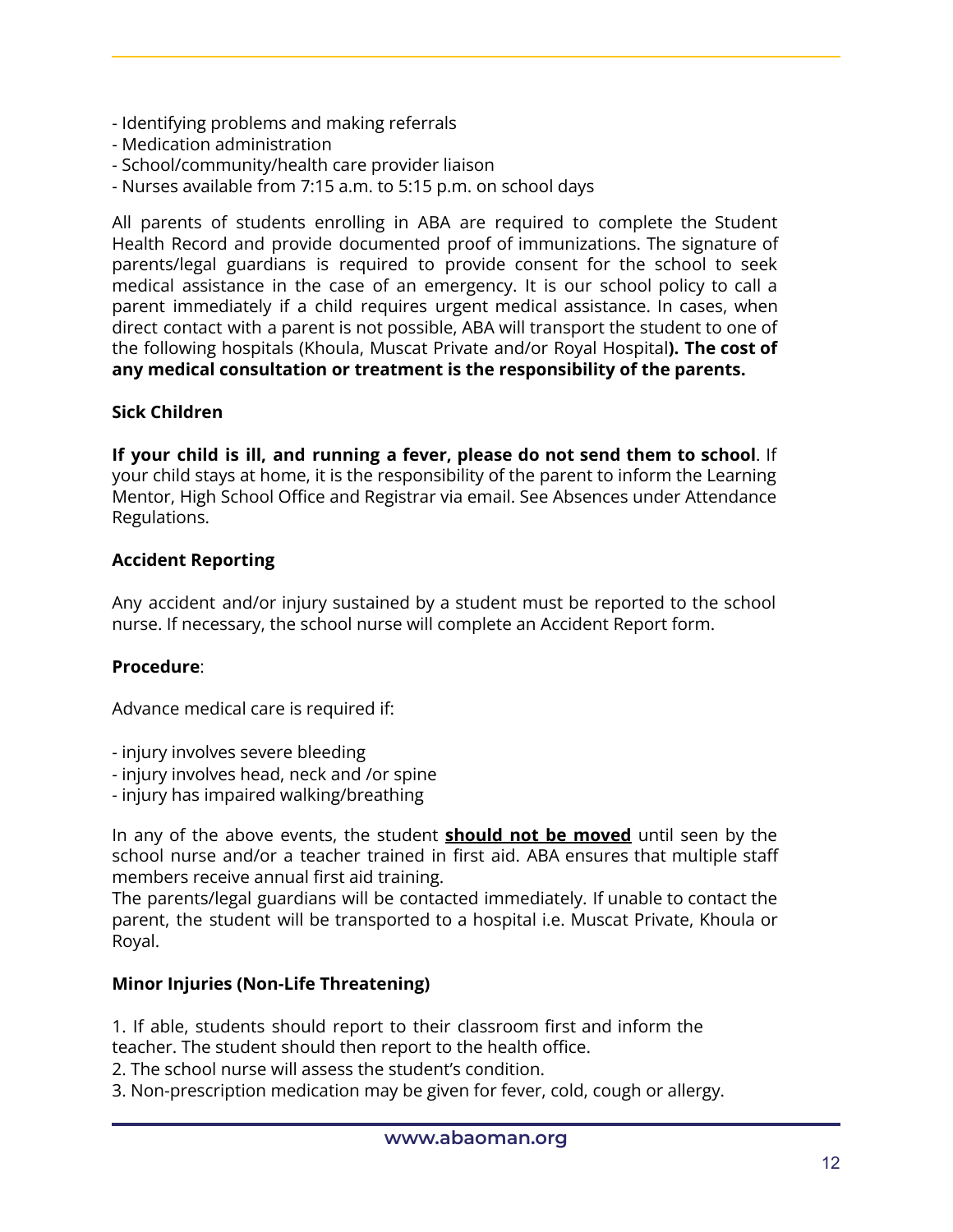4. Students are allowed to rest for one period and are observed.

5. Students either return to class or the school nurse will contact the parent to pick up their child. (A student pass is completed by the nurse and the respective Principal is informed)

6. Incident is recorded in the logbook and on iSAMS school medical database. 7. All students must wait in the nurse's office until they are picked up by their parents/driver.

# **Moderate/Severe Injuries**

1. Student reports to or is transported to the health office.

2. Student's condition is assessed, and emergency care provided.

3. Parents will be contacted.

4. School nurse will determine if more advanced care is needed.

5. Parents and/or school nurse will transport student to a medical facility. Ambulance may be a necessary means of transport.

6. Incident will be documented on iSAMS school medical database.

7. Accident form completed and is held in the Nurse's Office and a copy goes to the Head of School.

Communication - Parental Enquiries & Concerns

Maintaining a supportive, triangular relationship among students, parents and faculty is vital to the success of your child. Clear, open and respectful communication is the foundation of this triangular relationship.

Every attempt will be made to communicate with parents regarding their child's academic and social progress through mid-semester and semester grades, notices of academic difficulty, iSAMs parent portal, ManageBac, email messages and other channels such as telephone conversations.

The cultural diversity of parents in our international community at ABA may lead to occasional special concerns to arise. Most can be dealt with effectively by following these few simple guidelines:

# **Academic / Teaching Concerns**

#### *Please contact the teacher directly for a face-to-face meeting.*

Parents and students often hesitate to openly discuss class concerns with teachers but approaching teachers directly has the most positive results. For routine matters relating to your child's academic progress and classroom activity, please bring your concerns to the attention of the classroom teacher involved.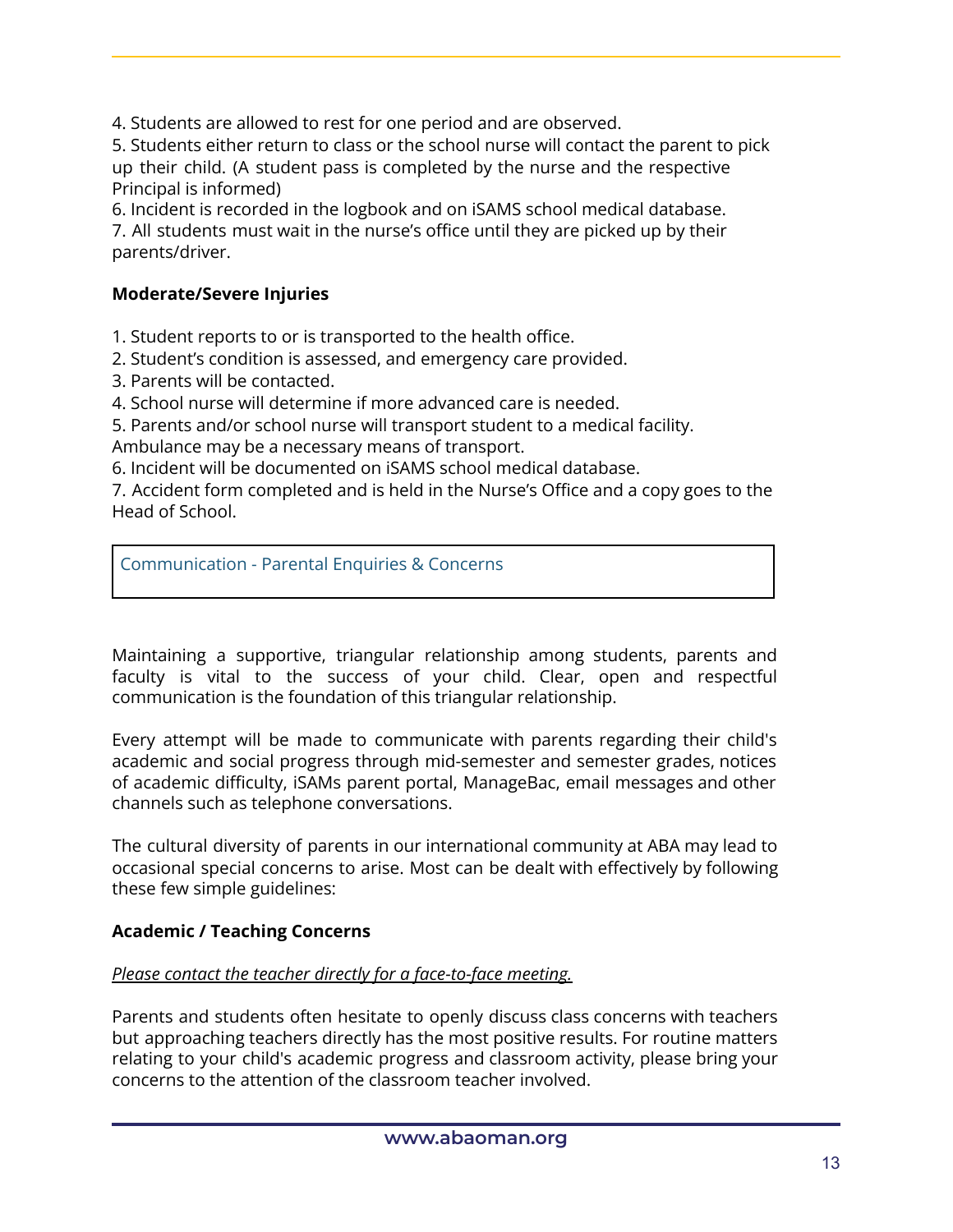All teachers make themselves available to deal with parent concerns. Since teachers are obviously busy in the classroom for most of the day, parents are asked to make an appointment for a time that will enable the problem to be discussed in an effective manner. This will usually be outside normal school hours and can be arranged by email. Teachers are required to respond to your request within a maximum of 48 hours.

#### **Social / Emotional Concerns**

Should your child be experiencing any difficulties of this nature please inform the relevant Counsellor or section Principal/Assistant Principal.

#### **Daily /Curricular Concerns**

Please contact the High School Principal in one of the following circumstances:

(a) the matter concerning your child has been discussed with the teacher concerned and satisfaction has not been obtained

(b) the matter concerning your child is judged by the parent to be of a serious enough nature to warrant immediate action by the administration (i.e. by-passing stage 1 above)

(c) the concern is not related directly to the normal classroom learning situation but is of a general curricular, behavioral or daily school organization nature.

(d) there is a sudden emergency situation.

#### **Financial Matters**

Contact the Chief Financial Officer, Mr. Bahul Pillai for all financial matters.

#### **Contact with the Head of School**

The Head of School will normally be aware of most serious concerns brought to the Principals through meetings with the administrative team. If it is felt that his involvement is required, even without a request from a parent, this will happen.

Other circumstances in which the Head of School may be involved in parental concerns are:

• the matter has already been brought to the attention of the Principals and, in the opinion of the parent, it has not been resolved satisfactorily or not been dealt with at all,

• the matter is not related to the routine operation of the academic program and social life of the school,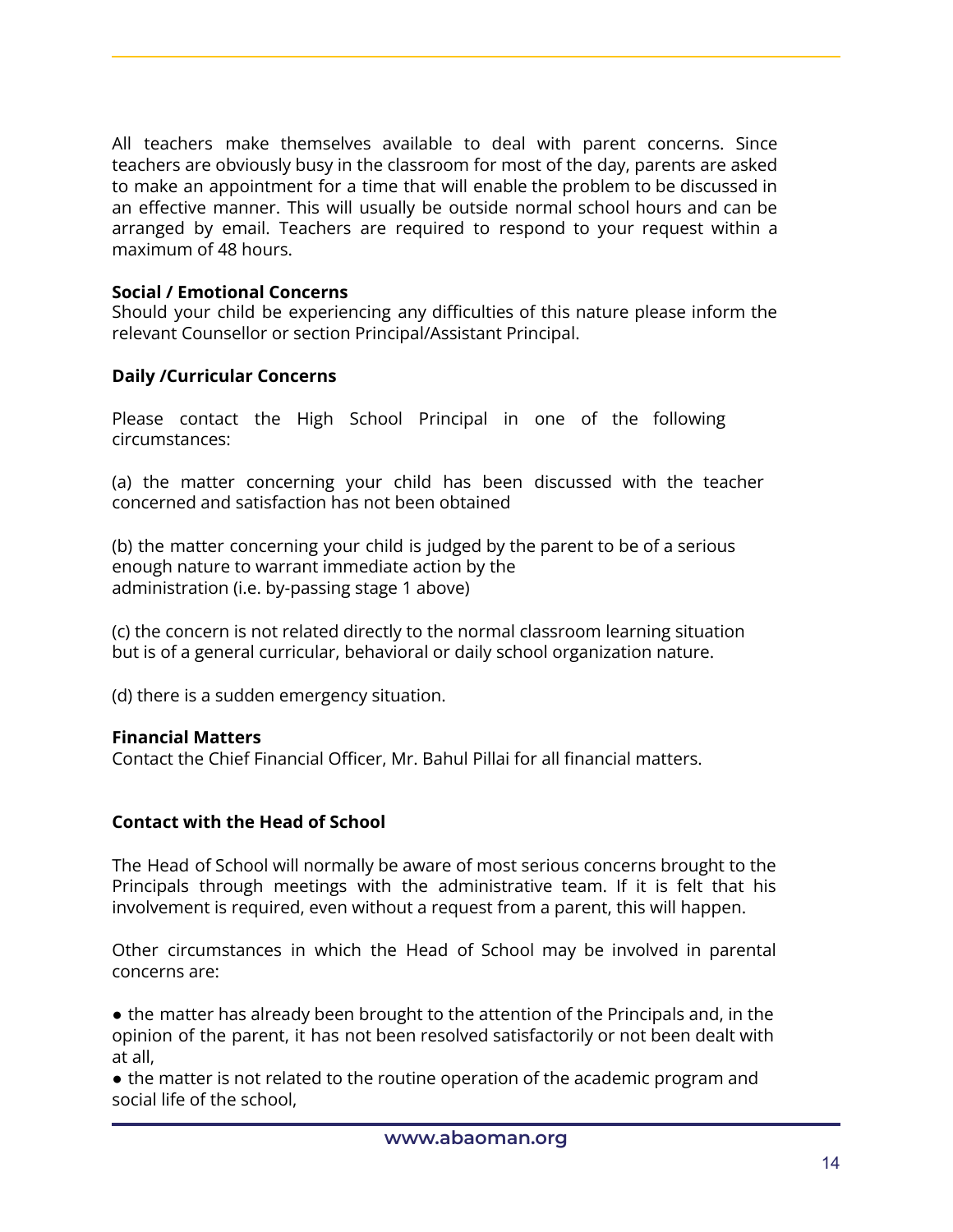● the matter is financial or legal and passed on from the Business Office, ● the matter is of a truly very serious, dangerous, threatening or urgent nature requiring immediate, high-level administrative action,

• the matter requires an interpretation of school policy,

• the Parent-Teacher Association Committee requests action on a matter of general concern,

• the Board of Directors, through the Chair, are required to take action on a matter.

## **Contact with the Board of Directors**

Parental approaches to the Board are regarded as a last recourse. Consequently, the Board of Directors, acting collectively will deal with a parental concern only in the following circumstances:

(a) the matter has been brought to the attention of the Head of School, and in the opinion of the Head of School, the matter requires the Board's intervention

and/or

(b) the matter is presented to the Board Chair, whereby he determines whether the matter needs the full Board's attention. Procedurally the Chair will then consult with the Head of School with a view to resolving the issue. Should this not be possible or if the Chair feels that the full Board should be consulted, the matter will be placed on the agenda for the next Board meeting.

# **General High School Information**

#### **School Week**

The school week runs from Sunday to Thursday. Students are expected to be in the Registration rooms **by 7:20 am**. Teachers will be in their rooms from 7am. Traffic can be busy at drop off times, please make the necessary travel time allowances. **All High School Students should enter and leave via the doors at the rear of the school.** Classes end at 2:15 pm, although After School Activities or ASAs may run up to 4 - 6 pm. (Most finish before 4:30 pm)

In addition to the daily 15-minute Learning Mentor session held each morning, the school day is divided into eight 40-minute instructional periods, many classes meeting in double period blocks. Students usually have two supervised eating and recreation breaks during the day.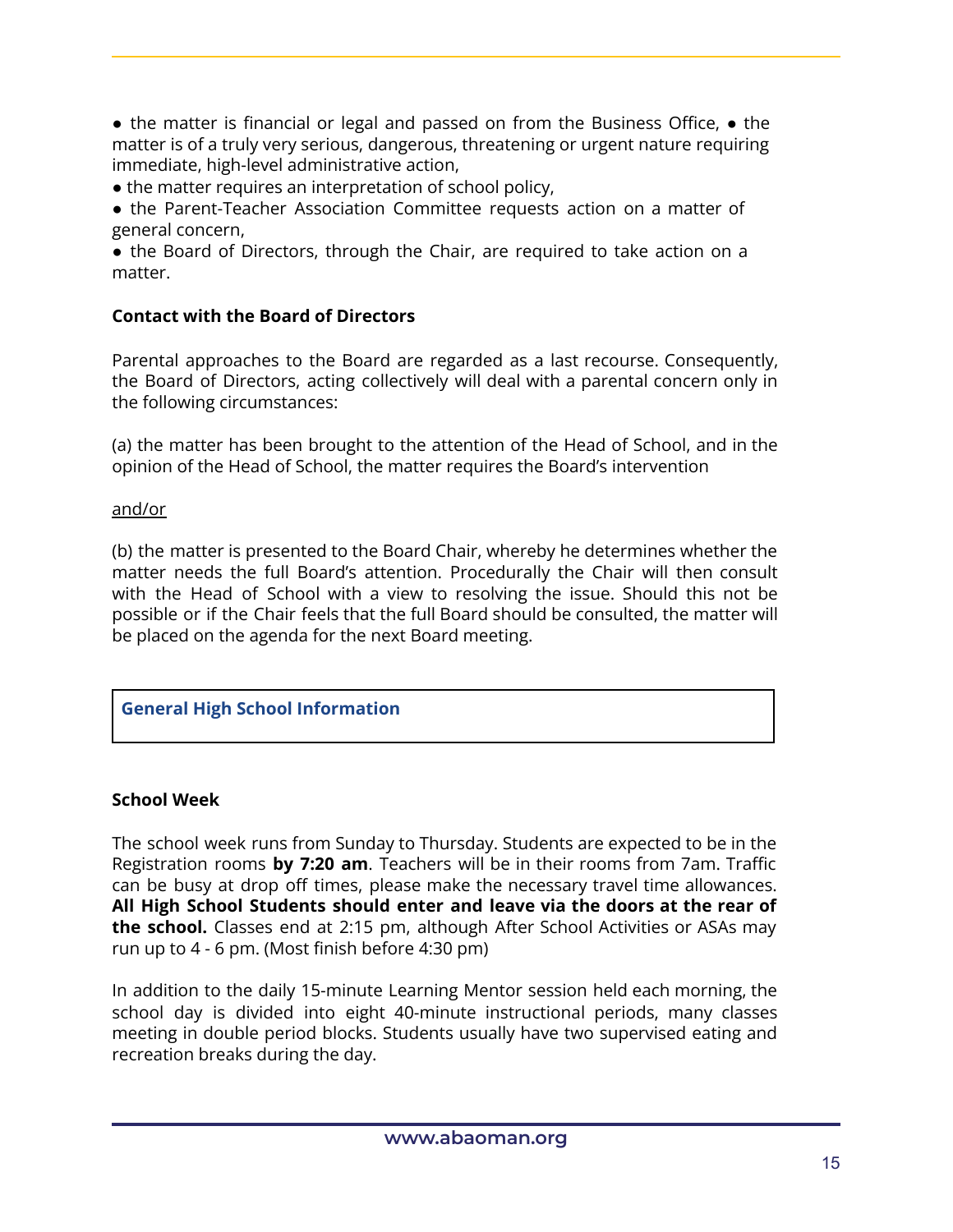| <b>Period</b>                                  | <b>Time</b>     |  |  |
|------------------------------------------------|-----------------|--|--|
| <b>Registration/</b><br><b>Learning Mentor</b> | 7:20am-7:35am   |  |  |
| <b>Transition</b>                              | 5 mins          |  |  |
| 1                                              | 7:40am-8:20am   |  |  |
| $\overline{2}$                                 | 8:20am-9:00am   |  |  |
| <b>Transition</b>                              | 5 mins          |  |  |
| 3                                              | 9:05am-9:45am   |  |  |
| 4                                              | 9:45am-10:25am  |  |  |
| <b>Break</b>                                   | 35 mins         |  |  |
| 5                                              | 11:00am-11:40am |  |  |
| 6                                              | 11:40am-12:20pm |  |  |
| <b>Break</b>                                   | 35 mins         |  |  |
| $\overline{7}$                                 | 12:55pm-1:35pm  |  |  |
| 8                                              | 1:35pm-2:15pm   |  |  |

# **Pastoral Care**

# **Student Life Program**

The Student Life Program is designed to deliver the pastoral care needs of students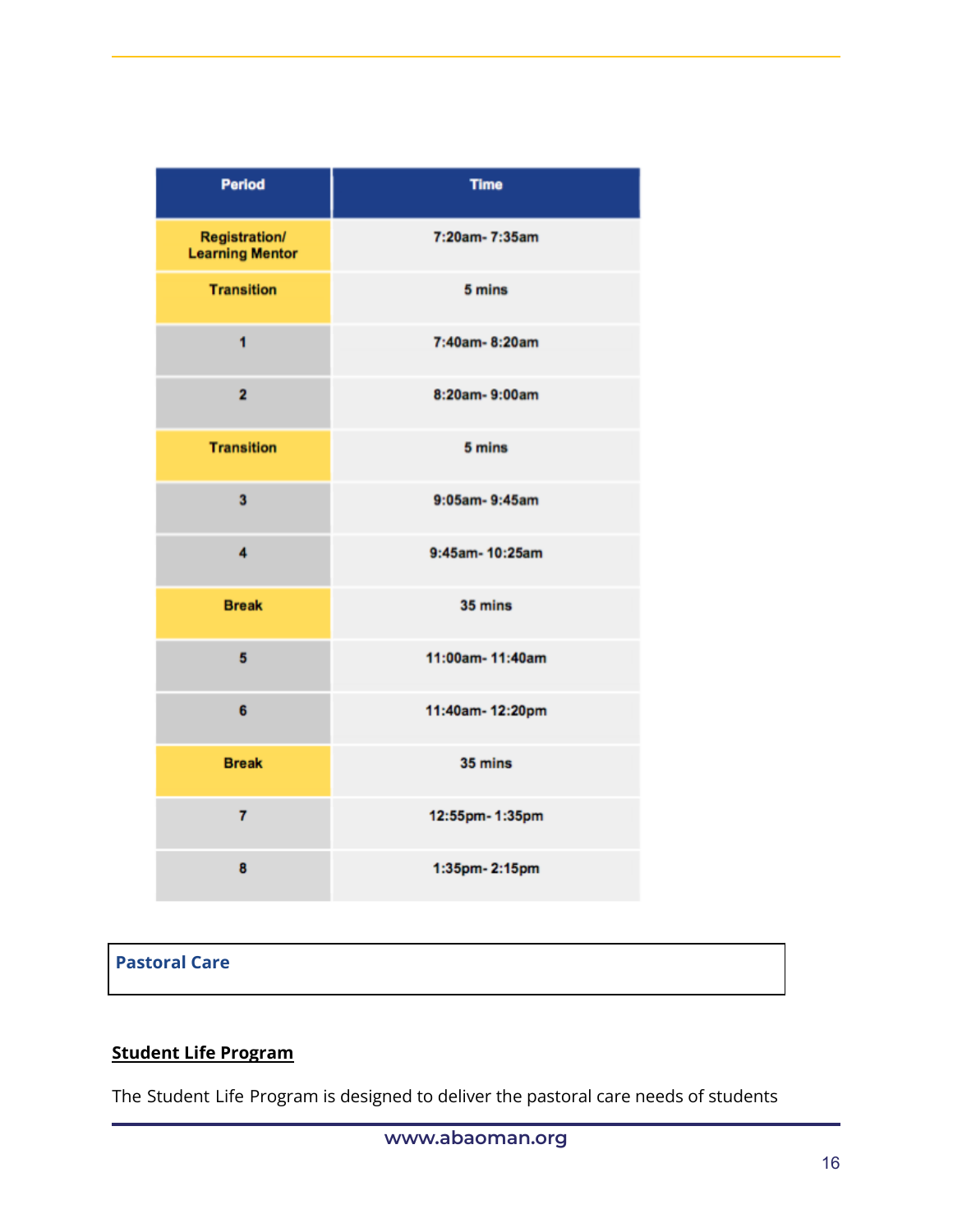in grades 9-12. The Principal oversees this program in consultation with the School Counsellors. Student Life Facilitators are responsible for oversight of the students in their Student Life groups. Classroom teachers are responsible for contacting the Learning Mentor, Counsellor or a member of the High School Team regarding any students in their classes that are having emotional or academic difficulties.

#### **Role of the Learning Mentor**

Learning Mentors meet with their students at the start of every day. Learning Mentors will meet with all their Homeroom students on a rolling basis to discuss their academic targets and wider life at ABA and write a summary holistic comment about their progress for each mid-semester report. Parents are advised to meet with Learning Mentors/Advisors at Parent-Teacher Conferences.

#### **Counselling Services**

#### **What is the role of a School Counselor?**

ABA school counselors serve as student advocates. They work to promote and enhance student success by addressing students' academic, personal/social and career developmental needs. (The school counselor is not a disciplinarian, an administrator or a psychologist).

#### **When should I see the school counselor?**

Anytime! The school counselor is here to assist you in a variety of areas. Some common topics include:

- General questions about school life
- Organizational, study and test-taking strategies
- Academic plans and course options
- Stress management
- Peer, teacher and family relationships
- Helping to understand self and others
- Problem-solving, decision-making, conflict resolution and, goal setting
- Making healthy choices
- Career awareness, planning and information
- University planning and application process

# **Will the school counselors tell others what I discuss with them?**

The school counselors provide a confidential setting and are bound by a strict code of ethics. However, there are three situations in which a school counselor is required to inform the school administration and parents. These include if a student reveals one of following: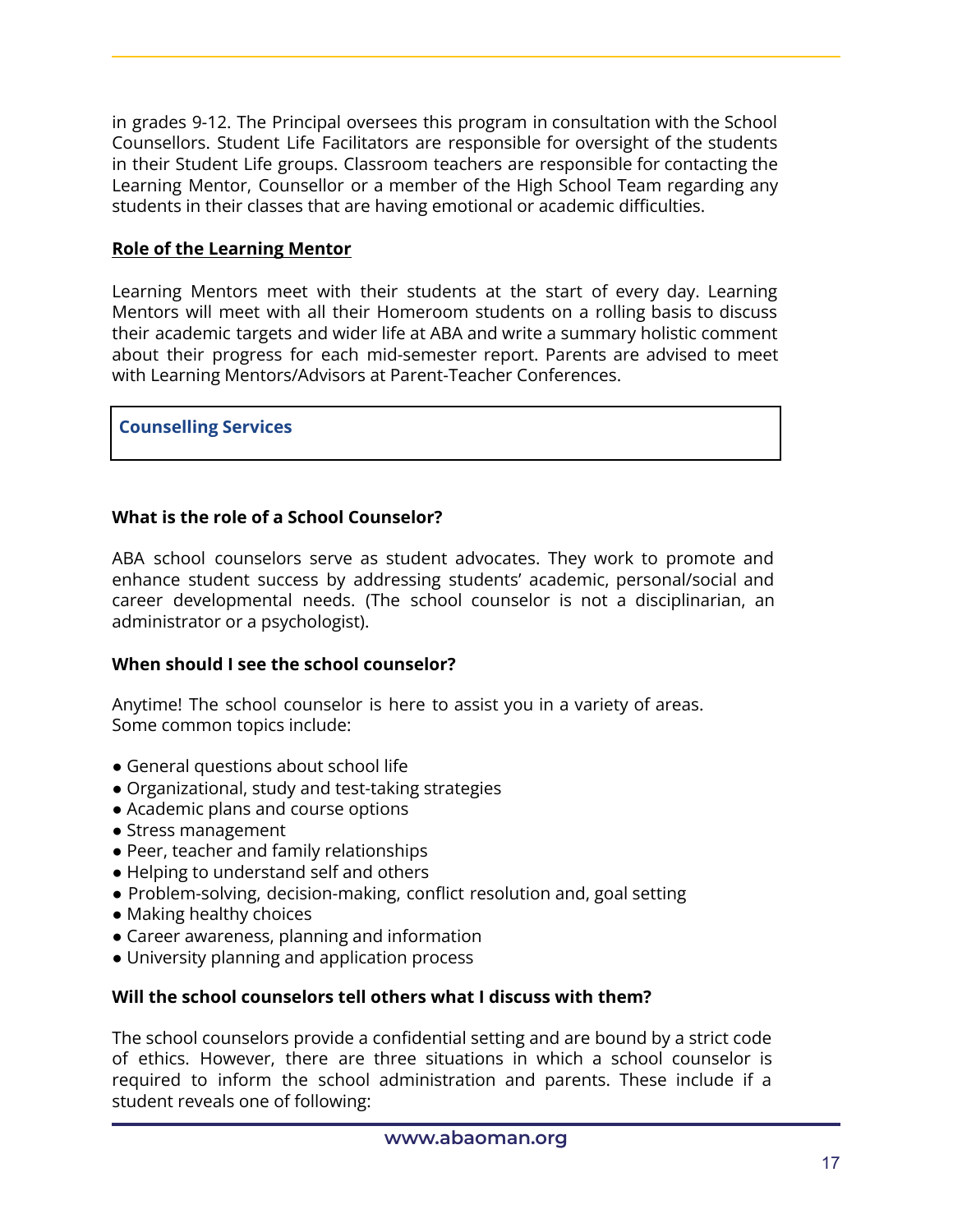- 1. They plan to or are hurting themselves.
- 2. They plan to hurt someone else.
- 3. Someone is hurting them.

#### **How do you sign up to see the school counselor?**

If the school counselor is in her office, you are welcome to stop in and introduce yourself. Otherwise, email the respective counsellor for an appointment.

**Creativity, Activity and Service (CAS)**

"Students take action when they apply what they are learning in the classroom and beyond. IB learners strive to be caring members of the community who demonstrate a commitment to service making a positive difference to the lives of others and to the environment." IBOCAS

CAS enables students to enhance their personal and interpersonal development by learning through experience. It provides opportunities for self-determination and collaboration with others, fostering a sense of accomplishment and enjoyment from their work.

CAS experiences are compulsory for all High School Students. Passing CAS is a requirement for both the ABA HIgh School Diploma, and in order to receive the IB Diploma.

The three strands of CAS, which are often interwoven with particular activities, are characterized as follows:

**Creativity** –Arts and other experiences involve creative thinking. **Activity**–Physical activity contributing to a healthy lifestyle, complementing academic work elsewhere in the DP.

**Service** –An unpaid and voluntary exchange that has a benefit for the student. The rights, dignity and autonomy of all those involved are respected.

The CAS Program aims to develop students who:

- Enjoy and find significance in a range of CAS experience
- Purposefully reflect upon their experiences
- Identify goals, develop strategies and determine further actions for personal growth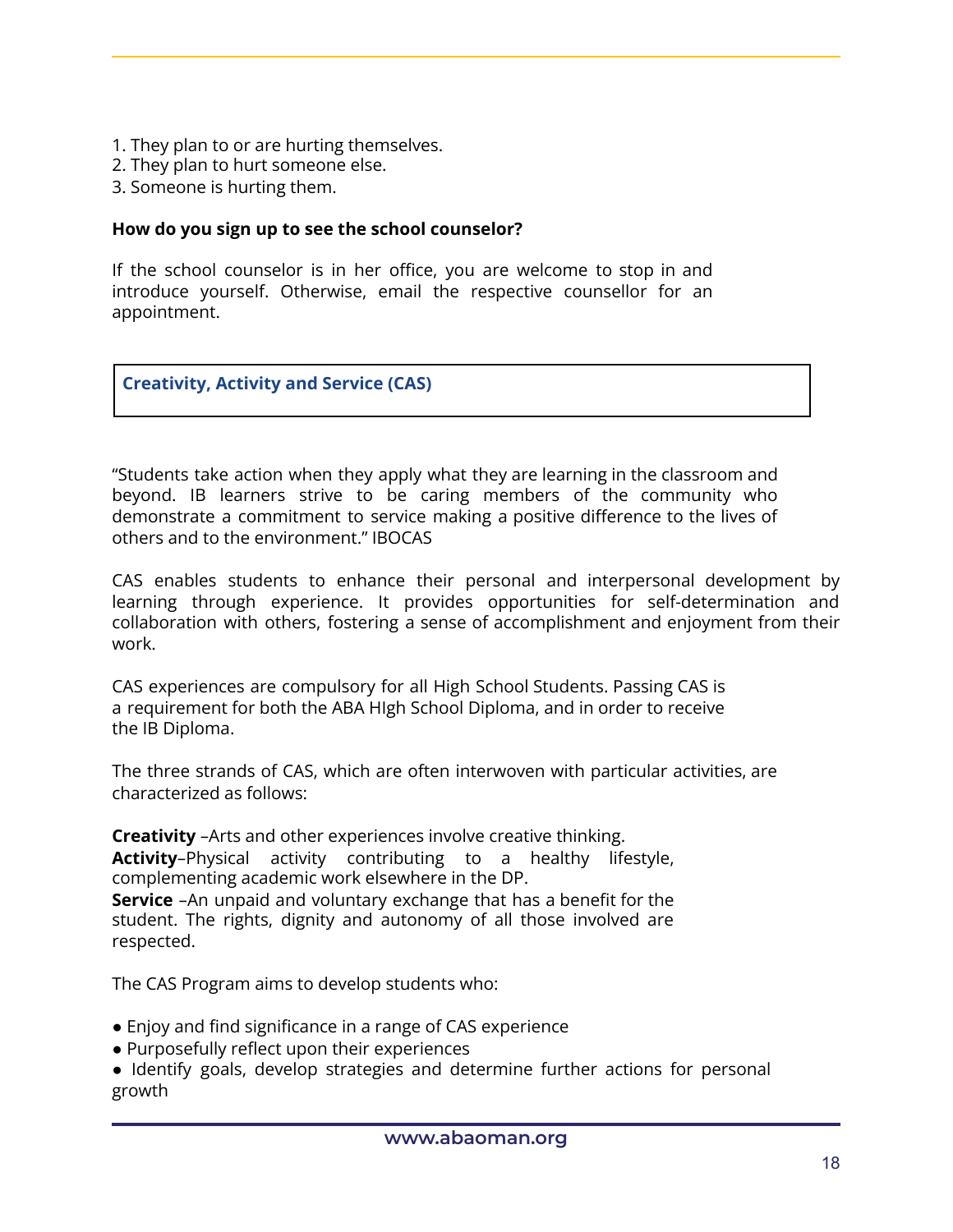- Explore new possibilities, embrace new challenges and adapt to new roles
- Actively participate in planned, sustained and collaborative CAS projects

● Understand they are members of local and global communities with responsibilities towards each other and the environment

In order to demonstrate these concepts, DP students are required to undertake a CAS Project.

The project challenges students to:

- show initiative
- demonstrate perseverance
- develop skills such as collaboration, problem solving and decision making

DP and MYP students are required to document and reflect on the seven learning outcomes in their online portfolio, ManageBac.

- Identify own strengths and develop areas for growth
- Demonstrate that challenges have been undertaken, developing new skills in the process
- Demonstrate how to initiate and plan a CAS experience
- Show commitment to and perseverance in CAS experiences
- Demonstrate the skills and recognise the benefits of working collaboratively
- Demonstrate engagement with issues of global significance
- Recognize and consider the ethics of choices and actions

# **Home Learning**

Home learning provides a natural opportunity for parents, students and teachers to work cooperatively. It can be a two-way window that reflects how the school supports the child and, in turn, how the parents nourish the child at home. There are five types of home learning students may find themselves engaged in:

1. Practice – reinforcing familiar skills

2. Work completion – finishing work assigned in class

3. Preparation or study – reading and reviewing, organizing and memorizing material

4. Extension, creative learning, or enrichment – building on already successful learning, offering processes, ideas, and information in new ways

5. Online learning in lieu of face-to-face learning

It is important to have a functioning computer, printer and internet access at home for your child. Managing home learning is one of the major challenges facing many adolescents. Please contact your child's advisor or teacher if they are having a difficult time managing their homework assignments.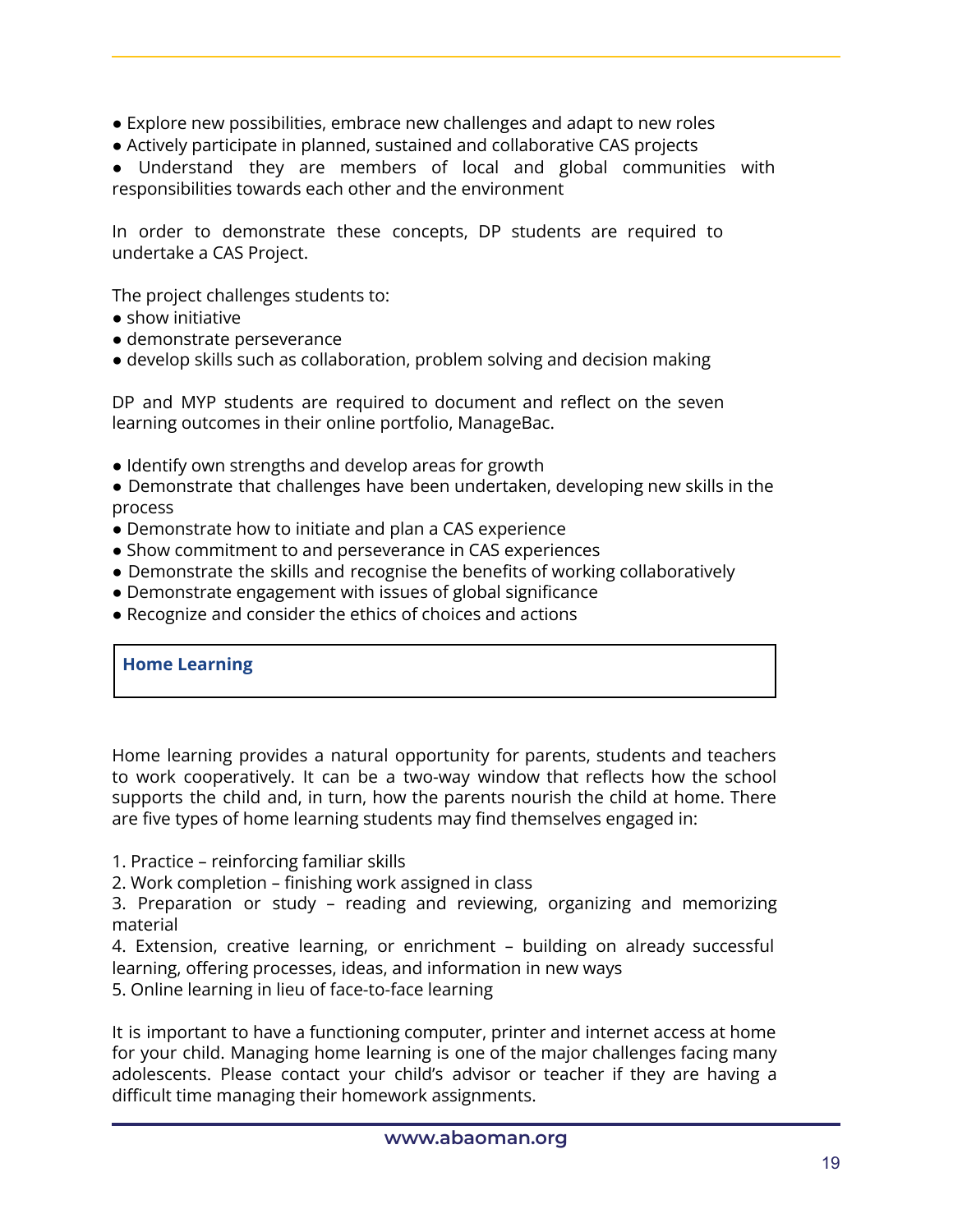#### **Home Learning Assignments**

Teachers routinely assign home learning and expect students to complete and return assignments so they can be assessed. Students access their curricular documents via Managebac and Google Classrooms. Teachers will clearly inform students of their policies regarding late submissions. Missed assignments will be recorded in the school database, and the eventual completion of the work will be required. Contact will be made home via the Learning Mentors for consistent missing of deadlines. Students may be required to enter into a Study Support programme until the work is completed.

Home learning assignments are utilized to assist the pupil to achieve satisfactory school progress and develop desirable work habits. Through these assignments, parents can also become more aware of the aims and objectives of the instructional programme. Assignments are an outgrowth of the work done in the classroom, and sufficient instruction is given by the teacher to ensure that the pupil can work independently. The type of assignment, and the time devoted to it are determined by the grade level and age of the pupil. Assignments vary in length. Some will be of a long-range variety. There may be some evenings when no homework has been assigned.

If a student is feeling undue stress as a result of excessive homework assignments, parents are encouraged to contact the Learning Mentor, Counsellor and/or subject teacher immediately.

#### **High School Communication**

#### **Daily Bulletin**

Announcements concerning students are read from the Daily Bulletin each morning during the Homeroom period. In addition, the Daily Bulletin is posted in key locations around the school, is on the ABA website and available via the iSAMS portal.

#### **SMS Messaging**

An SMS service to family GSM/mobile phone numbers is established to notify parents in case of emergency only. It is important that your current phone numbers are **kept** updated using the parent iSAMS portal.

#### **Emails**

Emails of events, schedules and permissions are often sent to parents. Parents are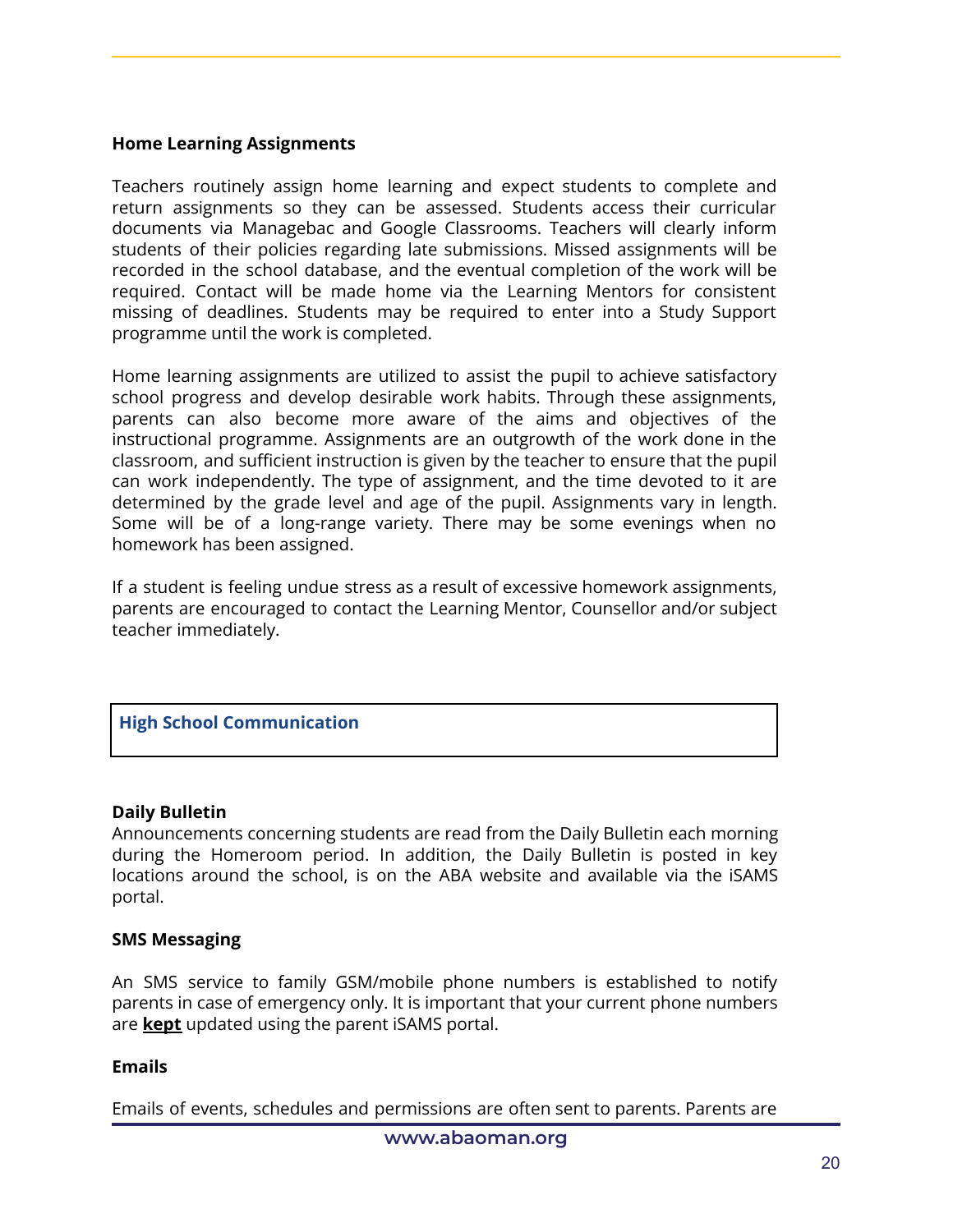asked to reply as requested. Students should be encouraged to routinely check their school email accounts.

#### **Emergency Procedures**

Evacuation and lockdown procedures are posted in each classroom. There are regular drills to familiarize the children, teachers and administrative staff with our emergency procedures. Parents that are in the building when the evacuation alarm sounds are asked to observe the same rules as the children and evacuate the campus immediately, calmly and silently and follow staff members' instructions.

#### **Fire Drills and Lockdown**

Drills will be held at regular intervals throughout the year. Emphasis will be upon student safety therefore quick but orderly departure from classrooms to a central area where the roll is checked is essential.

#### **Evacuation**

In the event of an emergency, students and personnel may be moved off site to a safe haven. In such circumstances parents will be informed, using the telephone tree, or SMS system, in order that students may be collected as soon as possible.

#### **Parent Contact Information**

It is imperative that **parent contact details are current and accurate**. It is expected that parents will keep contact information updated via the iSAMS parent portal and inform the Registrar if other official student/family details have changed.

#### **High School Procedures**

#### **Books and Materials**

All students will be issued with textbooks and materials for their various subjects at no additional cost.

Accountability for subject materials is considered an important responsibility for each student.

If a student loses a book, he/she will be billed for the replacement cost. Students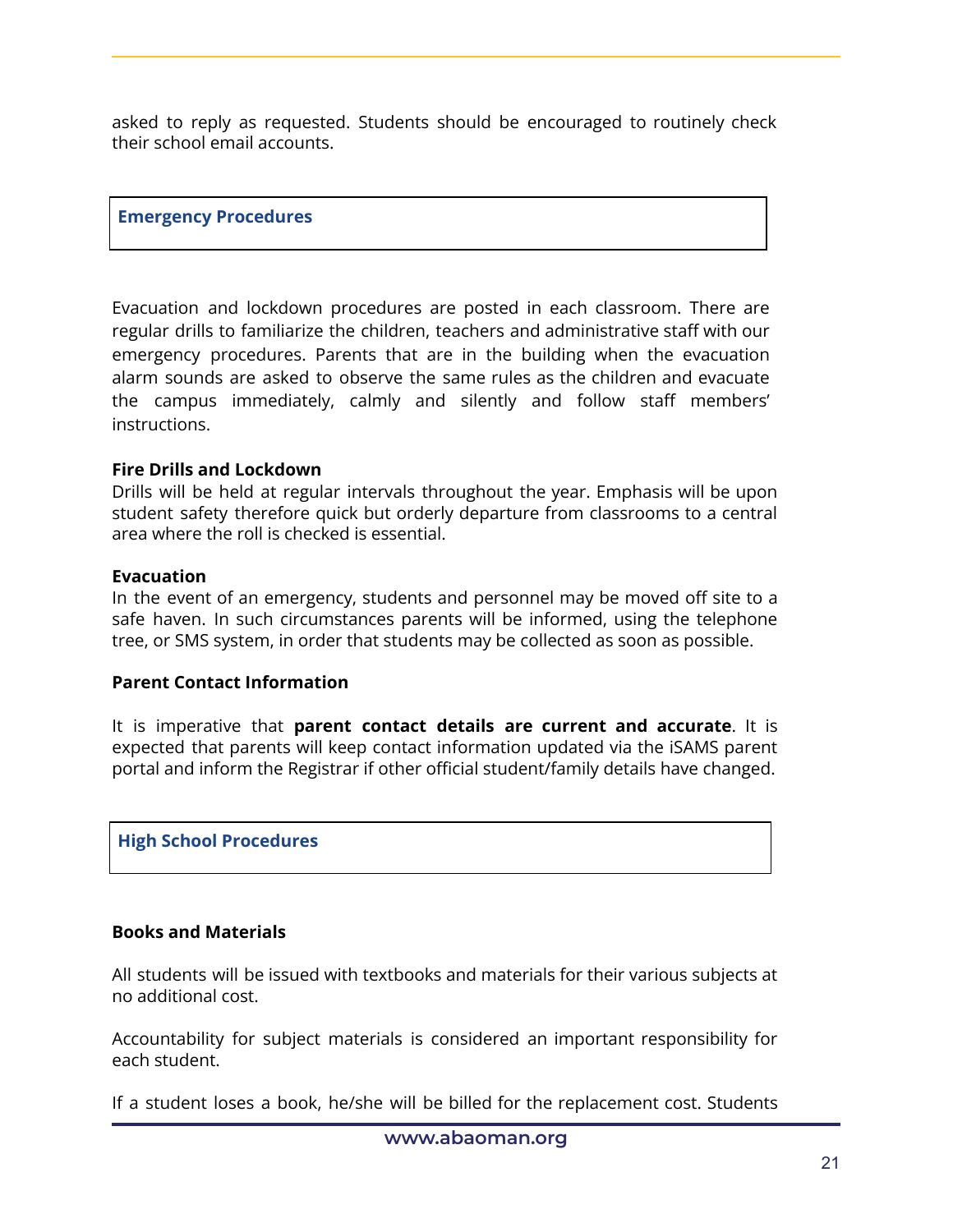may be charged for excessive damage to textbooks and library books. In the event that school text or library books are not returned, the school will withhold the student's report card until the book is returned or paid for.

All students are expected to provide their own pencils, pens, crayons, mathematical equipment, files and file paper as required. Items brought to school should be clearly marked with the student's name.

# **Library**

The ABA Libraries provide a calm and well-resourced space for students and staff to undertake research, do recreational reading, and work on projects with the support of a Teacher Librarian. Students can use and access resources and complete homework using internet connected PC's, with full Library catalogue functions. The Secondary Library has a wonderful selection of resources in a variety of formats: reference, non-fiction and fiction collections, English Language readers, a growing world languages collection, electronic books, teenage and curriculum-based magazines and video and DVD collection for staff classroom support. All students can borrow up to 6 items for 2 weeks, with a 2-week renewal period (except the AV and reference resources). Students have access to the Library during booked lessons to undertake recreational reading and research from 7.30am - 3.30pm Sunday to Thursday. Some students undertake community service in the Library during breaks and in the afternoon.

# **Student Council**

The High School Student Council for grades 9 - 12, provides leadership opportunities for ABA students. The council has a faculty supervisor who advises the organization on its role and responsibilities. The council assesses the morale and social life and can communicate the needs of the student body to the faculty and administration. The High School Student Council, in conjunction with the faculty advisor, can plan events and programs that would be of interest to the students and the school community.

# **Field Trips**

Field trips are an integral part of the educational process. Students participating in school-sponsored activities must have teacher permission to be absent from a class and a signed permission slip from parents. Students who have encountered disciplinary problems or who have a record of excessive absences may be prohibited from participating in such activities. Students are responsible for make-up work and evaluations in classes that they miss.

# **Lockers**

Students in grades 11 and 12 can elect when/how to use a locker. Students in grades 11 - 12 must provide their own lock, which should be a good quality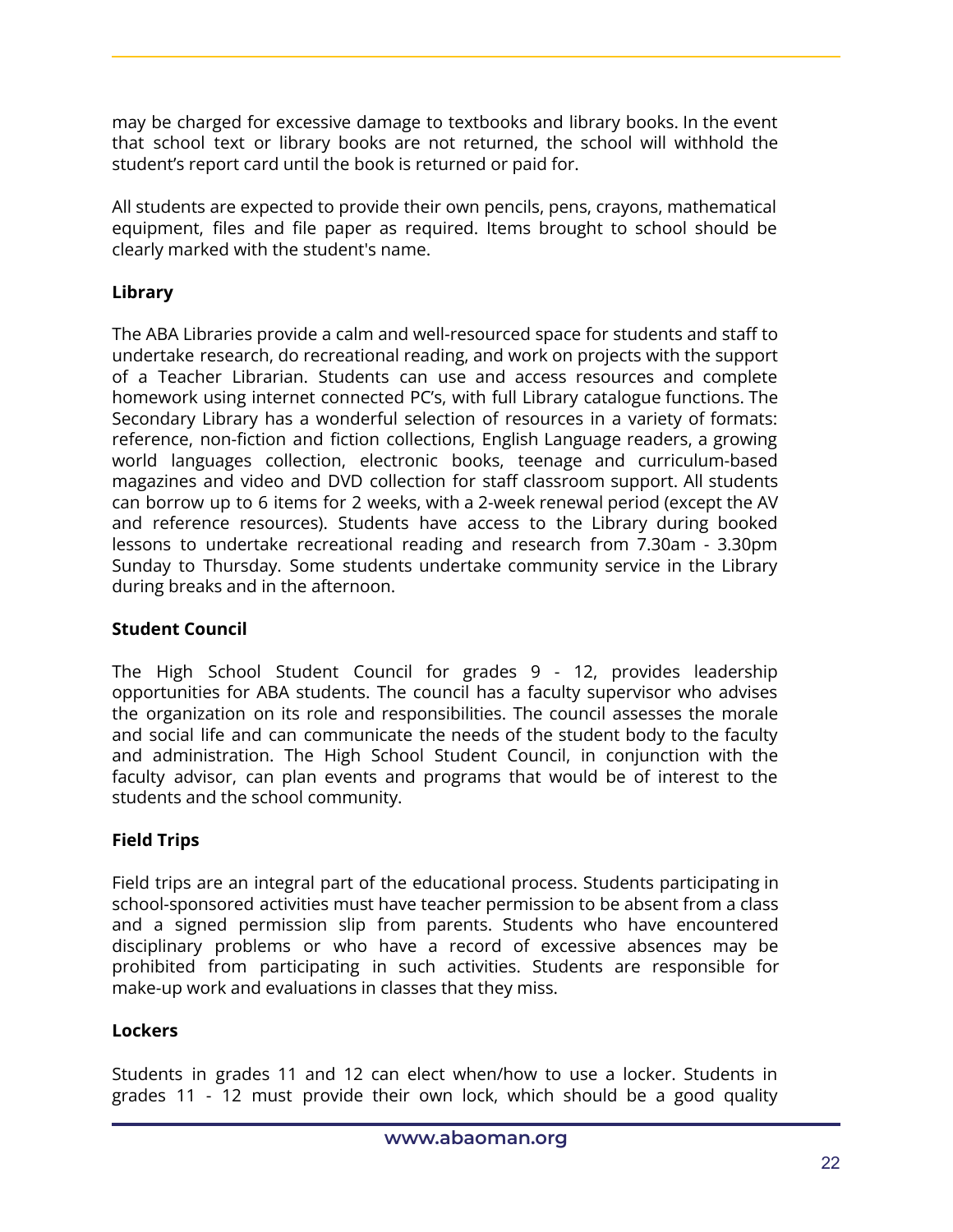combination lock. Students in grades 9 – 10 will be supplied with a combination lock by the school. If your child loses their assigned lock, they will need to check with the Business Office for the cost of a replacement.

## **Bag Tags**

All students are required to have a clearly visible and appropriately marked 'bag tag' on any bag, including PE bags and lunch boxes. Special ABA bag tags are issued to all students at the start of the school year. Should replacements be required students can collect them from their Advisor or from the Administration Office.

#### **Recreational Breaks & Cafeterias**

Within the daily schedule there are two break periods for all students. Breaks are from 10:25 to 11:00 and 12:25 to 1:00 each day. Staff members are on duty at every recess period for supervision of all grade levels. Students may bring drinks and snacks with them from home for consumption during their recess or break periods. Microwaves are available in both cafeterias for heating food. Care should be exercised to avoid items that can be easily spoiled or broken in transit. There are two cafeterias where food can be purchased during break times; one to serve grades 9-12 and the other to serve grades 6 - 8. The cafeterias accept cash and coupons (which are purchased from the cafeterias). Shaded areas on the campus are provided, where students can sit to eat.

ABA is working towards becoming an environmentally friendly campus. We have recycling in place for paper and card, plastic bottles, compostable food waste, aluminum cans and ring-pulls. Water dispensers are available all-around school and every ABA student is expected to have his/her own re-usable water bottle as a part of their school resources and tools. We therefore ask you to ensure your child has her/his own labelled non-disposable water bottle for use on campus.

Students are not allowed to leave campus during school hours to buy food from outside vendors. Students are not allowed to order food to be delivered to school.

Students who would like to order food for a school activity/event need to get written permission from their activity advisor.

#### **Lost and Found**

A lost and found box is located under the stairs at the rear entrance to the cafeteria in the administration building. Please check with the Receptionist for lost valuables. Unidentified items are turned into the lost and found box. Students are expected to have all personal items labelled with their name.

#### **Telephones and Cell Phones**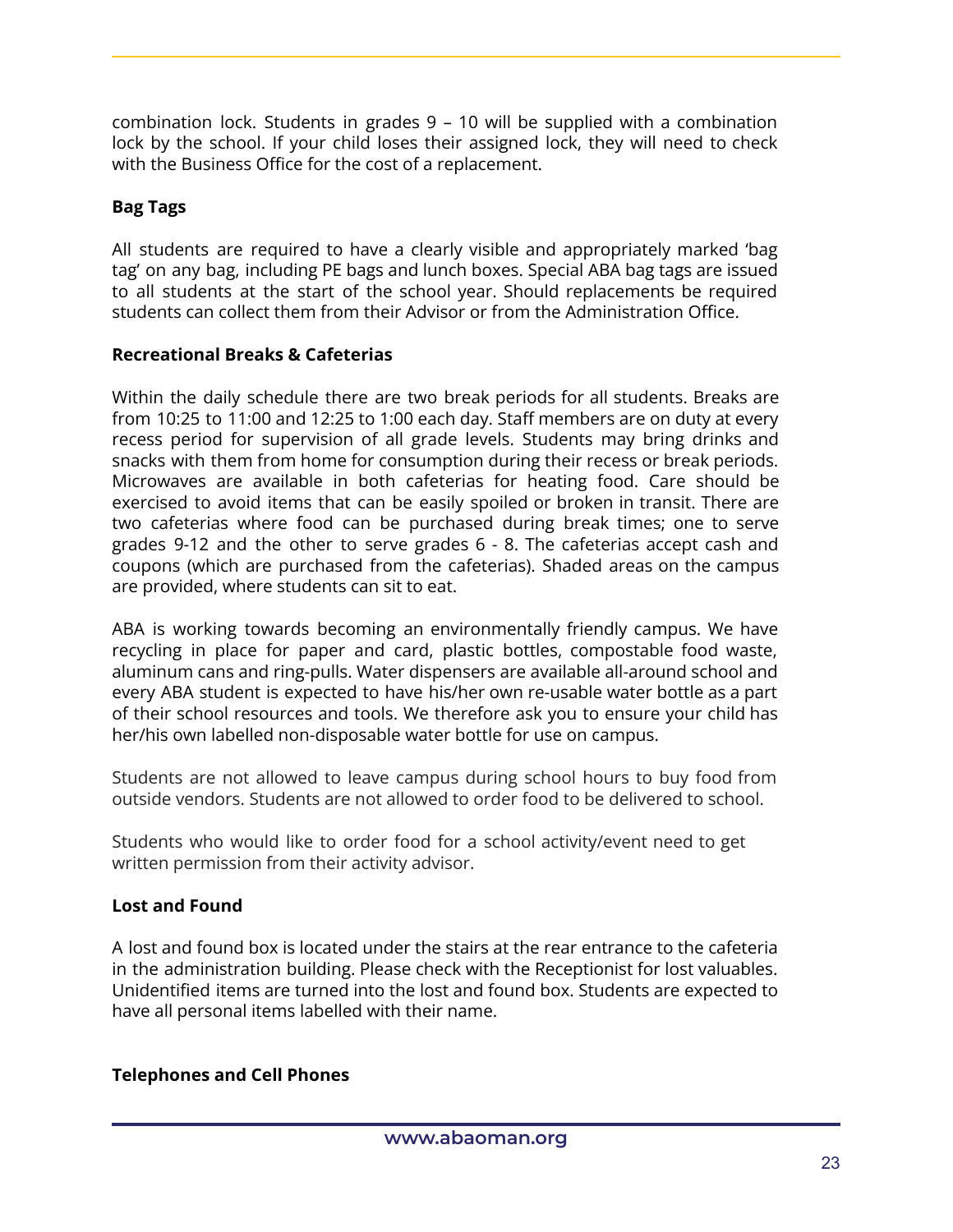Students may use school telephones. ABA has a wireless internet facility for educational use. **Students are not permitted to use mobile devices in class without permission from the class teacher**. Students who use mobile phones during classes will have the phone confiscated until a parent comes to school to collect it.

Students bring in mobile telephones at their own personal risk and the school cannot be held responsible for any damage or loss of telephones. Morning mentor time, corridors and the cafeterias are device free zones.

#### **Transportation**

The school does not provide school-sanctioned transport for students to and from school, nor does it coordinate private "car pools". Although the school is not directly responsible for such arrangements, ABA students travelling to and from the campus are expected to reflect the highest standard of behavior.

#### **Mopeds/Motorcycles**

Students **may not** ride mopeds to/from the school without written permission from the Head of School. Any request for permission must be accompanied by documentation showing that the moped is registered and insured, and that relevant training has been successfully completed by the rider.

#### **Campus Access Passes**

All ABA parents are expected to apply for an ID card in order to enter the campus either on foot or in their vehicle. Vehicle access is permitted up to 7:40 am and then after 2:00 pm. ID's should be shown to Security Personnel at the school gate.

Unregistered vehicles and unlicensed drivers are not allowed to transport students to school. Students are expected to abide by all Omani laws.

# **Visitors**

After first visiting security at the main gate, all visitors are asked to report to the Administration Office upon entering the campus. Students may bring a visitor to class for one day, but only if they have previously sought permission from the Principal who will sign a Guest form, after which the teachers concerned will sign the form to acknowledge their agreement. The completed form should be returned to the Registrar. Approval may be denied if circumstances are not appropriate. Generally, visitors should be family members or friends, in the same age range as their host, visiting from overseas. Guests may not attend school on the first and last days of a school term, before a published school break or during an exam week. Guests are required to dress neatly and abide by the ABA code of conduct. Guest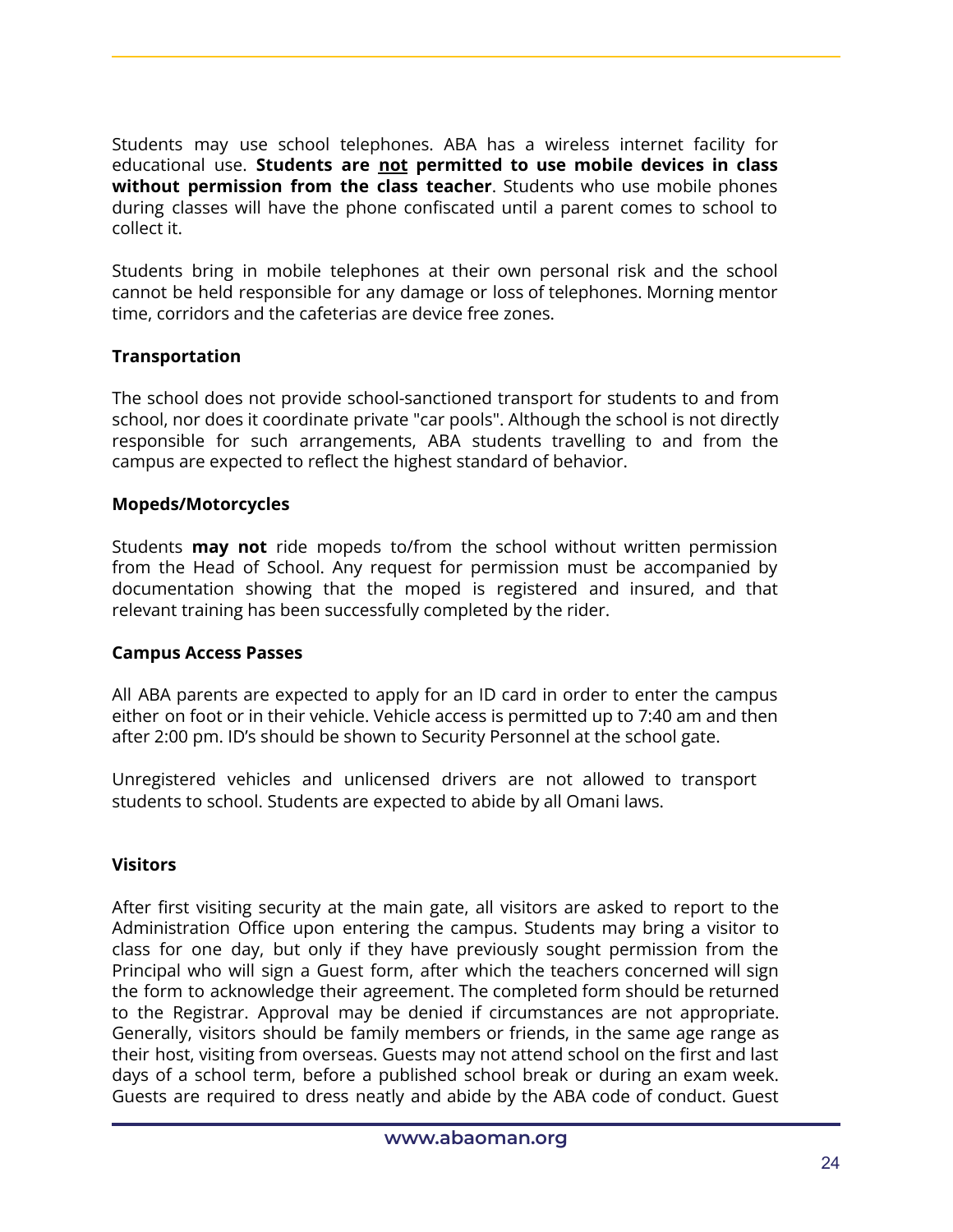forms are available in the Administration Office.

#### $24$ **Extra-Curricular Activities**

The school offers a wide range of activities outside school hours. These range from athletics to yearbook, badminton to volleyball, and many others. There are a wide range of activities to choose from during the school year. An updated list of activities will be provided with the weekly Newsletter and on the Parent and student portals activities section of the school website.

The program on offer varies seasonally, at the mercy of the weather, as well as from year to year depending on supply and demand. A few of the more specialized clubs may require a fee but most are provided within the school framework at no extra charge.

The success of each activity depends very much on the enthusiasm and commitment of the students and their parents. Students are encouraged to attend at least one activity per semester.

#### **The International Award for Young People (Grade 9-12)**

The school independently operates The International Award for Young People. The program encourages young people to make positive changes to their lives and communities by learning practical skills that are valuable to their personal and professional development. The school provides the three levels of achievement of the Award (Bronze, Silver and Gold). At each level there are four sections to complete (Service, Skills, Physical Recreation and Adventurous Journey) Participants complete all four sections at each level in order to achieve their Award. At Gold level, participants also complete a Residential Project. For information on the award visit http://www.intaward.org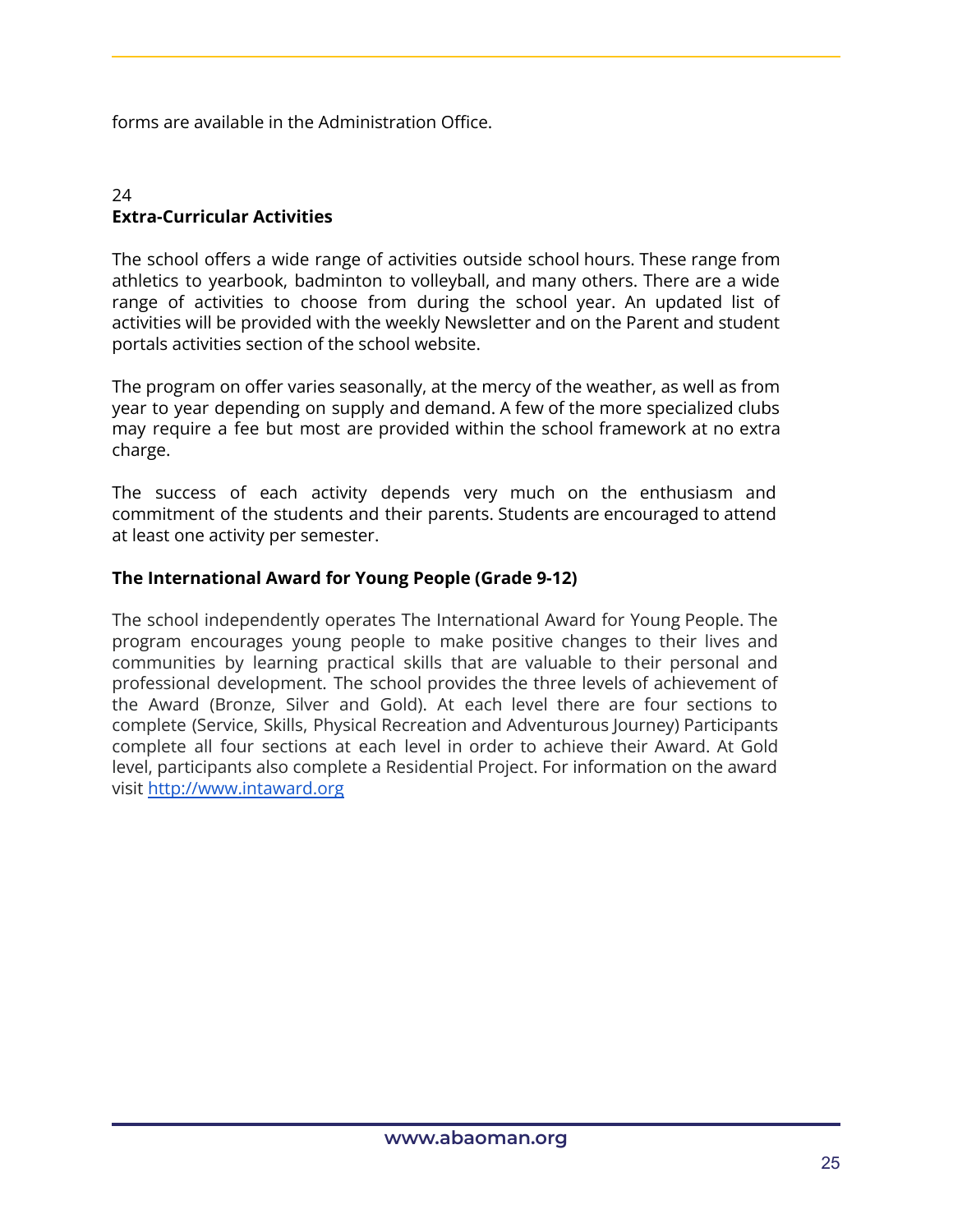#### **Middle East South Asia Conference (MESAC)**

#### **MIDDLE EAST SOUTH ASIA CONFERENCE (MESAC)**

The school is a member of The Middle East South Asia Conference (MESAC) The MESAC philosophy is dedicated to coordinating a range of sporting and other activities through inter-school collaboration. Participants in MESAC tournaments benefit in many ways.



Students taking part in MESAC events, as with other extra-curricular activities, should realize that it is a commitment. The tournaments are scheduled a year in advance and, once committed; students must follow through with a demanding training program. This is usually over a ten-week period.

Experience has shown that MESAC events are very popular and enjoyable. The school has laid down eligibility criteria for students taking part in MESAC events as it is considered a privilege to be selected.

#### **Eligibility Requirements for Participation in MESAC Teams**

All schools taking part in MESAC events recognize the value of high standards in sports and other activities. Participation involves commitment but not at the expense of academic standards in school. Participation in MESAC events must therefore be earned. Students are generally selected after try-out sessions about two months prior to the tournament. All players will be selected for Junior Varsity or Varsity teams to ensure the best chance of team success at the discretion of the Coaches and the Athletic Director. At this time, they should be aware that there are strict eligibility criteria, which must be met.

These are:

- Demonstrated academic progress and success.
- No significant disciplinary problems as determined by teachers, coaches and administration.

● Regular attendance at practices, even when participation is not possible due to injury. Students may be released to take part in other school events at the discretion of the coaches.

● Compliance with all MESAC rules as stated in the MESAC Handbook. Students and parents must sign a list of MESAC rules shortly after try-outs.

Below are the guidelines regulating student travel on school sponsored athletic/activity trips. These guidelines were adopted to ensure students are allowed ample opportunity to participate in activities that require them to be absent from school, while maintaining the continuity of their academic program.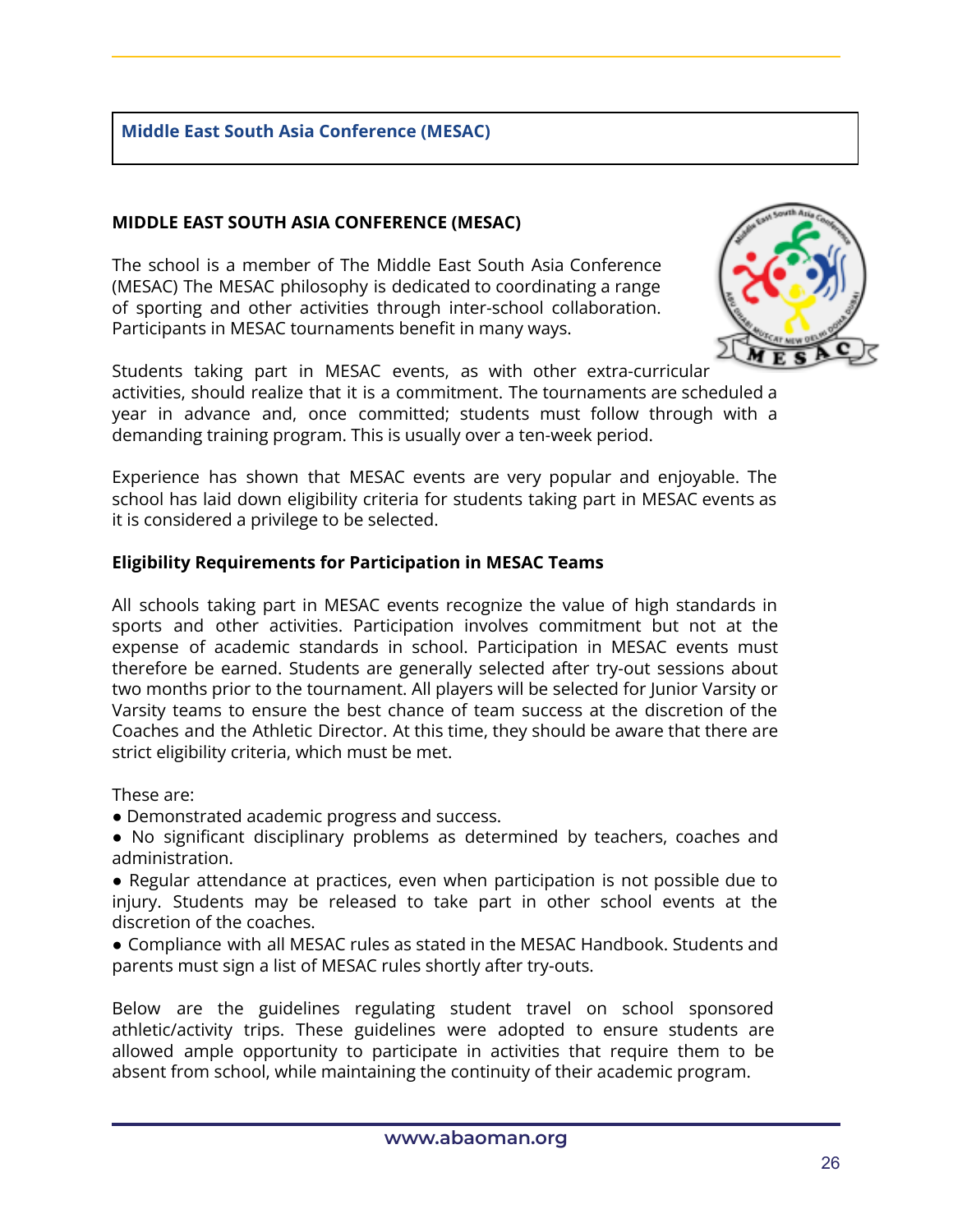## **General guidelines for all ABA sponsored trips are:**

A maximum of three trips per year

- 10 school days missed in total per school year
- Normally no more than one trip per quarter

Students are responsible for collecting assignments and classwork in advance of absences due to team travel. They are also responsible for submitting work as soon as possible on their return to classes.

#### **MESAC Events for the 2021/2022 school year can be found on the school [website.](https://www.abaoman.org/community/calendar)**

Please note that due to the impact of Covid 19 all 2020/21 MESAC events are under review)

*Season 1 - November - December - Golf, Swimming, Varsity and JV Volleyball, Varsity & JV Academic Games*

*Season 2 - January – February - Varsity and* JV Soccer, Varsity and JV Basketball, Senior Fine Arts, Cross Country, Tennis

*Season 3 April - Varsity and JV Track, Varsity and JV Badminton, Speed and Debate*

#### **POLICY ON RETURNING FROM OVERSEAS FIELD TRIPS**

Students are required to return to school from overseas trips **ten hours** after they land in Muscat or at the start of the next school day, whichever is sooner. **One hour** can be added to the expected return time for every full hour the flight is delayed. It is the responsibility of the accompanying faculty member to inform the respective Section Principal of any delays before 7:00 a.m. on the morning they are due to return.

Students returning from overseas trips are not to be set any tests/quizzes or assignments on the day of their return. Students are to be given a one-day grace period to hand in assignments or to write tests or quizzes.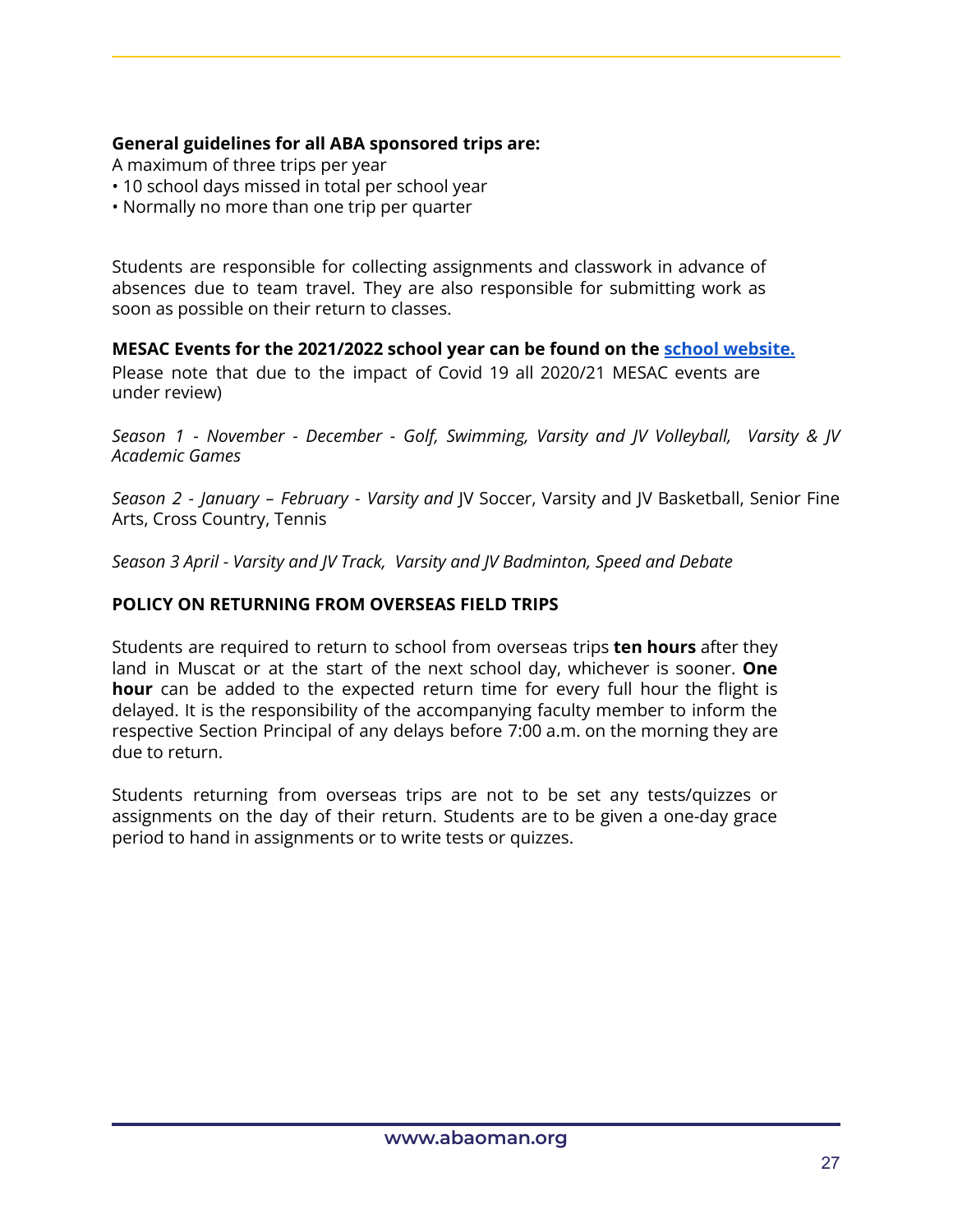#### **Attendance Regulations**

#### **Student Attendance**

The following attendance guidelines concerning student attendance are

supported by: POLICY 7.3.1 STUDENT ATTENDANCE

*The School's instructional program is based on regular and consistent attendance of students to allow them to maximize their learning. Since irregular or insufficient attendance is regarded as seriously disruptive to the student's studies and the instructional program, the Head of School is authorized to take the necessary action.*

*The Head of School shall establish appropriate attendance Regulations. These Regulations shall be published in the Student-Parent Handbook and shall be followed by students.*

#### **High School**

Parents should notify, in writing, permission for absence, one week prior to an intended absence. When considering the request, the appropriate administrator will consider academic performance, attendance and lateness record, reason for the request and the individual needs of the child before determining an absence as authorized or unauthorized.

● If cumulative unauthorized absences are more than 10% (approximately 18 days) by the end of an academic year this may result in repeating the grade level

#### **Absences**

In the event of sudden illness or family emergency, student attendance may be excused. However, when a student is absent from school, it is the responsibility of the parent to inform the High School School Office by phone on 24955853 or 24955800 or email the High School School Office (secondaryoffice@abaoman.org) and Learning Mentor to report the absence. On the day the student returns to school he/she must have a letter signed by their parents or a Doctor's certificate indicating the duration and reasons for the absence. This must be shown to the Learning Mentor. If no notification is received the absence will be regarded as unexcused. Assignments handed in late due to excused absence will only be accepted by the teacher once the reason for the absence has been verified.

#### **If a student is habitually absent during the school year, a meeting with the parents and Counselor or relevant administrator will be scheduled.**

#### **Planned Absences**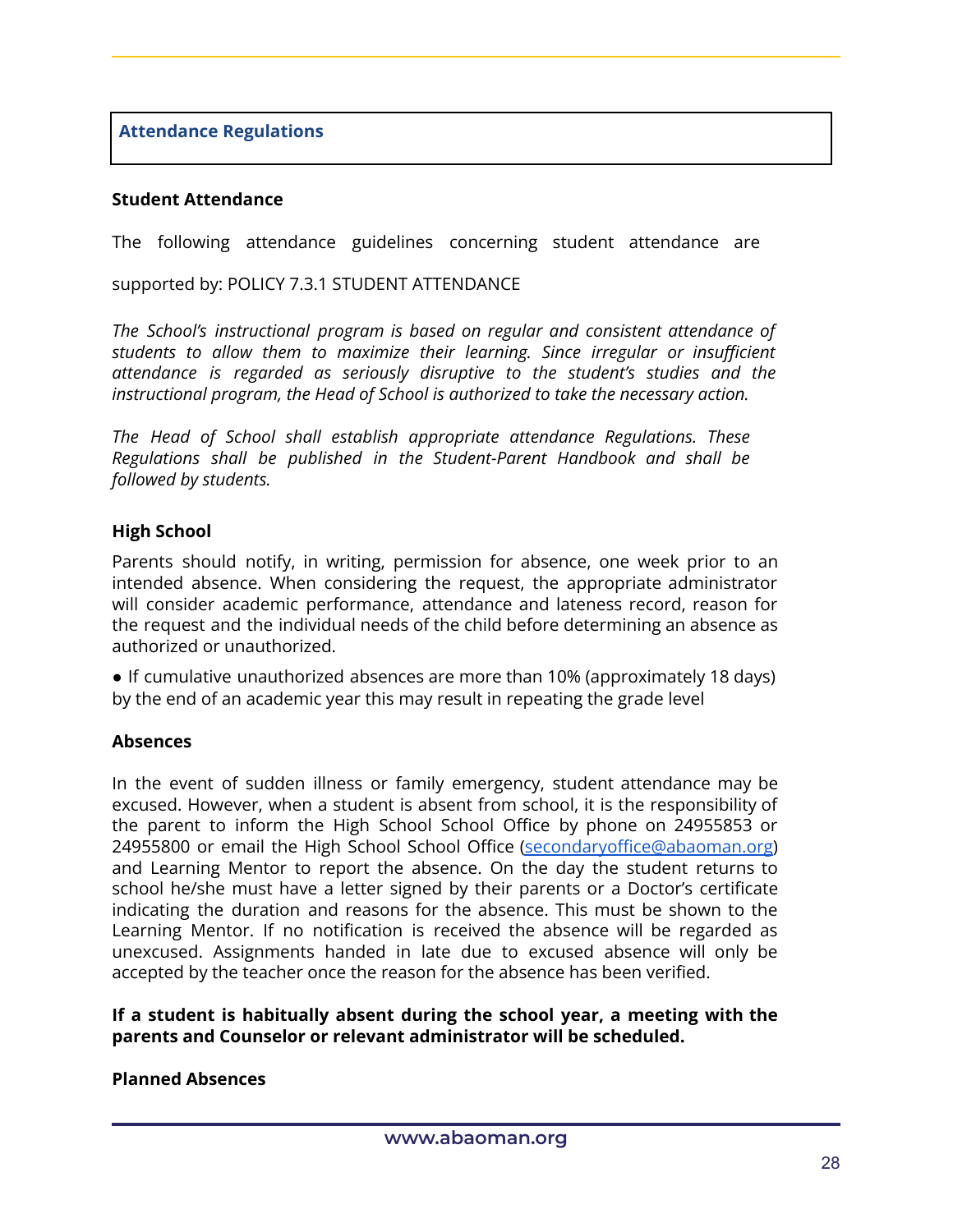Parents who intend to have their children miss school for a day or more should make a formal request for leave to the HS Principal at least one week in advance of the planned absence. If granted leave, the student concerned should arrange for make-up work with

their teachers. Please note that all absences, excused or unexcused, count against the total allowable in any semester.

# **Parents Out of Country Policy**

If both parents are scheduled to be out of the country, the school must be notified and contact details of individuals responsible for their child's welfare must be provided. The school may contact parents and ask them to return to Muscat.

#### **Make-Up Work**

It is the responsibility of the student to communicate with teachers to clearly note what make-up work is required after an absence and set deadlines for each make-up assignment.

#### **Tardiness**

Students are expected to arrive at class on time. Lateness is extremely disruptive to class lessons and discourteous to both the teacher and fellow students. Repeated patterns of tardiness will be dealt with as a discipline problem by teachers and administration.

Any student arriving at school after the registration period (7:40 am) **must sign in** at the High School Office **before going to class**.

If a student is chronically tardy, a meeting will be scheduled with parents and the student.

#### **After School Hours**

#### **Punctuality of Departure**

It is equally important that children be collected from school on time.

Students are requested to vacate the school grounds at the end of the day dismissal time unless they are accompanied by a teacher or are taking part in school-related activities. After 2:30 pm there is no scheduled supervision on ABA's campus, except for school-related activities. Students who are not signed up for one of these activities or who are not under the direct supervision of a teacher are expected to depart campus.

#### **Closed Campus Policy**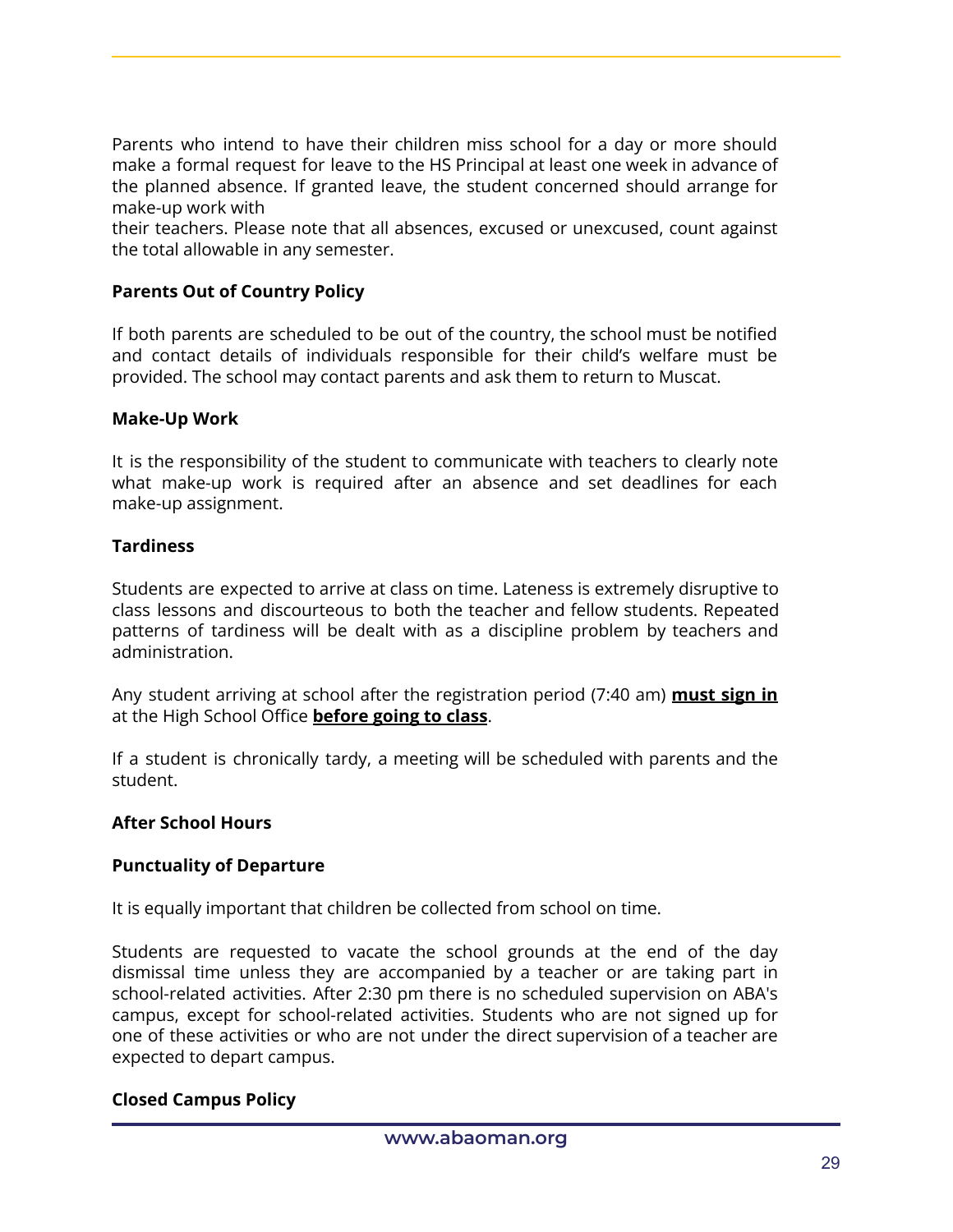ABA runs a Closed Campus Policy. Once students arrive on campus they must remain at school for the duration of the school day unless they receive administrative permission to leave.

Should parents wish to take their children out of school during the school day they must notify the Administration in writing. Students given permission to leave campus **must sign out** at the Middle and High School Office. When the student returns to school on the same day, he/she must check in with the High School Office to receive a pass to be

admitted to class. Students participating in after school activities must also remain on campus.

#### **After School Events and Student Socials**

Students are encouraged to participate in events and socials throughout the year. Only ABA students are permitted to attend, no guests are permitted. Social functions are established for the enjoyment of students.

These are usually organized by the Student Council. Punctual collection of students at the end of school-sponsored events is especially requested. Chaperones are severely inconvenienced by late pick-ups.

#### **Guidelines:**

1. Students absent during the day of the social event are **not** permitted to attend the event.

- 2. Students should be collected promptly.
- 3. In the event of an emergency, parents will be contacted at home.
- 4. Any behavioral concerns will be reported to the HS Principal and will jeopardize further participation in social events.

## **Absence from Physical Education**

If a student is unable to participate in PE for a genuine medical reason, an explanatory letter is required. A medical certificate should support this if the exemption is for an extended period. Letters should be given to the physical education teacher.

#### **Physical Education During Ramadan**

Consideration is given to all students who are fasting during Ramadan. Those students will be allowed to participate in an alternative PE program arranged by the PE staff. Parents please provide written notification to PE staff if your son or daughter will be fasting.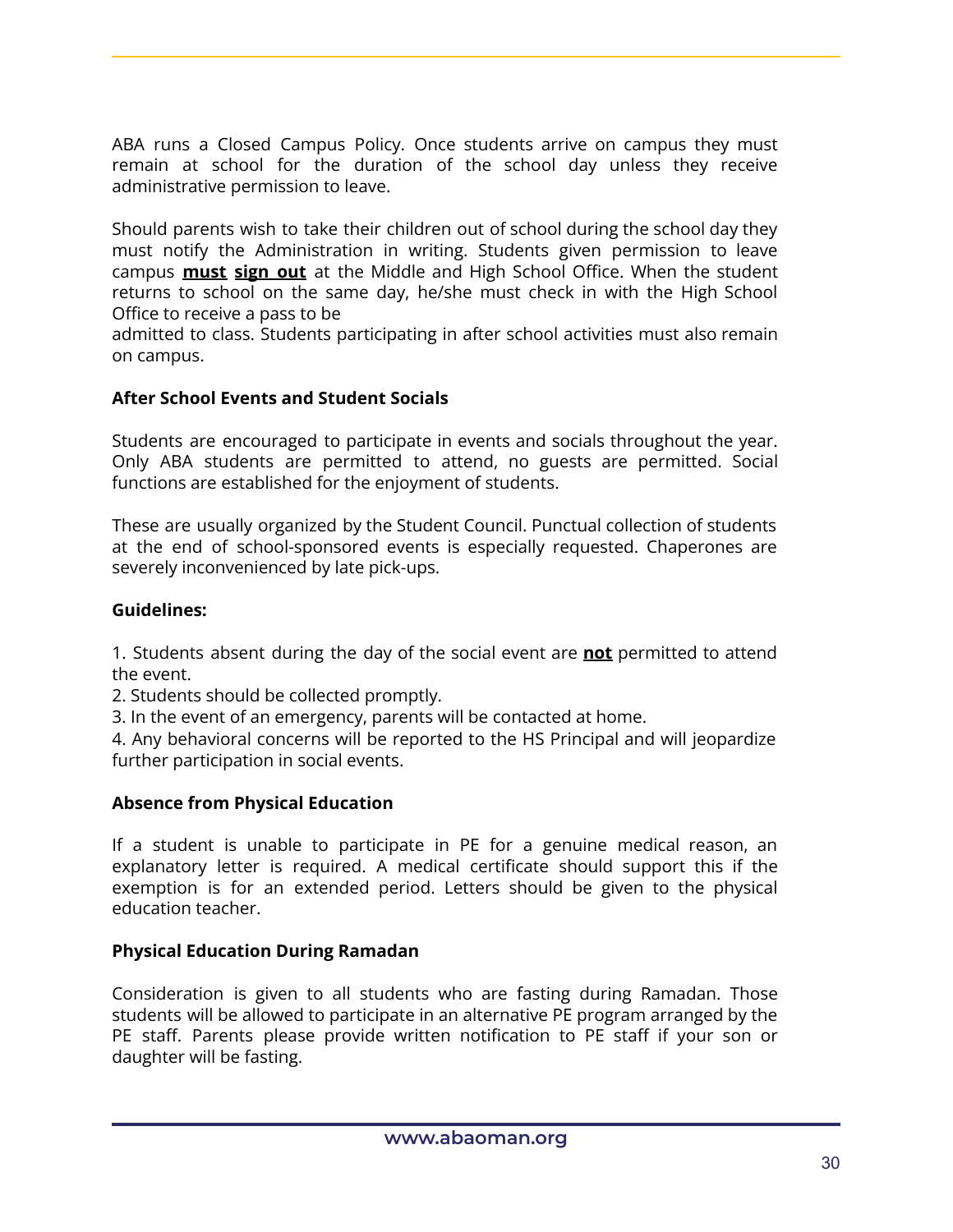**Discipline**

## **Disciplinary Procedures**

The table below outlines the agreed procedures our teachers will follow when addressing disciplinary issues arising in their classes. The expectation is that any discipline issues be resolved with those directly involved. If this is not successful, the following steps should be taken:

| Step 1 | The issue should be addressed individually with the<br>student in a meeting outside of class.                                                                                                      |
|--------|----------------------------------------------------------------------------------------------------------------------------------------------------------------------------------------------------|
| Step 2 | If it continues, the Counselor or relevant Principal will be<br>informed of the situation and parents are notified. The<br>teacher, Counselor or relevant Principal will meet with<br>the student. |
| Step 3 | If the situation persists, a resolution meeting will be<br>scheduled with the student, parents, the teacher<br>involved, and the relevant section principal.                                       |

These steps have been established to provide some general guidelines for dealing with discipline in the classroom. Teachers will use their professional discretion in working with students to help them be successful at ABA.

Any member of staff who observes inappropriate student behavior will first attempt to restore order and, if necessary, bring the matter to the attention of the Principal. The Principal will determine the nature and severity of subsequent disciplinary action.

Teachers will report excessive tardiness and concerning absences to the Registrar who, in turn, will consult with the Principal and/or the student's Homeroom Advisor to resolve, depending on the specific case.

Teachers may issue detentions to students as consequences for incomplete homework assignments and similar classroom infractions. The Homeroom advisor may also issue detentions directly to students for excessive tardiness or unexcused absences.

#### **Suspension (In School & Out of School Suspension)**

A student may be suspended from all School activities immediately and without prior notice to parents. Parents must be informed immediately of suspension by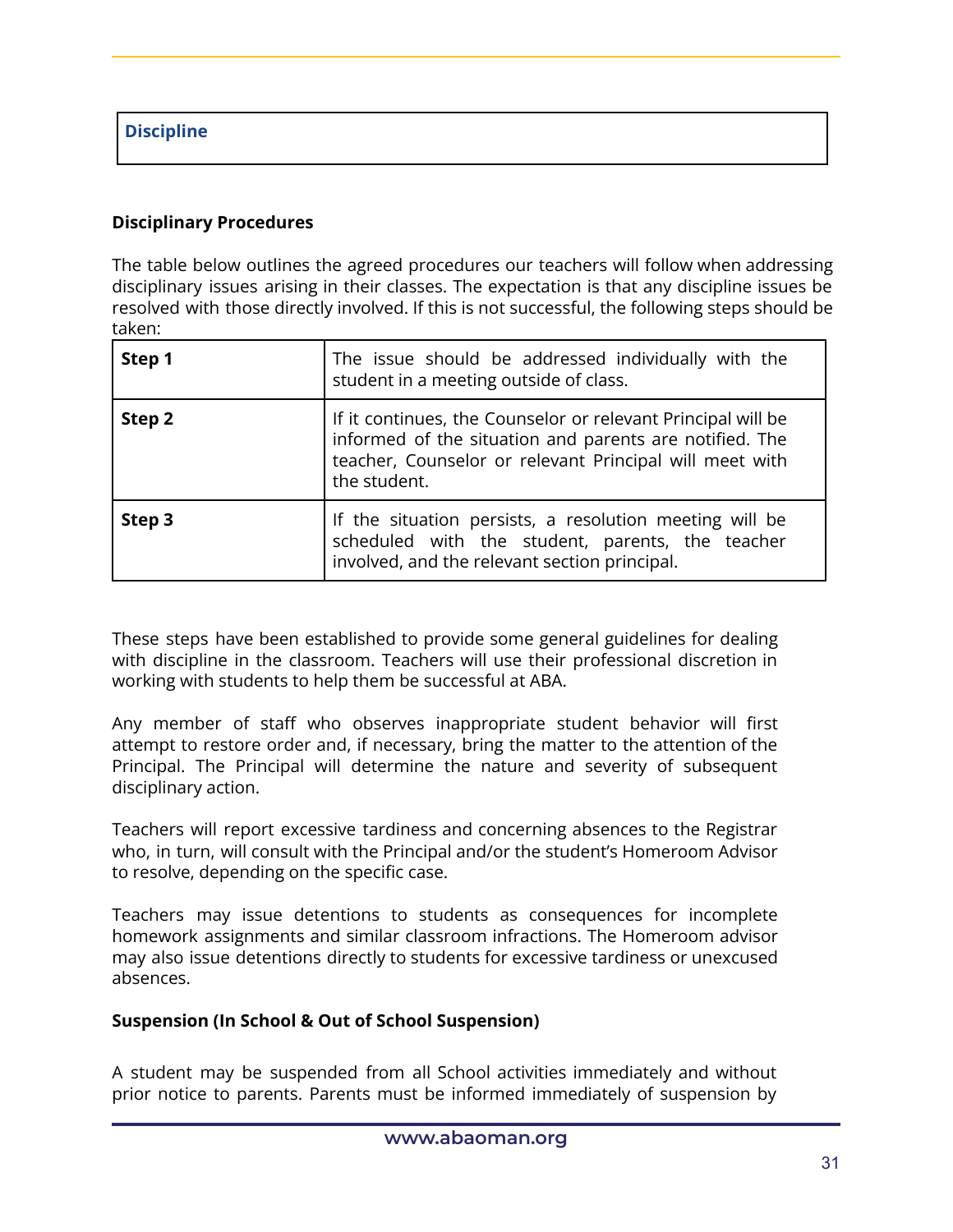the Principal and confirmation of the sanction given in writing with reasons for the action (copied to the Head of School). An initial suspension may not exceed 5 days. A student suspended from School must be collected by a parent or guardian. During the period of absence from the School a student is not permitted to attend any classes, participate in any school-related activity or return to the School premises for any reason. On returning to the School at the end of a suspension period a student will be readmitted only after discussion between the Administration, parent and student concerned.

While on in-school suspension a student must:

- Arrive on time
- Meet with the Administration
- Complete assigned work

#### **Expulsion**

Expulsion is for the most serious offences or for repeated infractions of school regulations. This action must be proposed by the Head of School and ratified by the Board. Expulsion forms part of the permanent record of the dismissed student.

#### **Harassment**

ABA will not tolerate any form of harassment. If a student is being harassed, the student's Advisor, relevant Counselor or Principal should be informed immediately. Harassment includes both personal and online activities.

#### **FORBIDDEN ITEMS**

The following items are forbidden at school and will be confiscated:

- weapons
- matches and lighters
- chewing gum

-any other item the administration deems unacceptable or inappropriate

The school is a smoke free campus. The use, possession, purchase or selling of tobacco products including e - cigarettes/vapes or illegal substances incurs an automatic out of school suspension.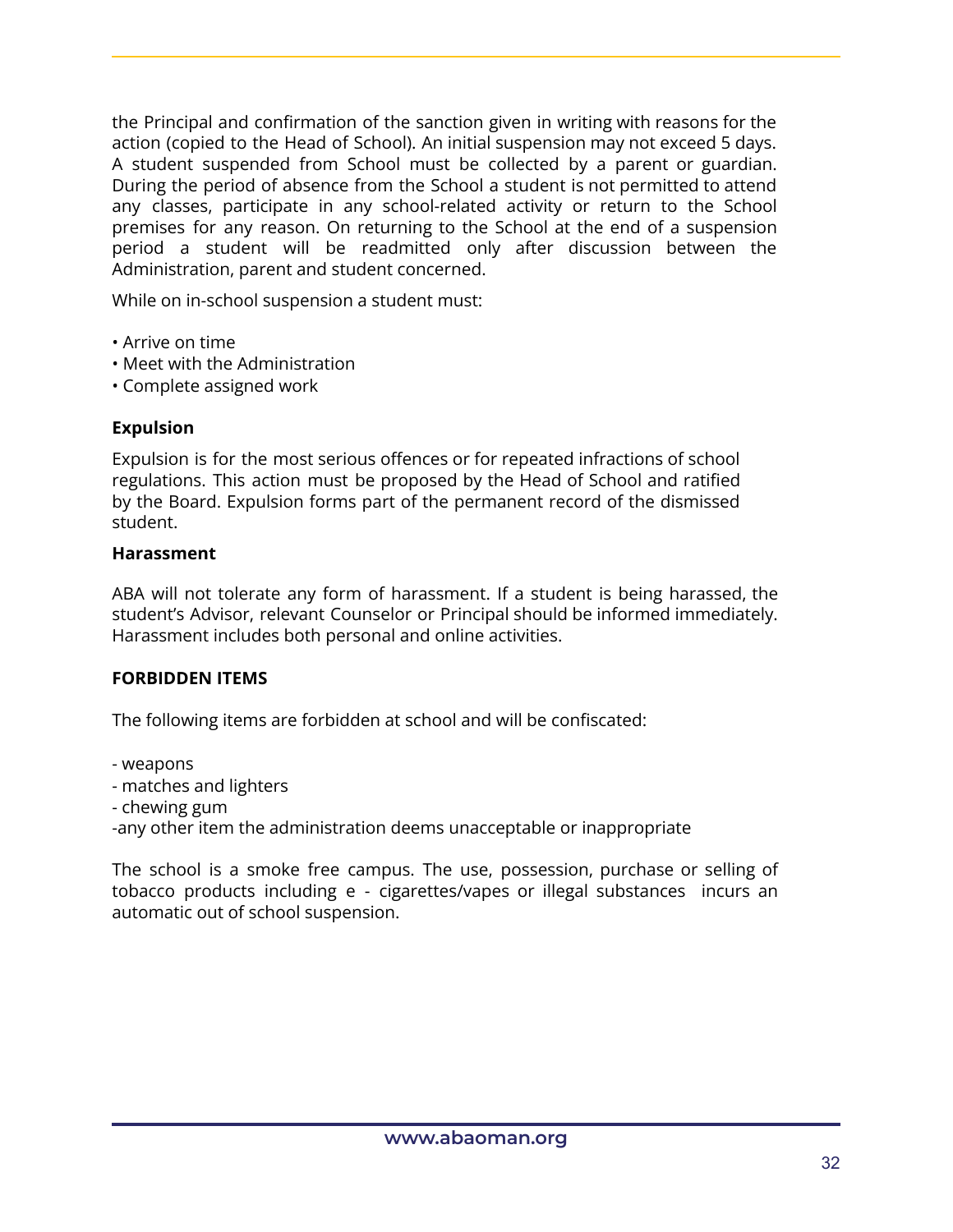#### **Dress Code**

#### **Student Dress Code**

Students are responsible for being neat, clean and dressed appropriately for serious study. ABA does not have a "uniform" but has adopted an established dress code which attempts to provide a sense of school identity, recognize climatic and cultural restrictions, yet offer some individual flexibility. Students are expected to take responsibility for their attire based on these codes and come to school dressed in an appropriate manner with a well-groomed appearance**.**

In respect of our host culture, all clothing should be <u>loose-fitting</u> and plain (i.e. no embroidery, large logos, excessive rivets, large/numerous pockets, etc.) **Uniform skirts, shorts or trousers can be either navy blue or black materials.**

● **Dress code:** All clothing should be loose-fitting and plain (i.e. no embroidery, large logos, excessive rivets, large/numerous pockets, etc.)

#### **NO leggings/ jeggings/ tight trousers/jeans/sweatpants/military fatigues**

- A (not too tight or short) ABA polo shirt of colors white, navy blue, light blue, and yellow. These are available for sale at the ABA uniform shop.
- Only ABA Vipers hoodies are allowed throughout the year. These can be purchased through the Vipers Booster club Pop up events.
- Plain navy blue, black, khaki or beige trousers/shorts/skirts. Each of these items **must** be worn at or below the knee and loose fitting. **(In Grades 9 - 12 shorts are not permitted.**
- Trainers, sandals, and sneakers may be worn. For safety reasons heels **cannot be higher** than 5 centimeters and flimsy, unsecured sandals are not allowed.

In an effort to regularize uniforms, the school has secured the services of a company who we have negotiated with to supply custom-fitted tailored schoolwear. They will tailor items in a number of styles in school-approved fabrics at very reasonable prices. Samples of the products can be found at school and at the uniform shop.

#### **Dress Code Violations**

**It is the responsibility of the student to adhere to the ABA dress code.** Parents will be notified and requested to bring the appropriate apparel to school or to students will be given alternate appropriate clothing for the remainder of the day. Repeat violations of our dress code will be dealt with according to our Student Code of Conduct.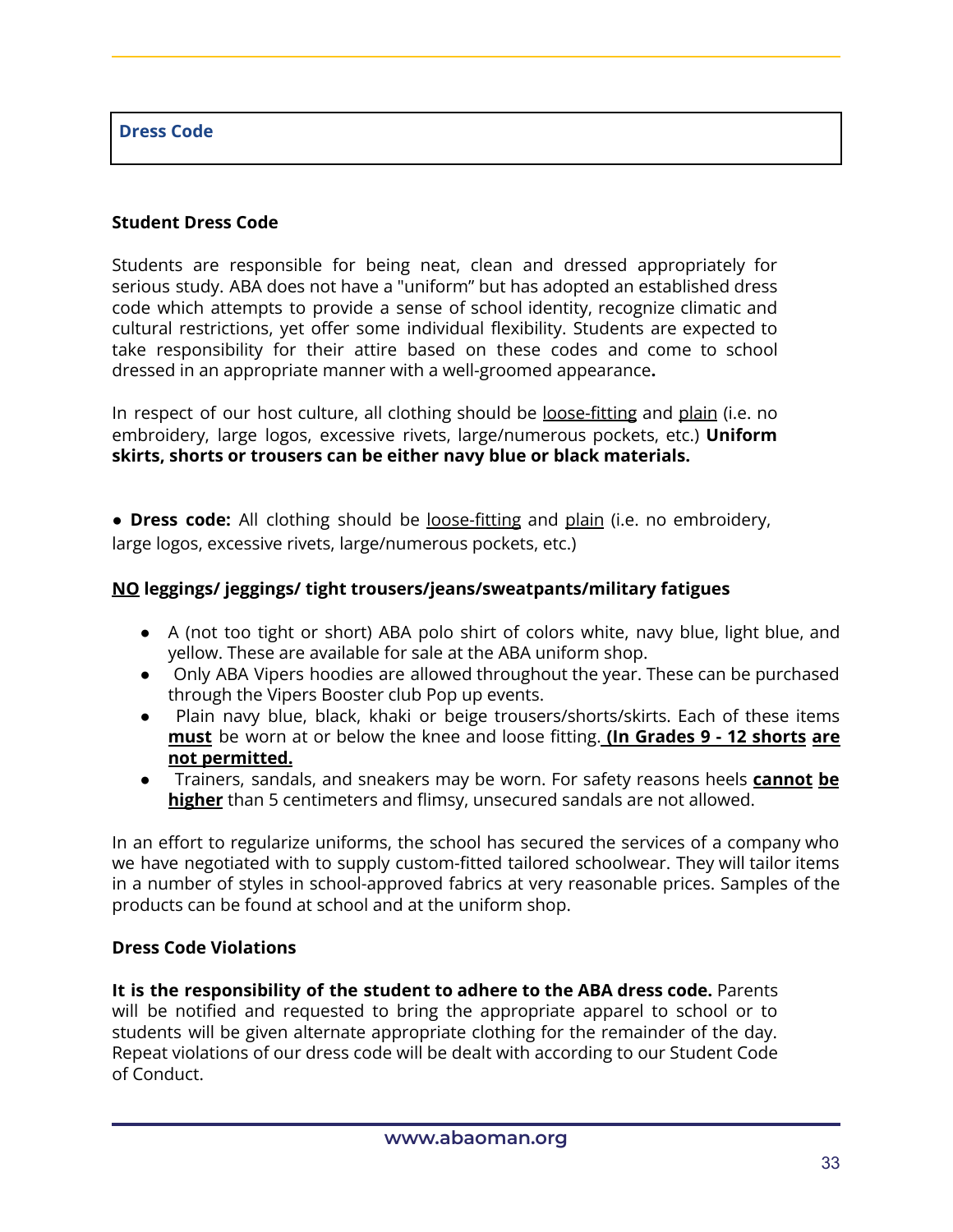# **Physical Education - Dress Code**

P.E. uniform consists of:

- Vipers ABA PE Shirt,
- ABA logo shorts knee length,
- Sports shoes with non-marking soles,
- A reusable water bottle,
- Sunhat and sunscreen for classes outside,

● One-piece swimwear suitable for active participation, swimming cap, goggles and towel in swimming classes.

All jewelry is required to be completely removed for class and students with long hair must ensure that it is tied back for classes. **Students are not to bring valuables, watches or money to PE**. Lockers are provided outside their homeroom to store valuables.

If students are unable to participate in PE, an explanatory note from home and/or the doctor must be provided to the PE teacher. Wherever possible a modified program will be agreed for the duration of the restriction. Students are required to help with equipment and be involved in roles of leadership as the lesson develops. It is therefore imperative that students still bring their PE kit to every class. Opportunities to shower will be provided at the end of each lesson. Therefore, students must remember to include soap and towel in their PE kit.

# **Mufti Day**

Approximately one day a month the dress code is relaxed to enable the student council to raise funds. A contributory fee (200 baizas) is collected from each student who chooses to wear "mufti". All students are expected to dress in an appropriate manner; collarless T-shirts and the like are acceptable provided any printed logos/designs respect local standards of decency. No excessive jewelry is to be worn.

Dress code guidelines still apply. Boys in grades 9-12 **may** wear appropriate shorts on **Mufti days** only.

#### **Public Show of Affection**

Following Omani law, public show of affection such as hand-holding, walking arm-in-arm, and walking with arms around waists is unacceptable between boys and girls. Parents will be contacted and expected to support the school's position.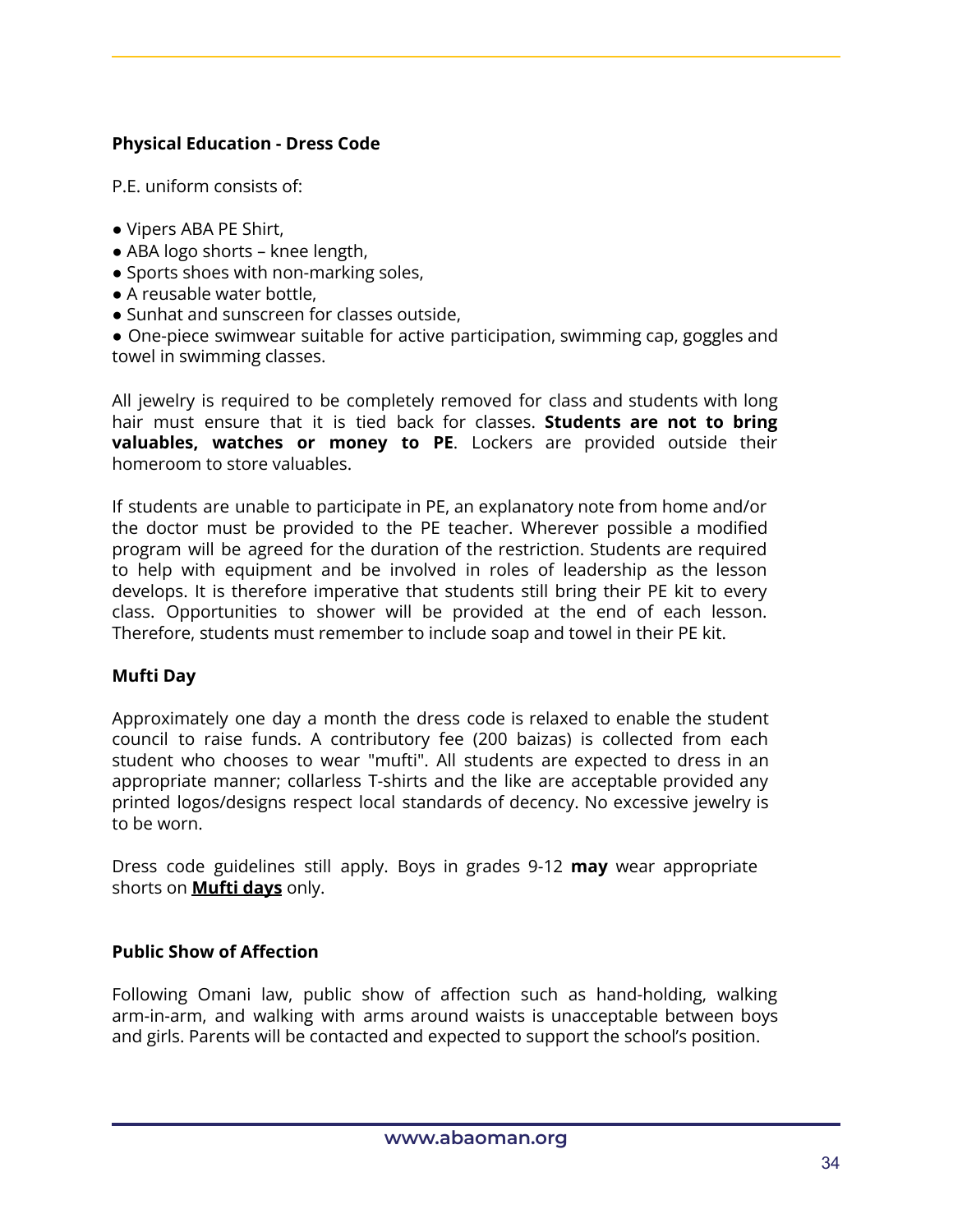# **High School**

# **HIGH SCHOOL GRADES 9 – 12 Learning Mentors 2021 – 2022**

| 9KAB  | Ms. Kirsten Birchall             | kbirchall@abaoman.org     |             |
|-------|----------------------------------|---------------------------|-------------|
| 9WES  | Mr. Waleed El Shohba             | welshohba@abaoman.org     | <b>SF12</b> |
| 9CER  | Mr. Christopher Engstrom-Roberts | croberts@abaoman.org      |             |
| 9Ena  | Mr. Edwin Nast                   | enast@abaoman.org         |             |
| 9MAK  | Ms. Melissa Akey                 | makey@abaoman.org         |             |
| 9MPO  | Mr. Michael Poirier              | mpoirier@abaoman.org      | <b>S16</b>  |
| 9MGi  | Mr. Mario Giraldo                | mgiraldo@abaoman.org      |             |
| 9PDG  | Mr Paul Griffiths                | pgriffiths@abaoman.org    | <b>SG14</b> |
| 10PBr | Mr. Paul Brotherton              | pbrotherton@abaoman.org   | Gym         |
| 10KBr | Mrs. Kym Brotherton              | kbrotherton@abaoman.org   | S37         |
| 10CMi | Mrs. Cecilia Michan              | cmichan@abaoman.org       | SF          |
| 10ALA | Mr. Anthony Langrish             | alangrish@abaoman.org     | Music       |
| 10RMK | Mr. Ruairidh Mackenzie           | rmackenzie@abaoman.org    | S9          |
| 10AHU | Mr. Atiq Hussain                 | ahusain@abaoman.org       |             |
| 10PGA | Mr. Peter Gange                  | pgange@abaoman.org        |             |
| 10JW  | Mrs. Jelena Walker               | jwalker@abaoman.org       |             |
| 10JBE | Mr. Jason Belston                | jbelston@abaoman.org      |             |
| 11AKU | Mr. Aneesh Kumar                 | akumarpc@abaoman.org      |             |
| 11MBe | Mrs. Malena Belston              | mbelston@abaoman.org      | Art         |
| 11JJA | Mr. James                        | jjames@abaoman.org        |             |
| 11TEK | Mr. Tommy Elderkamp              | telderkamp@abaoman.org    |             |
| 11JGA | Mrs. Janique Gallivan            | jgallivan@abaoman.org     | S11         |
| 11ANB | Mrs. Aida Nausia Bonet           | anausiabonet@abaoman.org  | <b>S15</b>  |
| 11BPH | Dr. Bina Philip                  | bphilip@abaoman.org       | SF          |
| 11GMi | Mr. George Miletti               | gmiletti@abaoman.org      | S39         |
| 12NNA | Mr. Nikhil Narayanan             | nnaryanan@abaoman.org     |             |
| 12JEJ | Mr. James Jones                  | jjones@abaoman.org        | S7          |
| 12SMO | Mr. Sebastian Monclar            | smoncalr@abaoman.org      |             |
| 12RSh | Mr Ruslan Shaymardanov           | rshaymardanov@abaoman.org |             |
| 12SCo | Mrs. Samantha Cole               | scole@abaoman.org         | S11         |
| 12DWi | Mr. Dan Willms                   | dwillms@abaoman.org       | SF          |
| 12SJo | Mr. Sen Jose                     | sjose@abaoman.org         | SF          |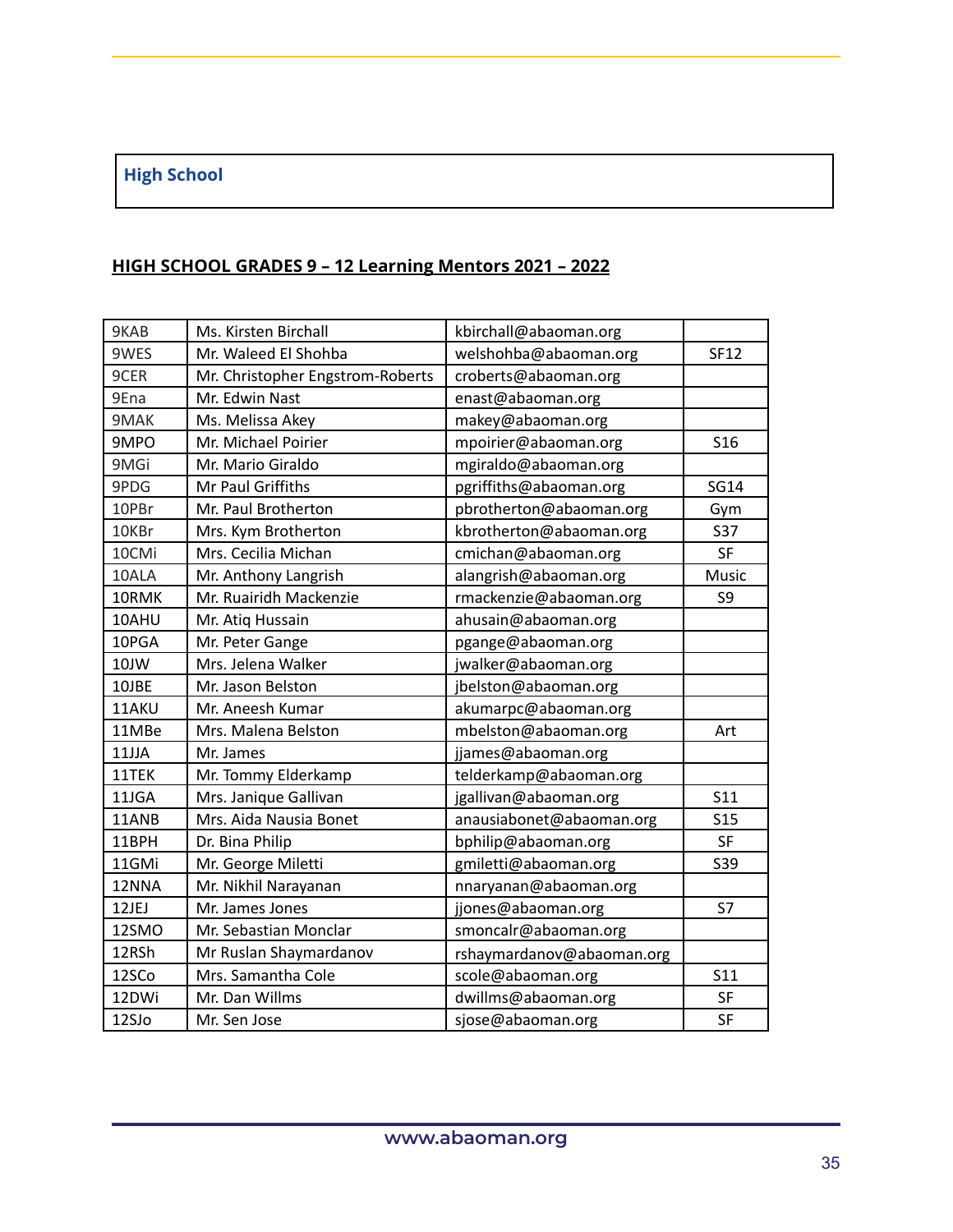## **Academic Programme**

In grades 9 - 12 every student is deemed to be working towards the ABA Diploma, a High School diploma for which a minimum of 25 credits are required. The specific credit requirements for graduation are as follows:

| <b>Subject Areas</b>                    | <b>Minimum</b><br><b>Credits</b><br><b>Required</b> |
|-----------------------------------------|-----------------------------------------------------|
| English                                 | 4                                                   |
| Mathematics *                           | 3 or 4                                              |
| <b>Humanities</b>                       | 3                                                   |
| Science *                               | 3 or 4                                              |
| Modern Languages (in the same language) | $\overline{2}$                                      |
| Creative Arts**                         | 1                                                   |
| Physical Education                      | 1                                                   |
| Research Project ***                    | 1                                                   |
| Electives                               | 6                                                   |
| <b>Total</b>                            | 25                                                  |

\* Students must complete 4 credits in either Mathematics or Science. Students will choose which subject they will complete the 4<sup>th</sup> credit in.

\*\* May be satisfied by enrolling in any Creative Arts course (e.g., Drama, Art, Music, Theatre) \*\*\* Students must successfully complete either The Personal Project or The Extended Essay to meet this graduation requirement.

#### Grades 9 and 10

From August 2017, students in Grade 9 follow nine courses, and are prepared for the MYP Certificate taken in Grade 10. All students take prescribed courses in:

Language and Literature (English) Mathematics Physical and Health Education. Language Acquisition (continuation of a previous language studied in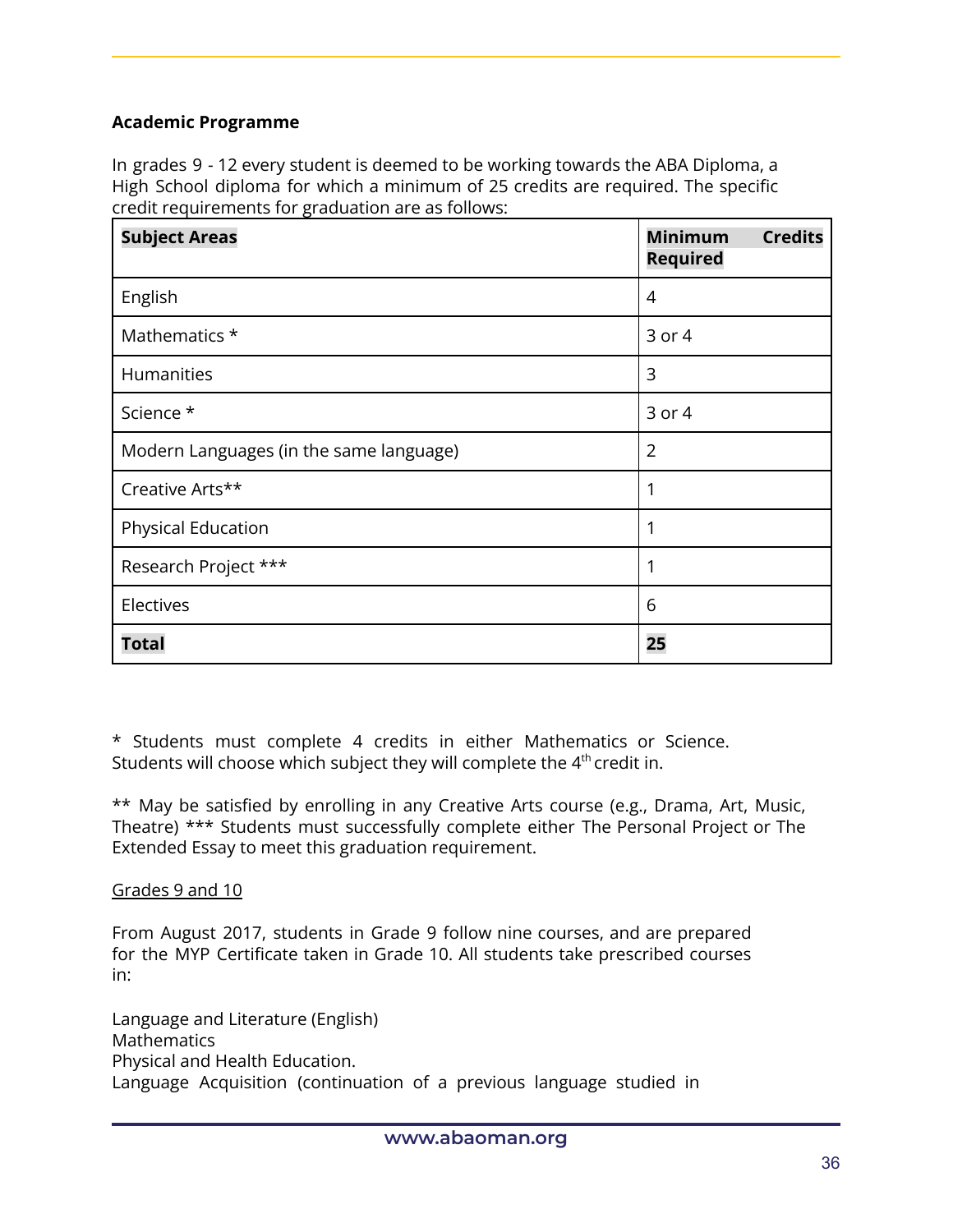Grade 8). Students must also study at least one subject from:

Sciences (Physics, Chemistry or Biology) Individuals and Societies (Geography or History) Arts (Visual Art, Drama or Music)

Students have two electives where they can select from the choices below.

Design, Chemistry, Biology or Visual Art History, Geography or Design

#### Grades 11 and 12

Students in grades 11 and 12 may follow the International Baccalaureate Diploma, or take IB Courses certificates, to make up their ABA High School Diploma. The IB Diploma is an optional extra qualification available to academically motivated and versatile students, who follow a set of six challenging courses in a range of curriculum areas during grades 11 and 12 and fulfill certain other requirements. Detailed information on IB courses and the IB can be obtained from the IB Coordinator or from the school website.

In grades 11 and 12 study periods are allocated to help students develop the independent study skills and research skills, which will be needed in higher education. The library is available to students during their study periods for academic work.

Grades 9 - 12 at ABA is thus based on worldwide university/college preparation and, indeed, most ABA graduates (over 90%) proceed to higher education. The university advisor is at the students' disposal for advice on university applications and course selection.

#### **Course Changes**

Course changes will only be made with a compelling reason to do. If a student in grade 9 - 12 wishes to change one of their courses, he/she must:

1) Initially discuss any possible changes with the appropriate Coordinator (MYP/DP). 2) The HS Assistant Principal will check implications for credit requirements, timetable, class sizes and exams.

3) The student will be directed to discuss possible changes with the relevant individuals (teachers, parents, university Counselor etc.)

4) The student will then return to the HS Assistant Principal to talk through the information they have gathered. If a move appears possible and in the best interests of the student, then:

5) The HS Assistant Principal will issue the student with an add/drop form and instruct them on who, how, why, when this is completed.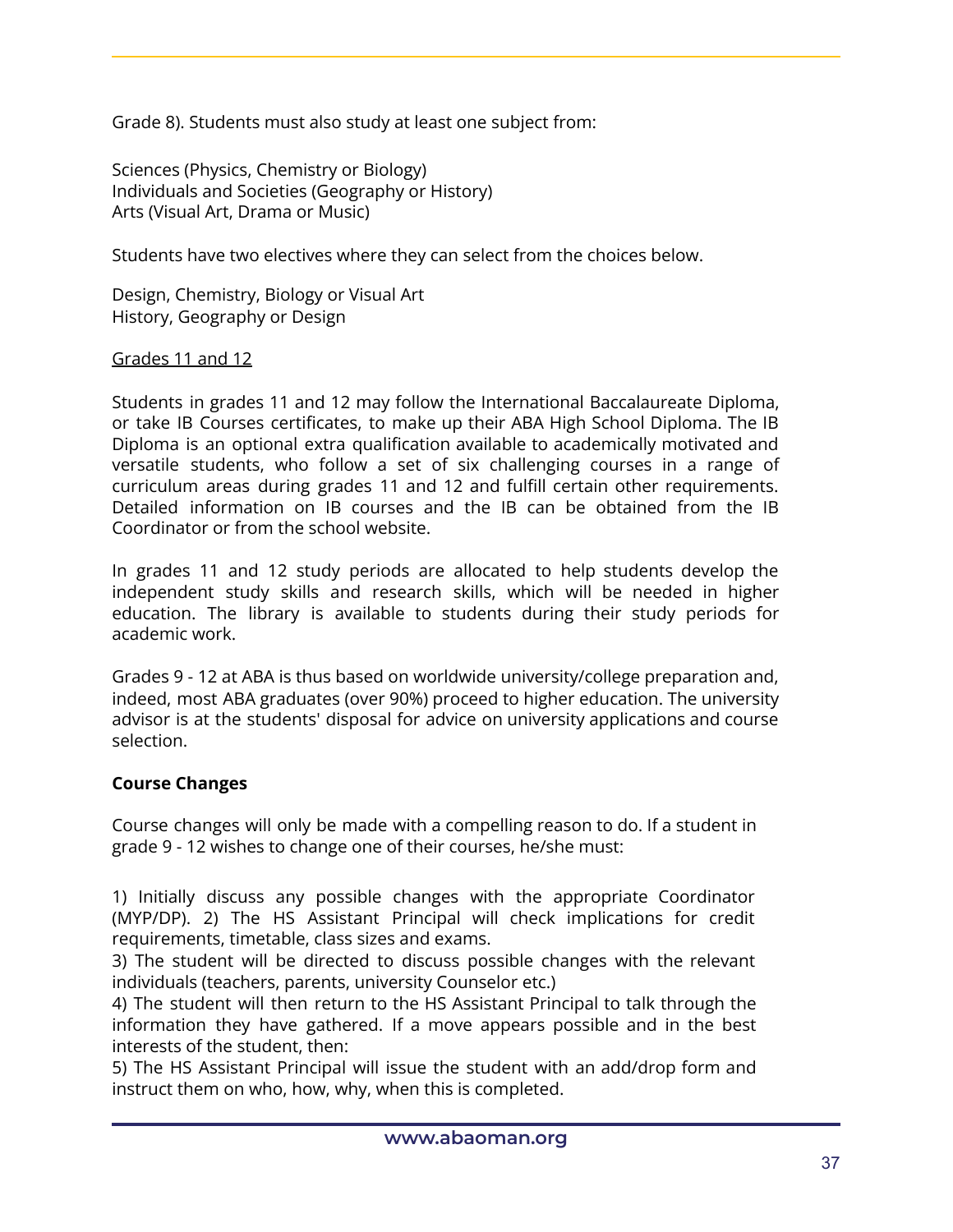6) The student will gather the required signatures and return the form to HS Assistant Principal for final checking and signature.

7) The HS Assistant Principal will pass the form on to the Registrar who will make relevant changes in the database.

8) Once all changes are made in the database the Registrar will inform the relevant teachers by email and issue the student with a revised timetable.

# **No class change occurs until this process is complete.**

# **Attendance Regulations**

Grade 9 - 12 daily class attendance is a condition for fulfilling credit requirements, course completion obligations, and general academic progress at school. Class credit is earned by the student's participation in class through discussion, written work, and examinations.

Since regular or insufficient attendance is regarded as seriously disruptive to the student's academic success, the Head of School is authorized to take the following action, if deemed appropriate:

In grades 9 - 12, cumulative attendance of less than 80% per course as measured in instructional time, for any one semester, can result in the denial of course credit.

# **Examinations**

Scheduled examinations are held at the end of the second semester of grades 9 and 11 and in February/March of Grades 10 and 12 and make up 20% of that semester's grade. It is expected that all students take semester exams. Parents must prioritize their vacation schedules to ensure their children are in school. A copy of the Assessment Policy can be found in Appendix 3.

# **Examination Leave**

Students in grades 10 and 12 who sit the eternally-assessed MYP Certificate and IB Diploma examinations will be allowed examination leave. The following regulations will apply:

1. All Grade 12 students are granted exam leave for the full duration of the examination period (dates published beforehand). The library and senior study center will be available for their use and subject teachers available for consultation and assistance in revision.

2. Grade 10 students taking the MYP Certificate examinations are granted study leave for the exam period (as specified by the administration).

3. During semester exams, students are responsible for signing in and out of campus to maintain a correct register in case of an emergency.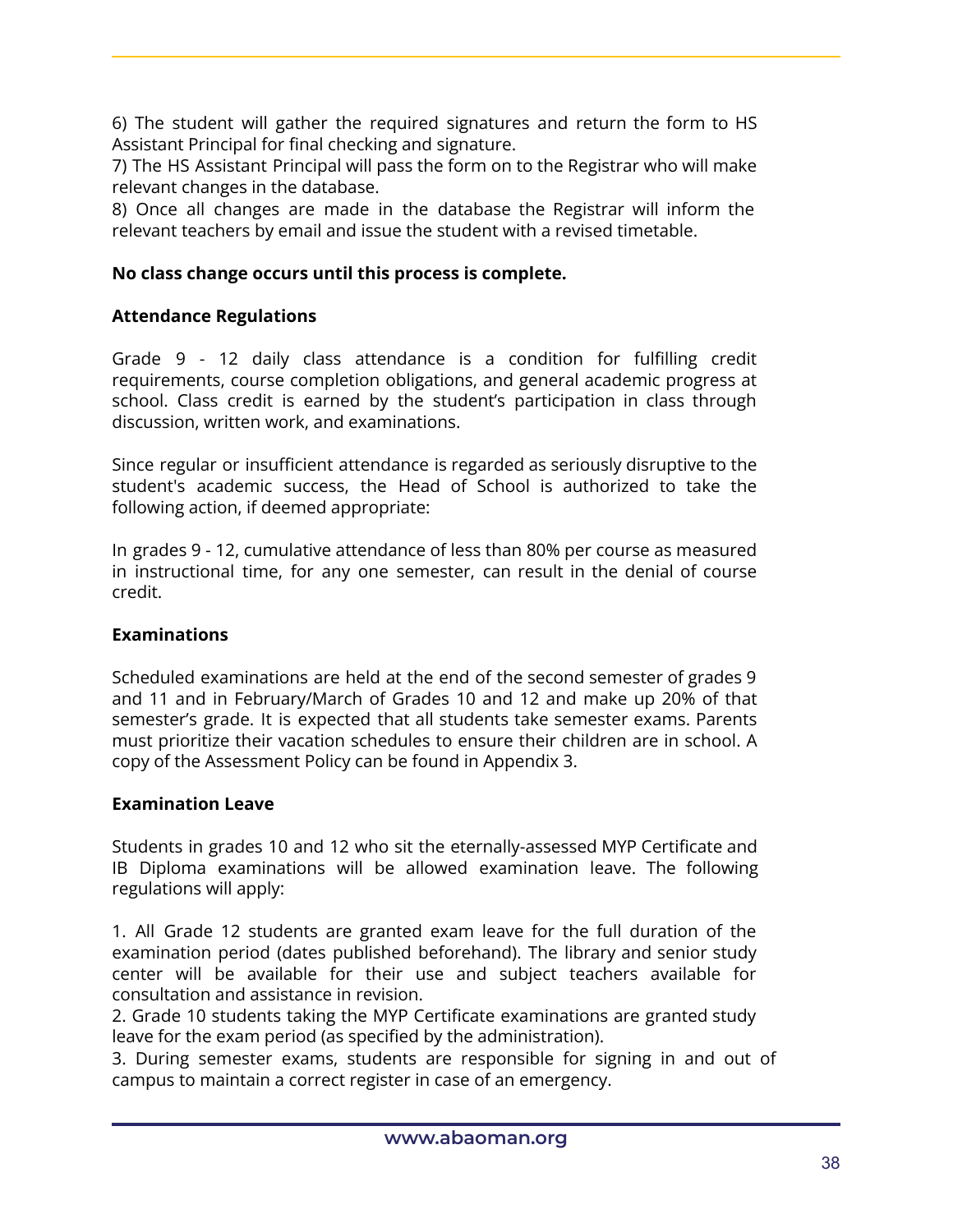Note: All students coming to school during external examinations leave, to attend an exam or for private study are subject to the ABA dress code.

# **External Examinations**

Students at the ABA have the opportunity to take the following examinations:

● International Schools Assessment (ISA) – Grade 9 Standardized

tests ● International Baccalaureate (IB) MYP Certificate eAssessments

- International Baccalaureate (IB) Diploma examinations
- Scholastic Achievement Tests (SATs)
- Tests of English as a Foreign Language (TOEFL)
- Preliminary Scholastic Achievement Tests (PSATs)
- AVANT and STAMP Arabic Proficiency tests

#### **For advice on examination registration and preparation, please see the Examinations Coordinator or Guidance Counselor.**

#### **Awards**

#### **End of the Year Awards**

• The ABA Award for International Understanding (Grade 12 only)

- The Philippa Leggate Award for Citizenship
- Sportsperson Awards (Male/Female)

#### **Counselling Services**

Advice on university application will be provided by the Counselor. For specific information regarding applications to universities in various regions around the world, (United Kingdom, United States, Canada, Europe and Australia/New Zealand**)** please refer to the Grade 10 – 12 Counselor.

# **Student Transfers/Withdrawal**

Parents are requested to notify the Registrar, in writing, two weeks prior to the family's departure from Oman. Official withdrawal, and consequent action on any relevant refund of tuition fees, will be conditional on ABA receiving notification **in writing** from the parent.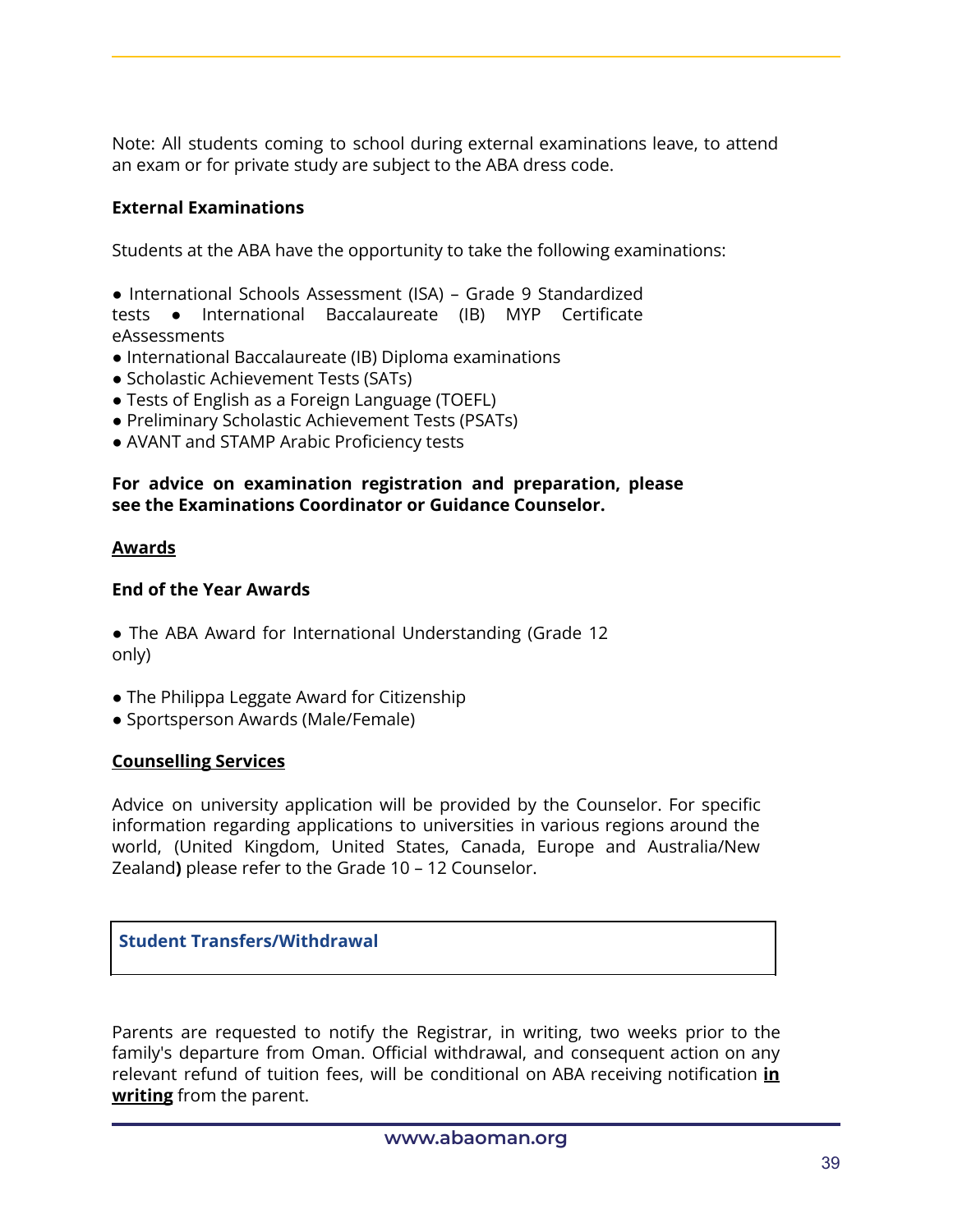# **Administration of Entrance Tests for Students Transferring**

The administration of admission tests for students transferring from ABA to another school is done as part of our transition service for families.

The Registrar and a Counselor will work together to make sure that that when a request for an admission test is received, the following steps are taken:

1. Parents will notify the Registrar that their child might be transferring from ABA to another school and that ABA will be receiving admission tests directly from the school in question.

2. Admission tests will be received by ABA (via email or mail) directly from the school requesting the administration of tests.

3. Registrar will inform the counselor that a request to administer an admissions test has been received.

• Student's name and grade will be provided.

4. Admission tests are printed out (if applicable).

5. Verify required materials (i.e. pens, scratch paper, calculator,

etc.) ● Communicate this to the student.

6. Arrange for a quiet location for testing.

7. Arrange for a time and day for the administration of the

test(s). 8. Inform parents and teachers of test date(s).

9. Arrange for supervision of tests.

10. After administration of tests, arrange for tests to be mailed or couriered back to the school of origin. Parents will be responsible for any charges incurred.

**N.B** ABA will make every effort to accommodate entrance testing. In certain circumstances parents may be required to pay a fee or they may need to seek alternative testing agencies (e.g. British Council).

#### **Documentation for Students Leaving ABA**

When a student leaves ABA, a leaving certificate or Official Transcript (Grades 9 - 12 students only) is prepared if requested. At least two weeks' notice is required for the preparation of final reports in the event of a family departing from Oman. Reports at the end of a grading period can, on written request, be mailed to a forwarding address.

All students are required to complete the established check-out procedure and form. The form can be collected from the Registrar. All textbooks and school property must be accounted for prior to the issuing of leaving documents.

#### **HAVE A GREAT 2022 - 2022 SCHOOL YEAR**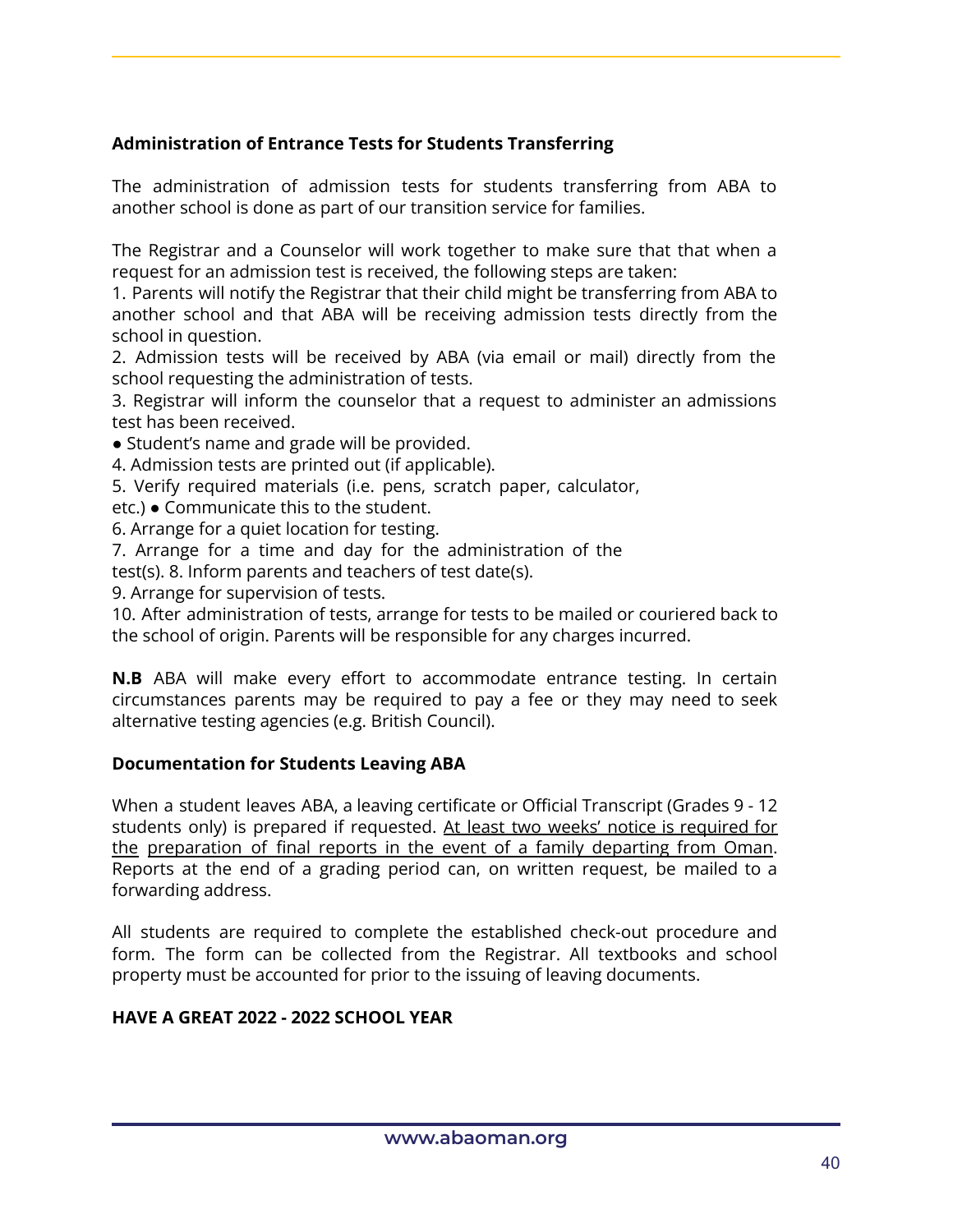# **Appendix 1 - Academic Honesty Policy**

#### **Introduction**

In accordance with the IB Learner Profile and ABA's Mission, Vision and Value statements, we expect students to be principled and act with academic integrity. We ask each member of the school community -- students, teachers and parents -- to familiarize themselves with what constitutes academic honesty outlined in this policy.

Its purpose is to ensure that ABA's procedures for academic honesty are transparent, fair and consistent. The policy describes the rights and responsibilities of all members of the school community so that everyone understands what constitutes good practice, and misconduct, and what actions are to be taken if there are transgressions. The policy should be dynamic and ensure that students are taught good practice in all aspects of their work.

#### **Definitions**

*Academic honesty* is seen by the IB as "a set of values and skills that promote personal integrity and good practice in teaching, learning and assessment" (IBO 2014, pg. 12). These values help foster an academic environment that is expressed in students' submission of work which is conscientiously produced, with the work and ideas of others properly credited. ABA students and staff use American Psychological Association (APA) formatting for all bibliographies and in-text citations. NoodleTools, an online research management tool, is used for instruction and practice of these formatting conventions.

*Malpractice* is considered to be "the behaviour that results in, or may result in, the student or any other student, gaining an unfair advantage in one or more assessment components" (Garza 2014, pg. 3). Incidents of academic malpractice include:

A. **Plagiarism:** presenting others' ideas, statistics or images that are not your own, or clearly not

common knowledge, without acknowledging the source. *Common knowledge* is defined as factual information that is widely accepted as reliable without having to look it up. Much depends on your audience, however -- when in doubt, however, cite your source.

B. **Collusion**: allowing individual work to be copied by another student or any form of malpractice by another student. This should be distinguished from *collaboration,* which implies "working together on a common aim with shared information".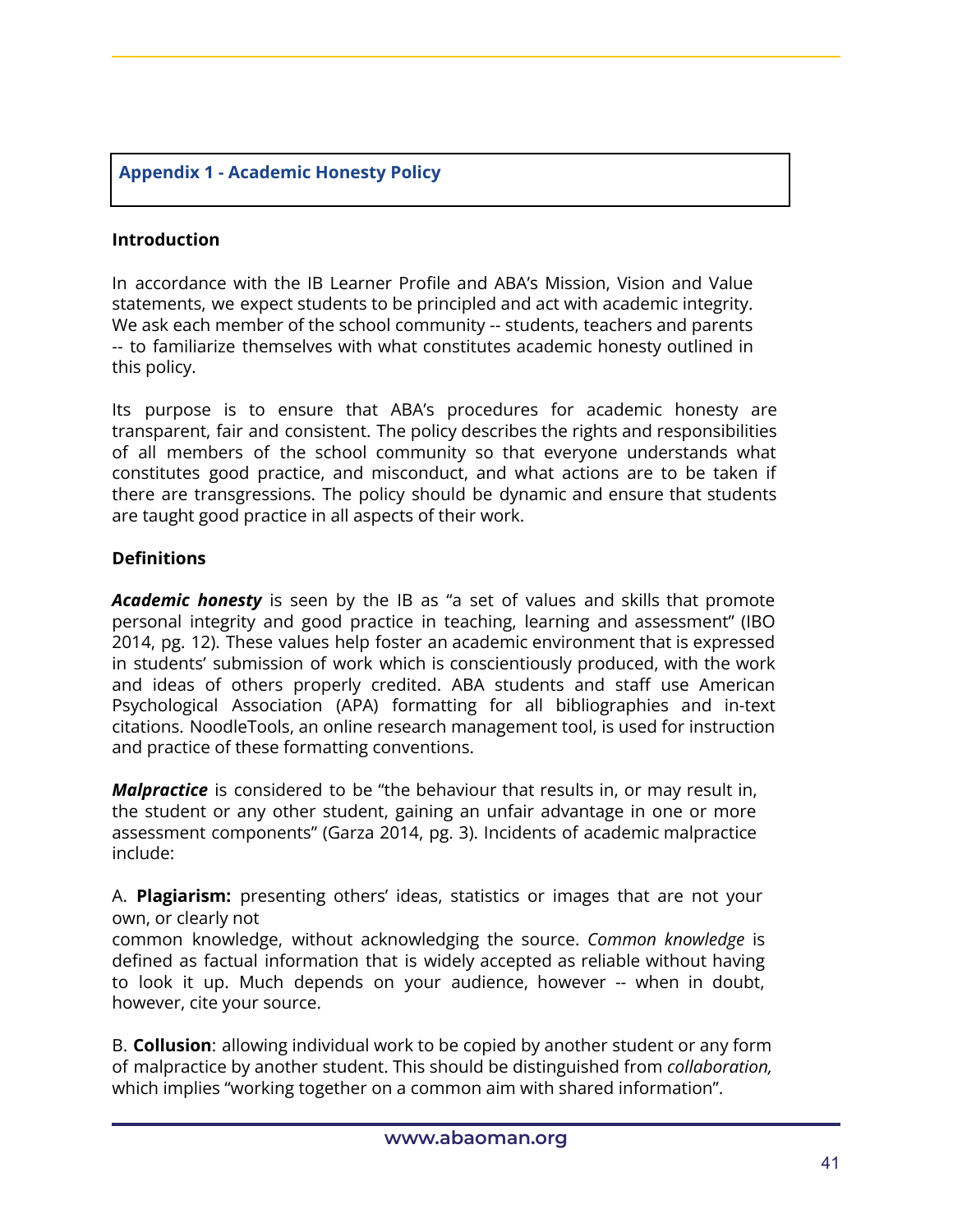C. **Duplication of work**: the presentation of the same piece of work for different assessment requirements.

D. **Disclosing information** to another student or receiving information about the content of any assessment.

E. **Unethical behaviour** that gains an unfair advantage to the student or that affects the results of another student (*e.g.*, taking unauthorised material into an exam room, improper use of online translators, falsifying a CAS record).

To ensure consistency and fairness when mistakes are made, it is important that ABA keep a record of each situation and the consequences. This will highlight general trends or problems with particular students for the coordinators to investigate.

In all cases of proven malpractice, students are still required to complete the original task within ABA's expectations.

**Internal:** When teachers (who may use web-detection programs such as Turnitin.com) suspect that a student has committed academic malpractice, the most effective first response is to address the situation on the teacher-student level.

Teachers will follow the following steps:

1. When a student is suspected of malpractice, collect evidence documenting the incident (often the Turnitin report or comparisons with the student's other work or drafts).

2. Discuss the facts of the incident with the student. Ask about the specific content of the assignment ("*What do you mean here by the phrase .... ?*") and about their sources ("*Tell me how you researched this paper*").

a. If the student *admits* to wrongdoing, discuss ABA's student expectations to be principled and act with academic integrity. During this conference, the teacher will also set guidelines for appropriate completion of the assignment. A note should then be sent to the student's parents

b. If the student *denies* academic malpractice, refer the incident to the relevant Principal/IB Coordinator. The Principal will investigate and make a determination as to whether there is sufficient evidence to take action.

2. Report the incident and its resolution on the academic honesty report feature in iSAMS. This is accessible in iSAMS -> Rewards & Conduct in the right-hand sidebar - > Sec Student Monitoring and in the drop-down menu, select "Academic Honesty".

If there is sufficient evidence to take action, the Principal will record the incident in the student's academic record and check in iSAMS if recurrent (if malpractice is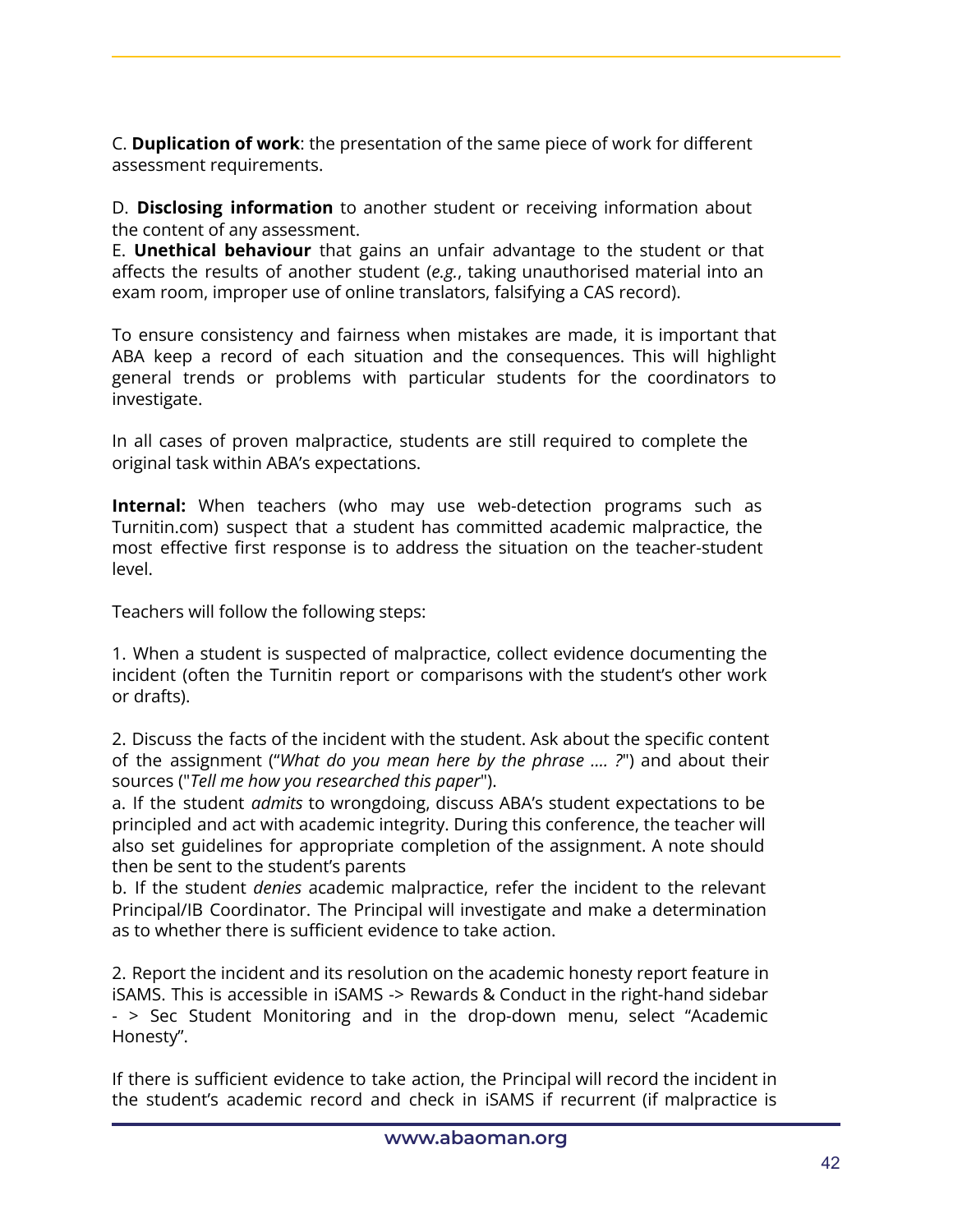external, the principal reports the incident to the Head of School). After investigation, the Principal has the authority to deny credit and/or impose a period of reflection after school, i.e., detention. A meeting with parents will be arranged to review the academic honesty policy.

**External:** The school adheres to the rules of the relevant examination body or External Providers. Any incident that occurs in an external examination must be reported to the Examination Officer using the relevant form. This could result in a student's loss of credit.

*Academic Honesty in the IB Educational Context*. (2014). Retrieved from International Baccalaureate Organization website: http://www.ibo.org/globalassets/digital-toolkit/brochures/academic-honesty-ib-en .pdf

Garza, C., Dr. (Presenter). (2014, October 17). *Academic Honesty - Principles to Practice*. Lecture presented at IB Africa, Europe & Middle East Regional Conference 2014, Rome. Retrieved from International Baccalaureate Organization website:

http://www.ibo.org/contentassets/71f2f66b529f48a8a61223070887373a/academic honesty.-principles-into-practice---celi na-garza.pdf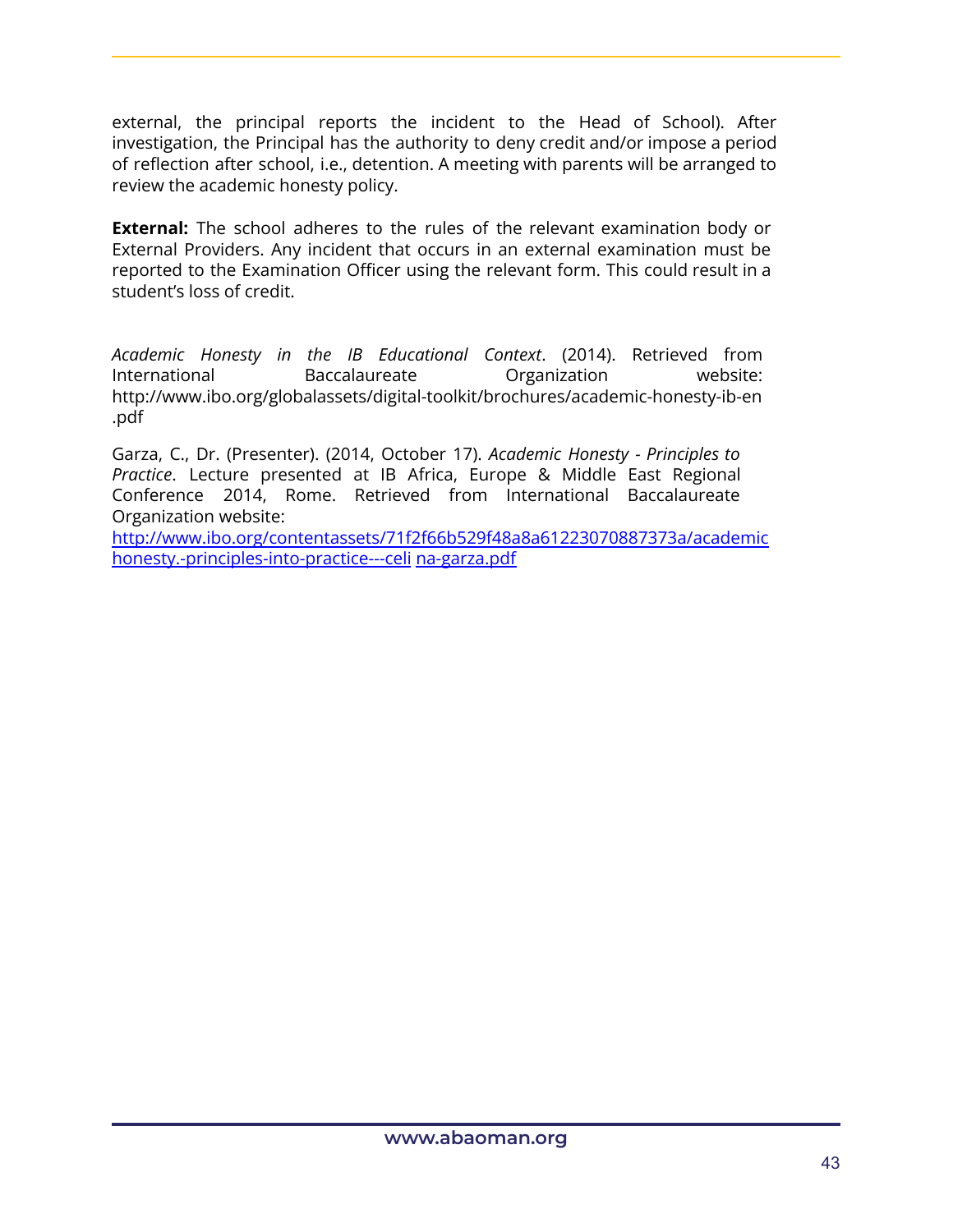#### **Appendix 2 - Student Services**

The Learning Support , EAL and Counseling programs are under the umbrella of the Student Support Services department. The programs provide support to students, teachers and parents. Learning support teachers are available as resources to support in-class interventions, to help identify areas of need and to provide specialized support, including early literacy intervention. EAL teachers provide support to students in Grades 1-10 who have English as an additional language. Our mission is to help students develop English language skills, cultural awareness and learning strategies which will enable them to become successful learners and positive contributors to the wider community in which they live.

ABA is an IB World School, and as such, values and models inclusion. Our collaborative approach to support uses an evidence, data and strengths-based model with a focus on growth, progress and learning. We aim to increase independent access and success for students at ABA.

#### **ABA Student Support Services Mission statement**

The Student Support Services department is committed to proactively supporting our students and community. We achieve this through an inclusive, collaborative approach grounded in current evidence-based practice.

# **ABA Statement on Inclusion**

ABA recognizes that all learners benefit from a safe and supportive environment; that understanding and nurturing each child's academic, social, physical and personal growth is imperative to their success. We are committed to supporting, including, and celebrating diversity in our community.

As an IB World School, we believe that "Inclusion is an ongoing process that aims to increase access and engagement in learning for all students by identifying and removing barriers. This can only be successfully achieved in a culture of collaboration, mutual respect, support and problem solving. Inclusion is the learner profile in action, an outcome of dynamic learning communities." *Learning diversity in the International Baccalaureate programmes (2010).*

Inclusion at ABA applies to all our students, parents, faculty and community. Admission is open to students for whom we can provide a program that is accessible and from which they can benefit. ABA is equipped to provide support for a managed number of students representing a range of learning needs, as well as English language learners, based on the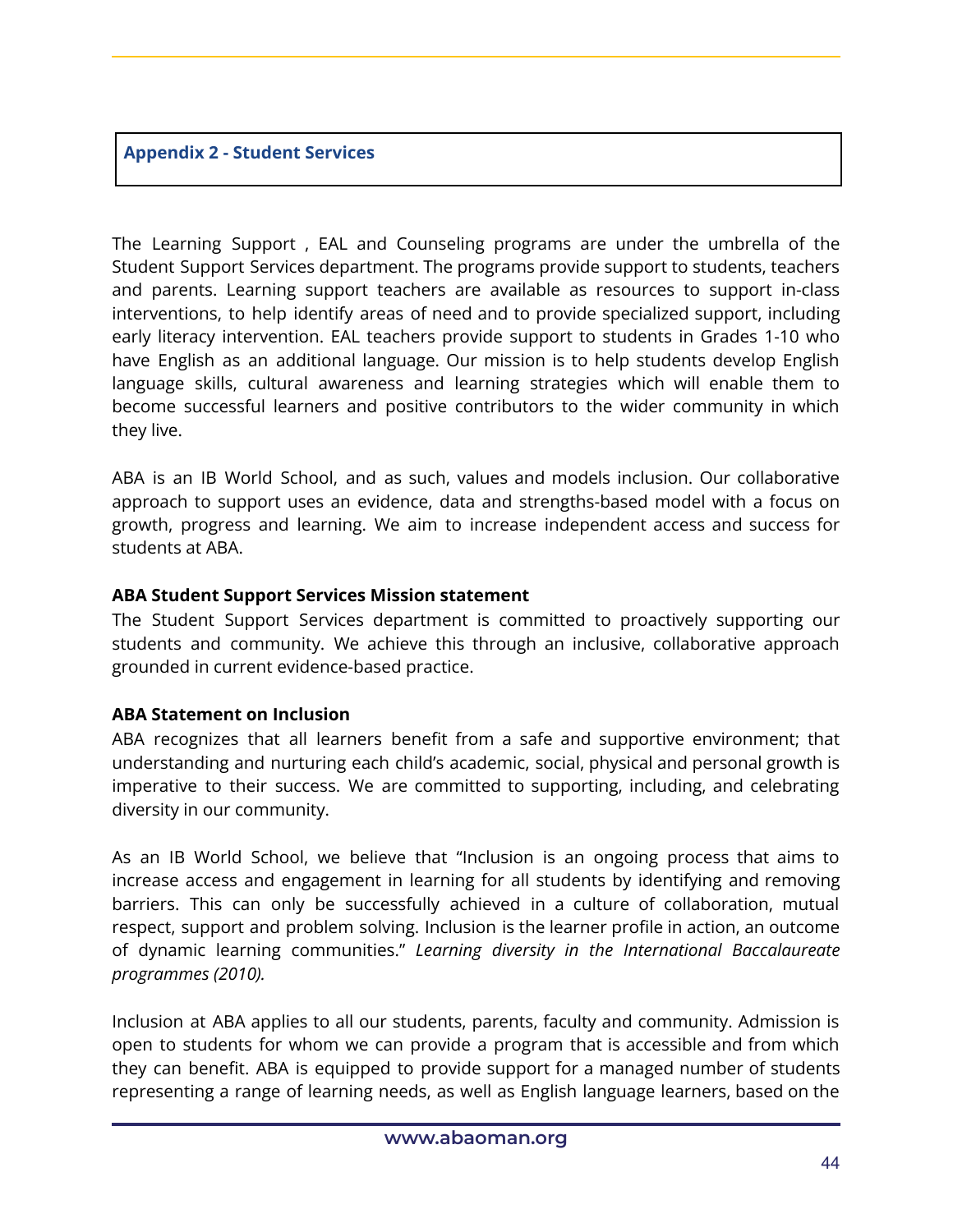school's enrollment policy and resources. ABA does not discriminate on the basis of religion, ethnic or national origin, or gender.

We understand that inclusion involves change, it is a journey that requires us to review and evaluate regularly in order to respond to the diversity of our students and community. ABA recognizes that inclusion in education is one aspect of inclusion in society. Equity of access holistic, strengths-based instruction and assessment, and data based decision making are the foundation of our practice. ABA faculty is committed to working collaboratively, flexibly and with an inclusive mindset to ensure that all students are able to overcome barriers to learning and achieve success within the curriculum. We use the language of inclusion (learning support, barriers to learning, participation and support for diversity) to drive our practice.

# **Admissions and Learning Support capacity:**

ABA admits students with learning needs who are able to access and benefit from the educational program in a mainstream environment. To ensure optimum student-teacher ratios and service to a high standard, enrollment in Learning Support shall not normally exceed 10% of the enrolment at any grade level. ABA is equipped to provide moderate support for a managed number of students normally not exceeding 5% of the total school enrollment and not more than four moderate students per grade level.

# **Appendix 3 - Child Protection**

# **Child Protection Policy 7.6.3**

ABA seeks to be a safe haven for all our students. Child Protection procedures derived from this policy will be stated in an ABA Child Protection Handbook. This handbook will be communicated to all who work with ABA students.

All staff employed at ABA must report suspected incidents of child abuse or neglect whenever the staff member has reasonable cause to believe that a child has suffered or is at risk of suffering abuse or neglect. Reporting and follow up of all suspected incidents of child abuse or neglect will be in accordance with Omani Law and the child protection procedures resulting from this policy statement. The ABA administration shall be responsible for ensuring that screening and criminal background checks for staff are provided.

# **Child Protection Parent Commitment**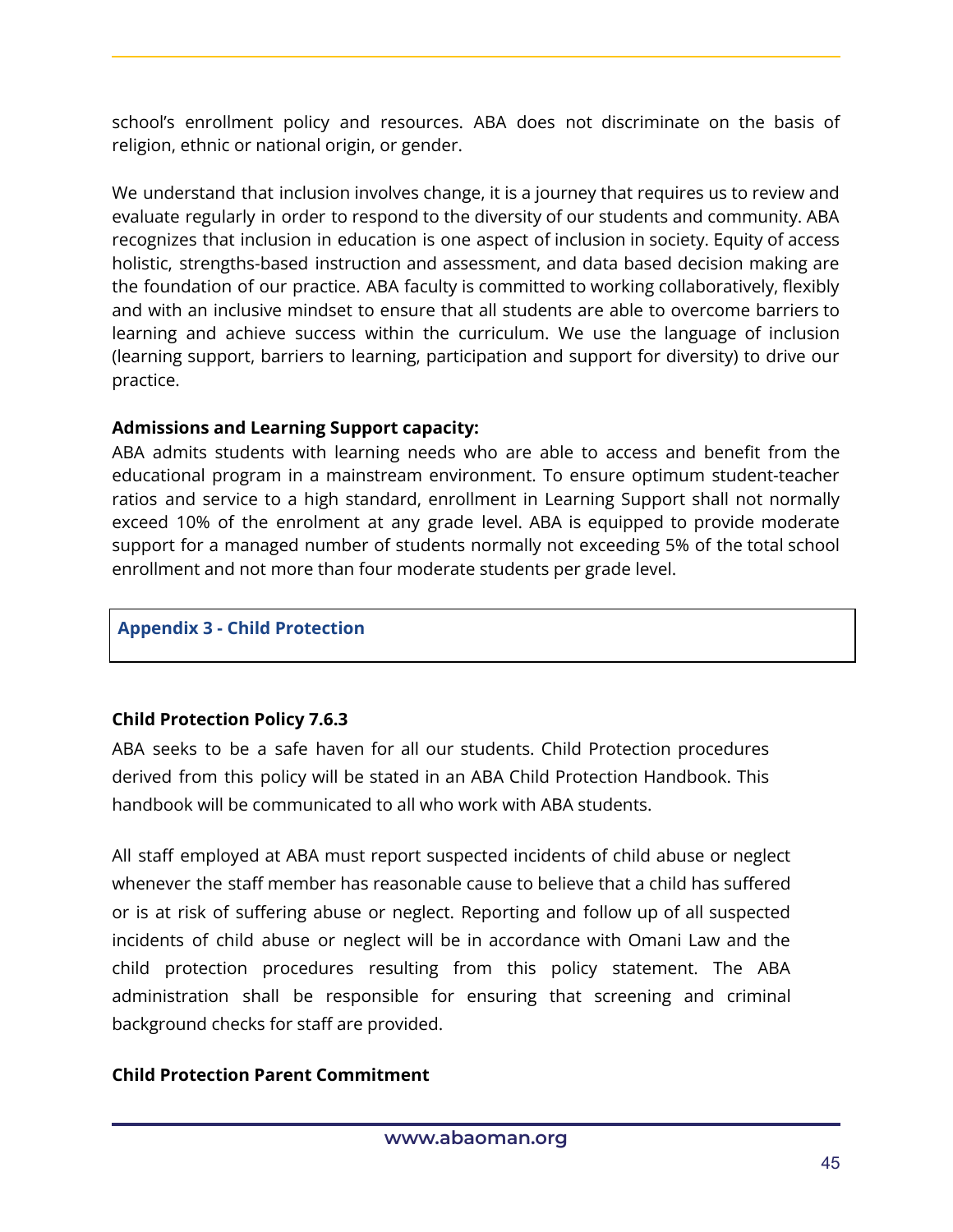Parents are asked to read carefully the Child Protection Handbook, which can be viewed on the parent portal, before reading and signing a copy of the following Child Protection Parent Commitment.

*We acknowledge that by enrolling our children at ABA, we understand the commitment to upholding the rights and protecting all children. We also recognize the importance of these values in the education of our children and agree to reinforce these values at home.*

#### *I / We undertake to:*

● *Support the ABA Child Protection Policy and procedures included in the Child Protection Handbook which is located within the Parent Portal Handbook tab on the ABA website.*

● *Be present in Muscat, and if we must leave, arrange a caretaker for our child/children, and inform the school of those arrangements, including emergency contact information, to the Middle and High School School or Elementary School Main Office. This caretaker must be able to serve in the capacity of in loco parentis, with full authority to make parental decisions to ensure appropriate supervision and to respond to a medical emergency.*

● *Share in the responsibility to bring forth information that supports the ABA Child Protection Policy with respect to the "Child Protection Disclosure Flowchart" found in the Child Protection Handbook. The ABA Child Protection policy works for the child, for the family, and for our community. Research indicates that international communities are as prone to child abuse as communities in their home country. Child abuse is a multi-faceted issue that involves dynamics of the child, the family, and the community. The ABA Child Protection Policy works to respond at all three levels.*

Parents will receive a copy of this form to sign and return at the start of each school year. A copy of the form is at the back of this handbook for your reference.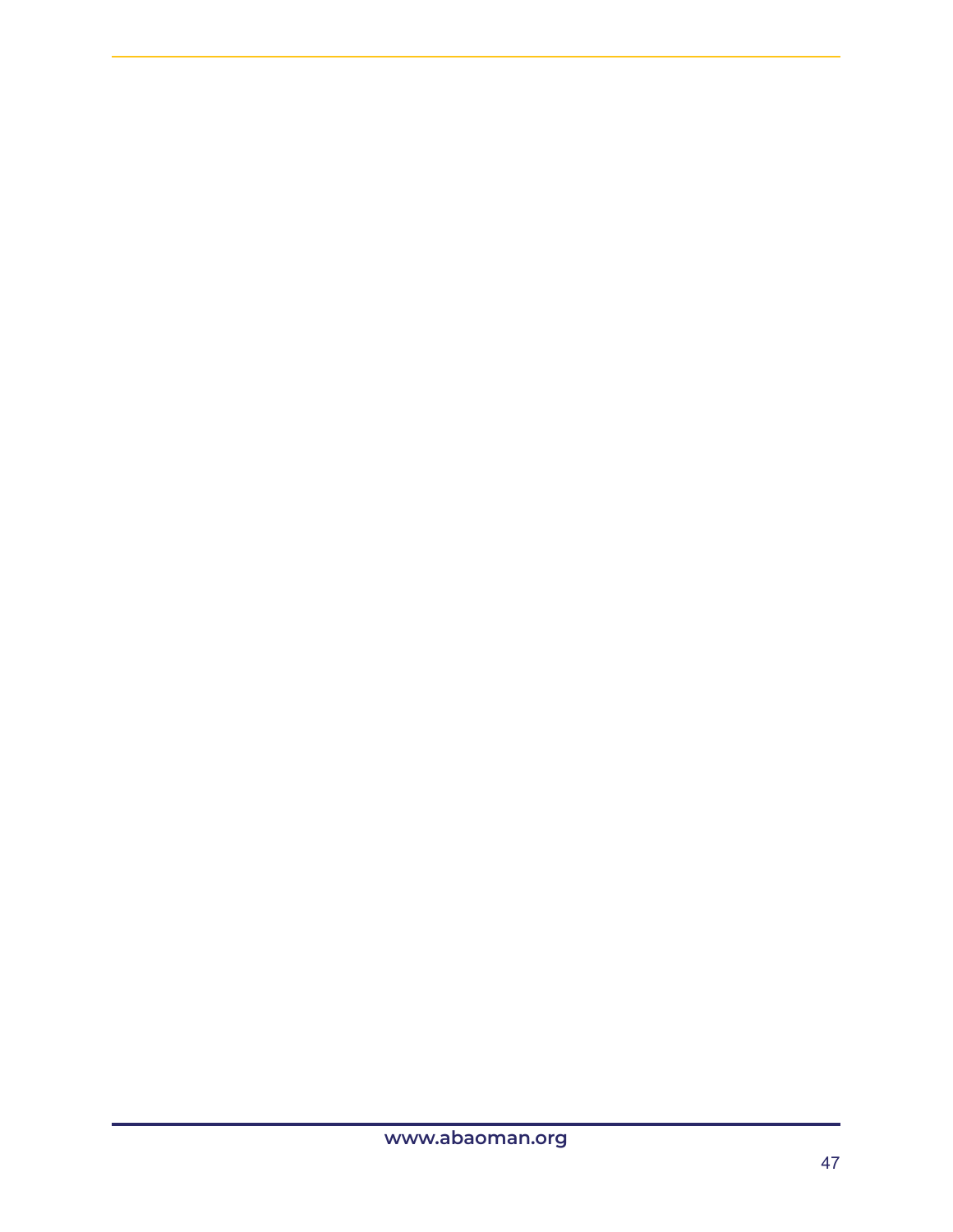**Appendix 4 - Assessment Policy**

#### A. **Philosophy**

ABA believes that the purpose of assessment is to determine the level of understanding that students currently possess, with the sole intention of designing learning experiences to improve their work. Assessment is underpinned by the central belief that all students can be successful, so the process is inquisitive, active and reflective. For this reason, assessment takes many different forms and acknowledges the diverse learning environment present at ABA.

#### B. **Assessment Criteria & Expectations**

Assessment in ABA follows the requirements of the IB and the specificities of ABA supported by guidance seen in the publications "From Principles into Practice, IB Standards & Practices, and the relevant subject guides.

#### C. **Middle and High School (Grades 6 – 12)**

#### **Practices & Procedures**

● **Feedback on Student Work -** Teachers should check and provide regular feedback on student work. Feedback can take many forms, some of which may include:

- Verbal comments from teachers and/or peers

- Written comments on the piece of work and/or comments noted on Managebac or using digital platforms such as Google docs, blogs etc.

- Targets for development

● **Self and Peer Evaluation –** Teachers are required to provide opportunities for students to self

evaluate their work and peer evaluate their peers' work using MYP & DP criteria. Evidence should be curated in students' individual portfolio.

● **Varying assessment** - Teachers are required to use a variety of assessment tasks within their

subject to recognize the diversity in learning styles.

● **Standardization –** Teachers are required to collaborate and set summative assessment tasks to ensure consistency of application of the MYP Levels and DP grades. Standardization meetings should be documented and the reflections recorded in the Reflection Tab in the Managebac Unit Planner or in the minutes from collaborative and/or curriculum team meetings.

● **Summative Assessment -** It is required that:

- Criterion levels attained are recorded on Managebac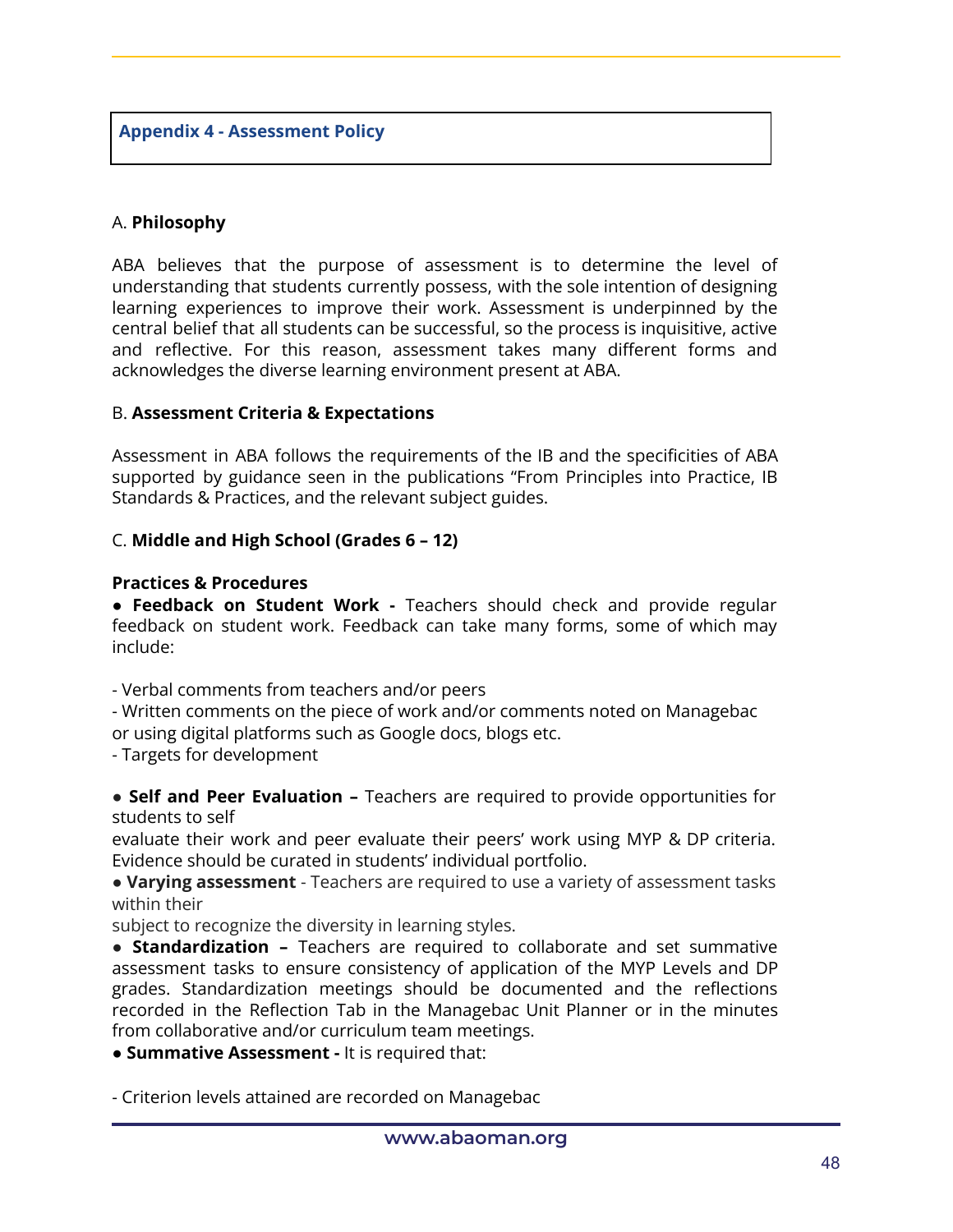- The students are supervised by a teacher to ensure authenticity - MYP/DP criteria are provided as part of the assessment

- The assessment date(s) are shared on Managebac Calendar

#### 48

# ● **Missed Summative Assessment** *-* Apply the following guidelines:

- Provide an opportunity to resit missed Summative Assessments - Use the appropriate attendance code on iSAMS to record the event - Report regular absence from Summative Assessments to the Section Principal for follow-up - Mark the work as normal with no sanction on levels obtained.

● **Late submission of student work -** Staff should follow the Late Work Guidance at the end of

This document.

● **Reporting –** It is required that reports are completed on iSAMS, demonstrating the

assessment data collated from students' work in the reporting period**.** The reporting cycle is

based on the semester system, two per year. Full, up to date guidance is provided in the latest

Faculty Handbook.

● **Academic Honesty** - See Academic Honesty Policy in the Faculty Handbook. ● **Sharing Assessment with the Community -**After each summative assessment, the final level

must be recorded on Managebac Gradebook. The data on Managebac must correspond with

the data on iSAMS that is used for reporting.

● **Use of data to inform teaching and learning -** External assessments such as the IB Diploma Results, MYP eAssessment data, AVANT Language Proficiency data and ISA test

data must be analyzed by departments and action plans developed and implemented to

address any issues identified.

● **Interdisciplinary Units** – Teachers are required to contribute to the planning of at least one

interdisciplinary Unit per year. Interdisciplinary Units must be assessed using the IB MYP objectives and then reported on within the reporting cycle.

#### **Programme Specific Information MYP**

- Teachers are required to ensure that all strands of each criterion are assessed within their

subject at least twice annually.

- Summative assessments should be set and standardized collaboratively. - Summative assessment "best-sustained level" is applied for Semester 1 and 2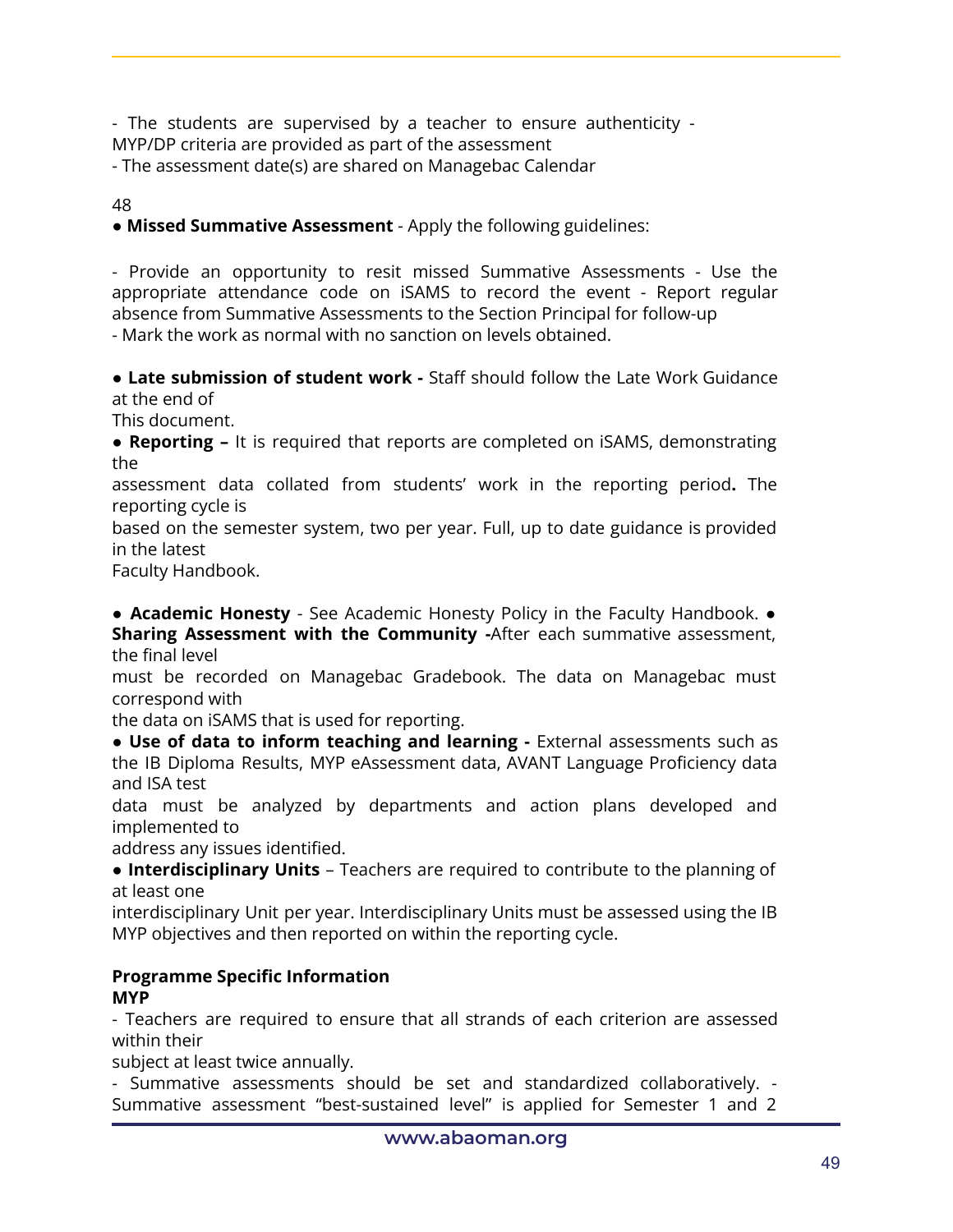reports

- Marked summative assessments are required to curate evidence of how levels are assigned

(this can be digital or physical).

- Each criterion should be assessed at least twice per semester.

# **DP**

IB Diploma subjects are assessed using a variety of tasks, assignments, tests and examinations. Tasks are designed to develop the skills necessary for the final DP assessments (internal & external).

● Teachers are required to ensure that all assessment objectives of the subject are assessed on

a regular basis

● Appropriate DP Assessment criteria and marking rubrics are required to be used to assess

student work

● All summative assessments should be set and standardized collaboratively across subject

groups

● All formative and summative assessments are required to be shared on the Managebac

Calendar

● Summative assessment "best-sustained level" is applied for Semester 1 and 2 reports

• All summative assessment grades are required to be recorded on Managebac • Summative assessments are required to be kept by the student with evidence of how the IBDP

level was awarded noted on it

# **Terminology and Application**

a) **Assessment -** All assessments inform planning and differentiation, giving students the opportunity to understand the skills and knowledge that is required in different modes of assessment. Students should receive feedback on all types of assessment. ● **Summative Assessments** - Are culminating assessments which provide graded evidence of

student attainment using MYP and DP criteria.

**● Formative Assessments -** Provide teachers with further information about student

understanding and inform teacher's professional judgement.

b) **Best-fit** is applied when an assessment level is required on a summative task. This is needed to

address the bands. The decision on whether a task is 3 or 4 is the applying of a **best-fit** process.

Professional Judgement may be applied when using the Best Fit in awarding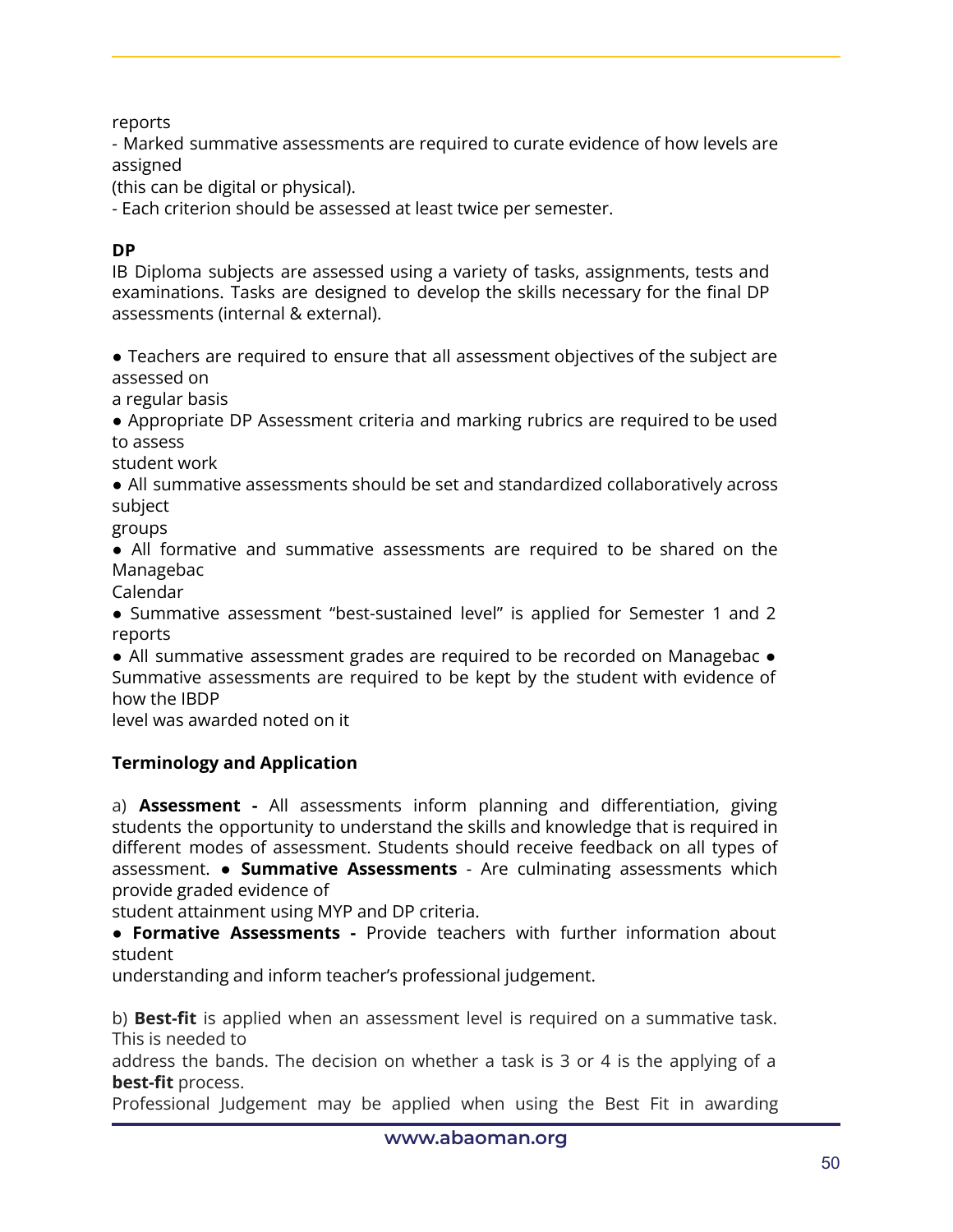criterion levels but it

must be well supported by evidence in students' assessed work.

c) **Best - Sustained Level** (BSL) is applied to the levels that students gain from MYP summative tasks.

The BSL is focused on students' performance trends in their assessment. The BSL is determined from

the levels assigned to Summative Tasks over different units.

d) **Course to Date Examinations -** these are undertaken at the end of Grade 8, 9 and 11 and at the end of Semester 1 in Grade 10 and 12. The purpose of these examinations is to provide a practice examination experience for students. These

50

examinations require students to review and be assessed on all topics in a subject this can act as a "checkpoint" for student target setting.

e) **DP Grades** - These are calculated by teachers using evidence from summative tasks and professional judgement advised by formative assessment.

f) **Learning Diversity** - See SLN Policy in the Faculty Handbook.

g) **MYP Grades** - These are automatically calculated in iSAMS. This is determined by adding the BSL

over the 4 criteria for your discipline and then using the MYP prescribed grade boundaries.

h) **Past Papers -** An important part of preparing students for examinations (optional or mandatory) is the use of past paper material. Teachers should encourage students to use past papers and mark schemes as part of their revision process. It is a good formative process for them to develop an understanding of how examiners mark. Staff must agree with subject colleagues in advance which year's papers will be reserved for use in tests and exams. Staff should avoid using a whole examination paper in a test or an exam

Students have access to almost every past examination paper and mark scheme which exists on the internet. All teachers must explain to students the right and wrong ways to use past papers. Students should undertake questions then use the mark schemes to peer or self-assess their work and set personal targets for development. Students should not memorize mark schemes in advance of a test or exam, as this is not a productive use of their time and does not allow staff to give appropriate feedback.

**Predicted Grades** - Predicted grades are an "optimistic yet realistic" assessment of what final IB Grade the student is likely to achieve at the end of the 2-year IBDP programme. Teachers should use a variety of evidence to ascertain this grade. Professional judgement should be used to arrive at the predicted grade. Staff should not adjust predicted grades on student or parent request. These must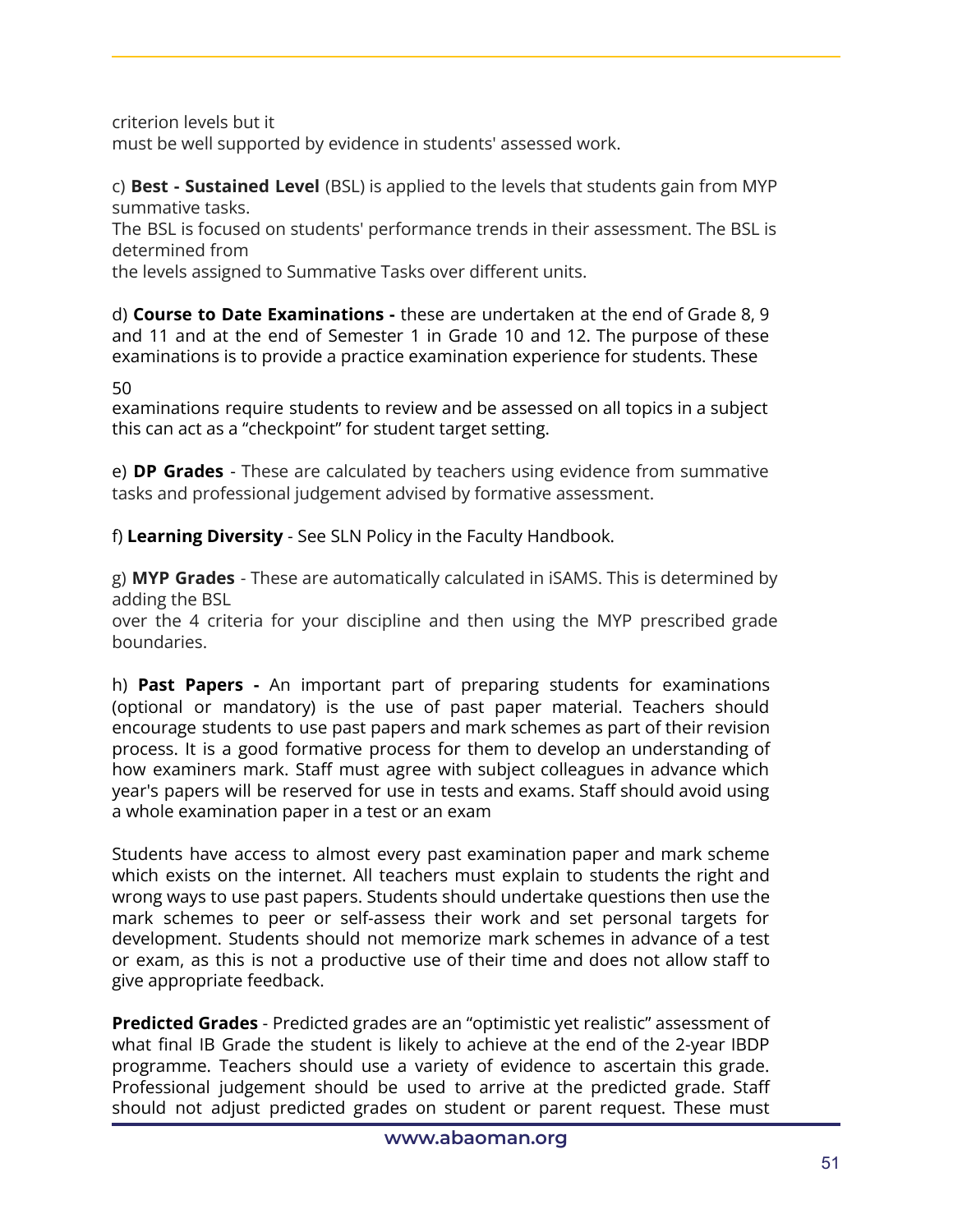always be based on evidence

**Professional Judgement (PJ)** - In some cases where students have not completed enough assessments, a teacher should apply professional judgement. This may arise from a variety of scenarios including prolonged absences, late start, illnesses etc. These cases are normally ones where enough data is not available to correctly apply either a Best Sustained Level or use the Grade Boundaries. Please contact the appropriate coordinator in those cases.

# **Action words in this Policy:**

- **Required** – Steps that are defined as "required" meet IB requirements for the respective program, therefore the guidance is a mandatory procedure. - **Should** – Steps that are defined as "should", means that the guidance is *recommended***,** allowing some flexibility if valid reasons exist to ignore the procedure but the implications must be weighed.

- **May** - This is guidance that is truly optional.

Teachers provide IBDP Predicted Grades at the following times:

- June of Grade 11
- October of Grade 12 (most commonly used for university applications)
- December of Grade 12
- March of Grade 12 (for IBDP use only)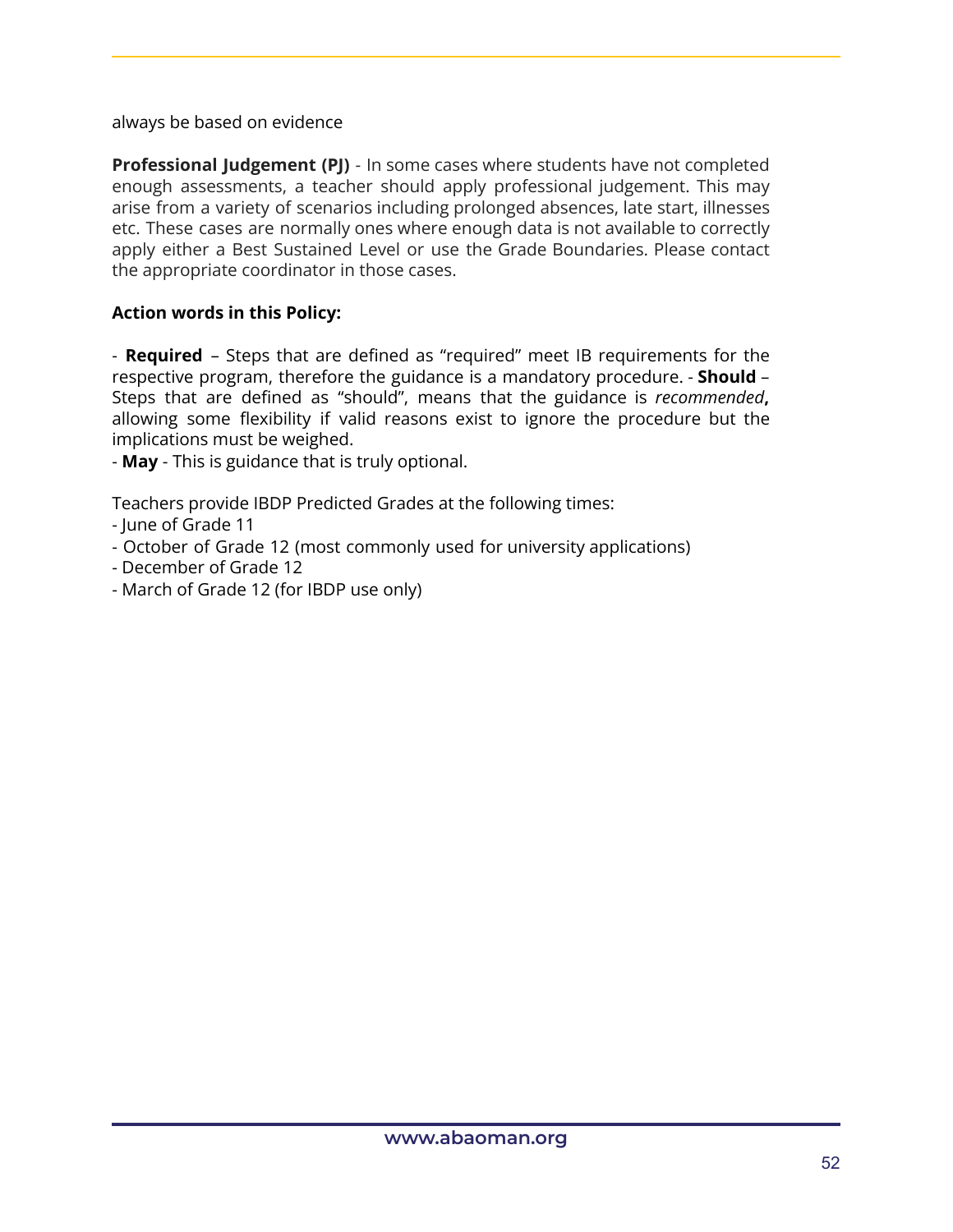**Appendix 5 - ABA Language Policy**

#### **Philosophy**

**ABA – An IB World School** "recognizes that language, our major means of thinking and communicating, is fundamental to learning, underpinning and permeating the whole curriculum." (IBO 2007). ABA students learn language through language authentic contexts, literature, friendships, and cultural exposures. The four communication strands of listening, speaking, writing and reading are learned and reinforced across and throughout all subject areas. In this context all teachers at ABA are language teachers. Most students at ABA are multilingual and it is our belief that language learning is built on the foundation of prior knowledge and understanding we have of our Mother Language. In learning an additional language, literacy (reading and writing) as well as active oral participation are central to language proficiency.

ABA's Vision affirms the school's commitment to providing opportunities for students to achieve their maximum potential in an environment of intercultural understanding and respect. To achieve our Vision, ABA students are provided opportunities to learn Arabic from grades 1 – 12; French from grades 6–12; and Spanish from grades 8–12. In addition, a Mother Language Program, coordinated by the parent community, is offered as an extracurricular activity. At present we have 6 languages on offer.

#### **Overview of language programs at ABA**

Teachers use a range of learner appropriate, learning and teaching strategies, resources and assessment. We aim to develop students' confidence and competence in a range of language skills and to foster the attitudes and values which underpin cultural awareness and respect.

English is the language of instruction within the school and English language competency is seen as the key to student success in all subject areas. Therefore, at ABA, all teachers K-12 are language teachers and play an important role in teaching and reinforcing language skills needed in each specific area of study. Subject teachers are encouraged to correct mistakes in English as well as content of written work, and to teach subject specific vocabulary explicitly to students who are not native speakers of English.

Students are encouraged to use their Mother Language to access prior learning when needed. All classes are taught in English except the Arabic, French and Spanish language classes.

Teachers at ABA represent over 45 different nationalities and 25 languages.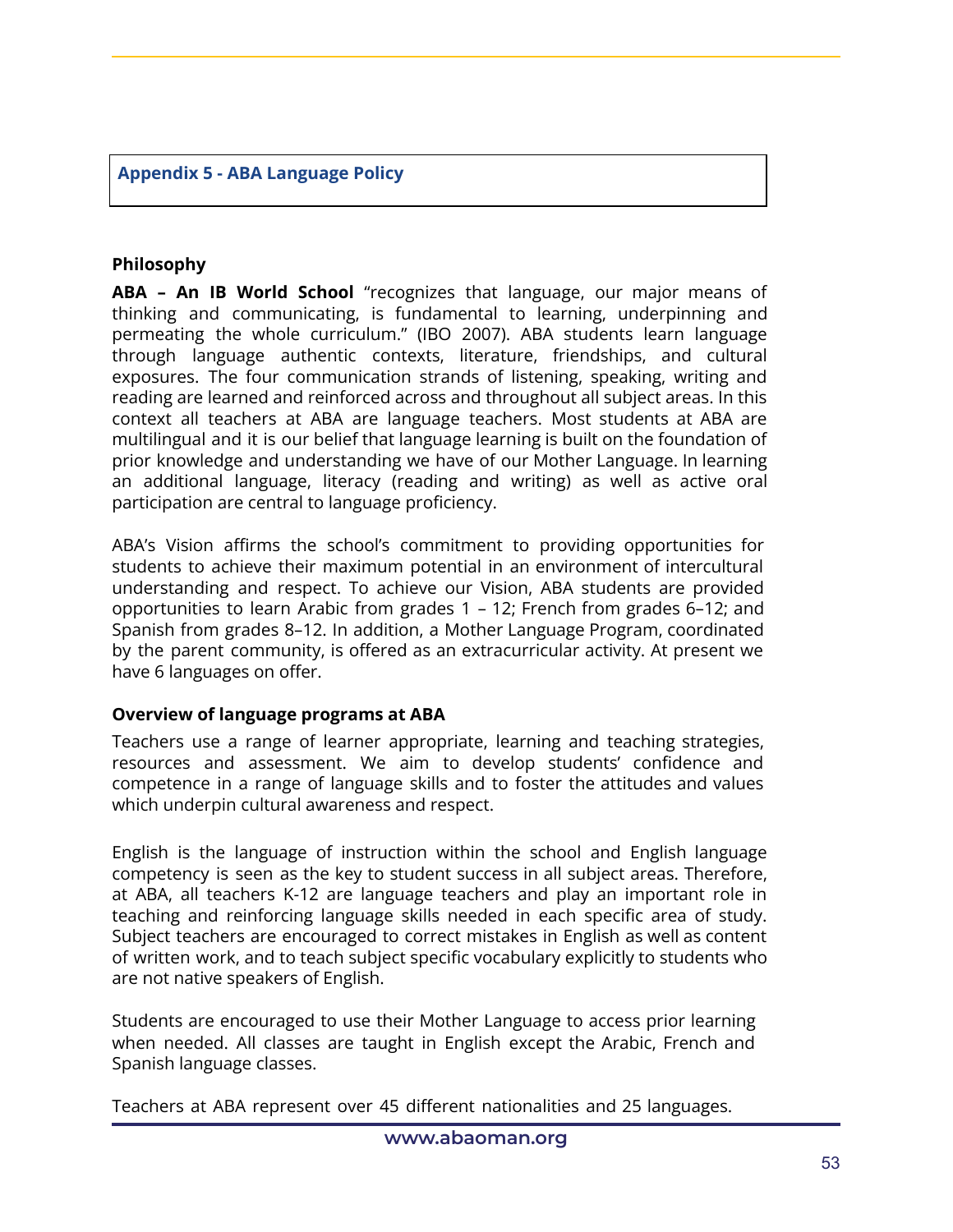However, teachers of English, Arabic, Spanish and French must be native or near native speakers of the language they teach.

Current Language Courses

# **● Grades 6-8**

In Grade 6 students are given the choice of either beginning French, Spanish or continuing

their study of Arabic.

Students in Grades 6 and 7 receive language instruction 5 x 40 minutes per week.

In Grade 8 students have a choice to continue in French, Arabic or Spanish. Students in Grade 8 receive language instruction 4 x 40 minutes per week.

Parents and students are made aware that their choice of language in Grade 8 should continue until the end of Grade 12.

# **● Grade 9 and Grade 10**

Students will continue with Arabic, French or Spanish as selected in eighth grade. It is expected that all students will take one modern language in Grades 9-10; although some may opt to take two modern languages. Students in Grade 9 and 10 receive language instruction 4 x 40 minutes per week.

# **● Grade 11 and Grade 12**

In Grade 11 and Grade 12, students continue with advanced study in Arabic, French and Spanish as part of their IB diploma course as a Language B. Both HL and SL are taught successfully in the same class four times per week and HL students receive an additional two classes per week (total of 6)

In some circumstances students also have the option to start Spanish as a new language in Grade 11 at the *Ab Initio* level (five times per week). This option is open to students who have had no exposure or possess insufficient knowledge of Spanish, French or Arabic to succeed at the Language B level.

Students may also opt to study a language that is not offered at ABA if they have had previous exposure or maintained a grade level proficiency in that language. As they are not offered at ABA these additional languages must be self-taught or externally tutored.

# **Mother Language Programme**

ABA encourages all students who have English as a second or additional language to maintain their mother/native/first language and not to replace it with English. The school promotes internationalism and by facilitating mother language classes, the cultural identity of the students is preserved, the connection to the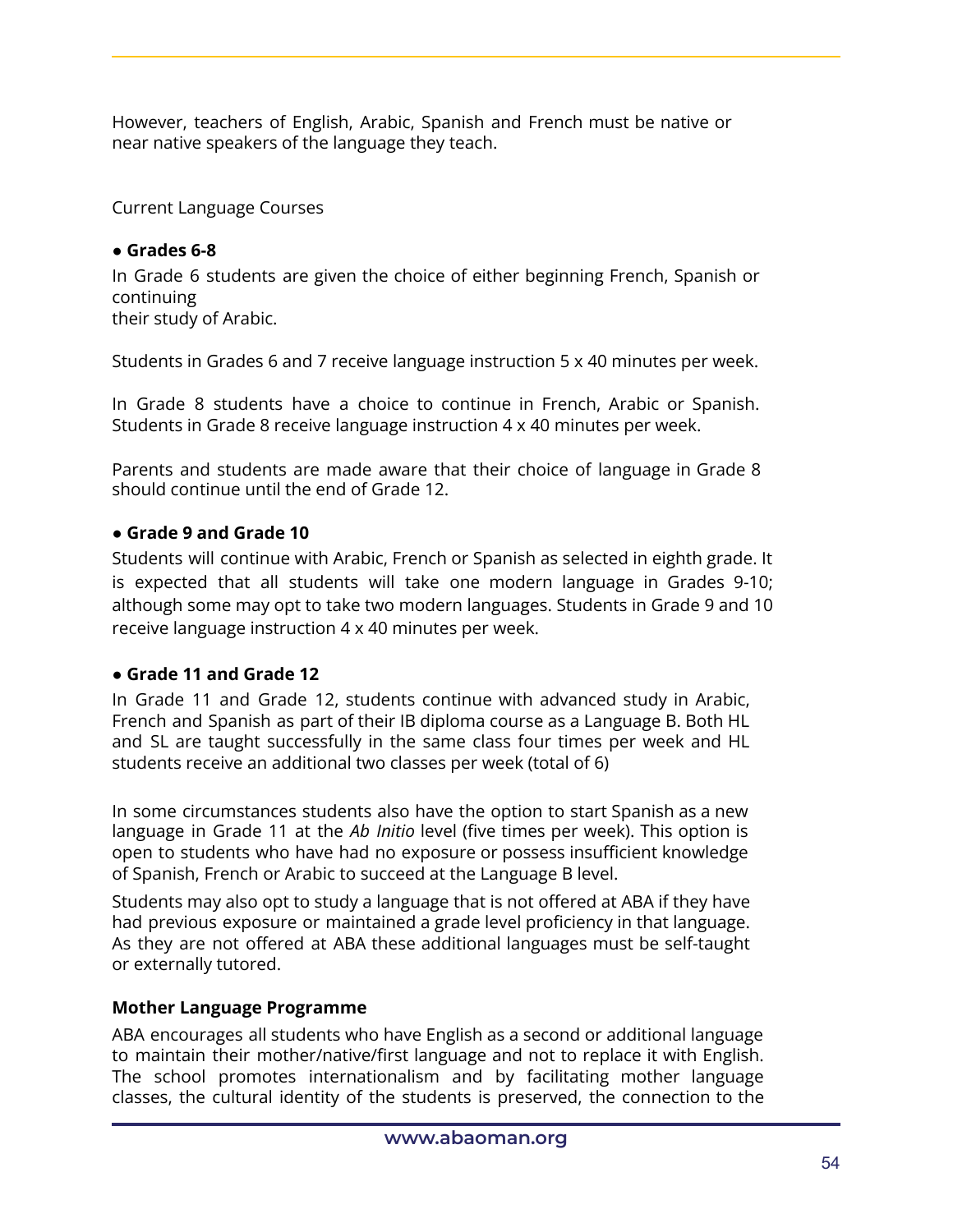family and the home country is strengthened. Mother language is part of a students' cultural heritage. As such ABA supports a parent run tutored mother language program that runs as an extracurricular activity for students K2 to Grade 10.

# **Forms of English**

Many students at ABA are multilingual, with varying levels of skill proficiency (reading, writing, listening, speaking) in their languages. As such, English is the lingua franca, or

54

common shared language, and is part of the developing multilingual profile of every student at ABA. Students learn to appreciate the different forms of the English language, for example British, Australian or American and teachers point out the differences in expression or spelling where appropriate. The expectation is that students are consistent in their English usage.

# **English as an Additional Language Program**

At ABA, students in Grades 1-10 who have English as a second (or additional) language receive support from the EAL program in addition to the language support they receive from their classroom teachers. Language learning should meet the needs of the student so EAL lessons are, as much as possible, related directly to the language/vocabulary the student requires to access curriculum-content in the regular classroom.

The Mission of this program is to help students develop English language skills, cultural awareness and learning strategies which will enable them to become successful learners and positive contributors to the wider community in which they live.

It is the Vision that every EAL student fulfills their potential through the medium of English.

Support for students who have English as an additional language is primarily through immersion in the regular classroom although students identified with the highest need are supported by the EAL teacher through in-class support, pull-out support or, for older students, self-supported study.

# **Admissions**

Students for whom English is not their first language are identified either at the time of admission or by class teachers. Subsequent support from the EAL department is determined by individual need and the capacity of the program. There is no EAL support for students in grades 11 and 12. Students applying to the older grades must therefore demonstrate their proficiency in English in order to be enrolled in the school.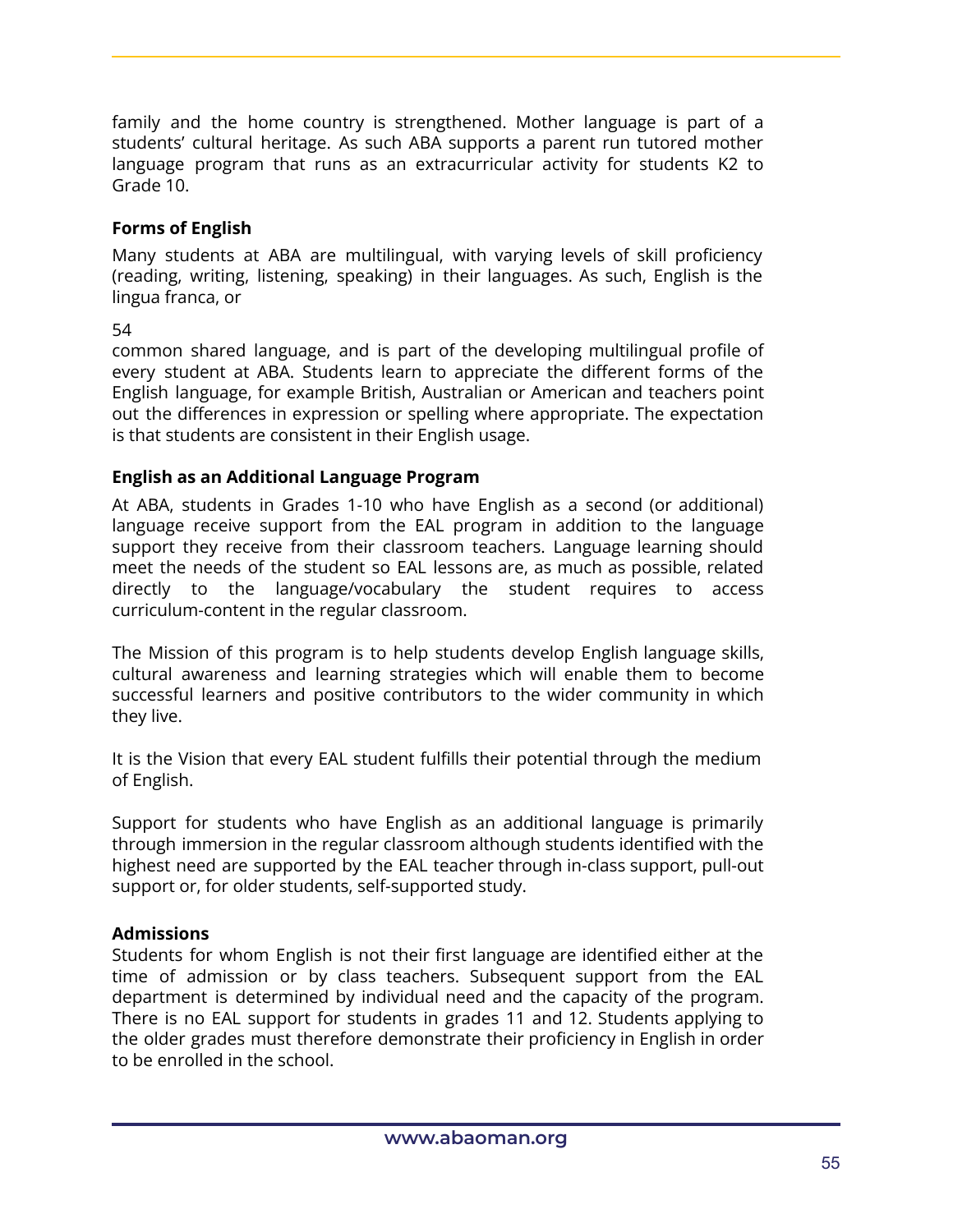#### **Appendix 6 - ABA Acceptable Use Agreement**

ABA teachers and administration believe that providing network access for users' personal electronic devices will enhance the educational experience for ABA students. For this reason, ABA has set up a wireless network.

1. **Acceptable Devices.** Users may access the wireless network with any approved device. Users may only access the network with devices that are their own personal property or school-owned.

2. **Personal Responsibility.** The school assumes no responsibility for the loss of, theft of or damage to any personal device that a user brings to ABA or any information on that device.

3. **Security.** Users shall not impair the security of the network. This expectation includes but is not limited to:

a. Users are expected to maintain up to date antivirus and antispyware protection on all devices that are connected to the wireless network. Devices without up to date security programs may be denied access to the network.

b. Users are expected to safeguard all network passwords. Users should not share network passwords with others and should change passwords frequently. Users are expected to notify an administrator immediately if they believe their account has been compromised.Users are expected to log onto the wireless network only with their account and not to allow others to use their account or to use the accounts of others.

4. **Limited IT Support.** Users are responsible for setting up and maintaining personal devices that they connect to the network. IT support for user owned devices may be sought to deal with wireless connectivity issues.

5. **Authorized Use.** Students may use the wireless network when they are not in class. Students may not use the wireless network in class unless authorized by the teacher of that class.

6. **Inappropriate Use.** The wireless network is a shared and limited resource and all users have an obligation to use that resource responsibly. Users are provided access to the wireless network for educational purposes. Incidental personal use of the network is acceptable outside class, but users should not use the network for personal activities that consume significant network bandwidth or for activities that violate school policy or local or international law. These include but are not limited to:

a. Online gaming unless approved by a teacher.

b. Downloading software, music, movies or other content in violation of licensing requirements, copyright or other intellectual property rights. c. Downloading, viewing or sharing inappropriate content, including pornographic, defamatory or otherwise offensive material.

d. Conducting any activity that is in violation of school policy or local, or international law.

e. Participating in political activities.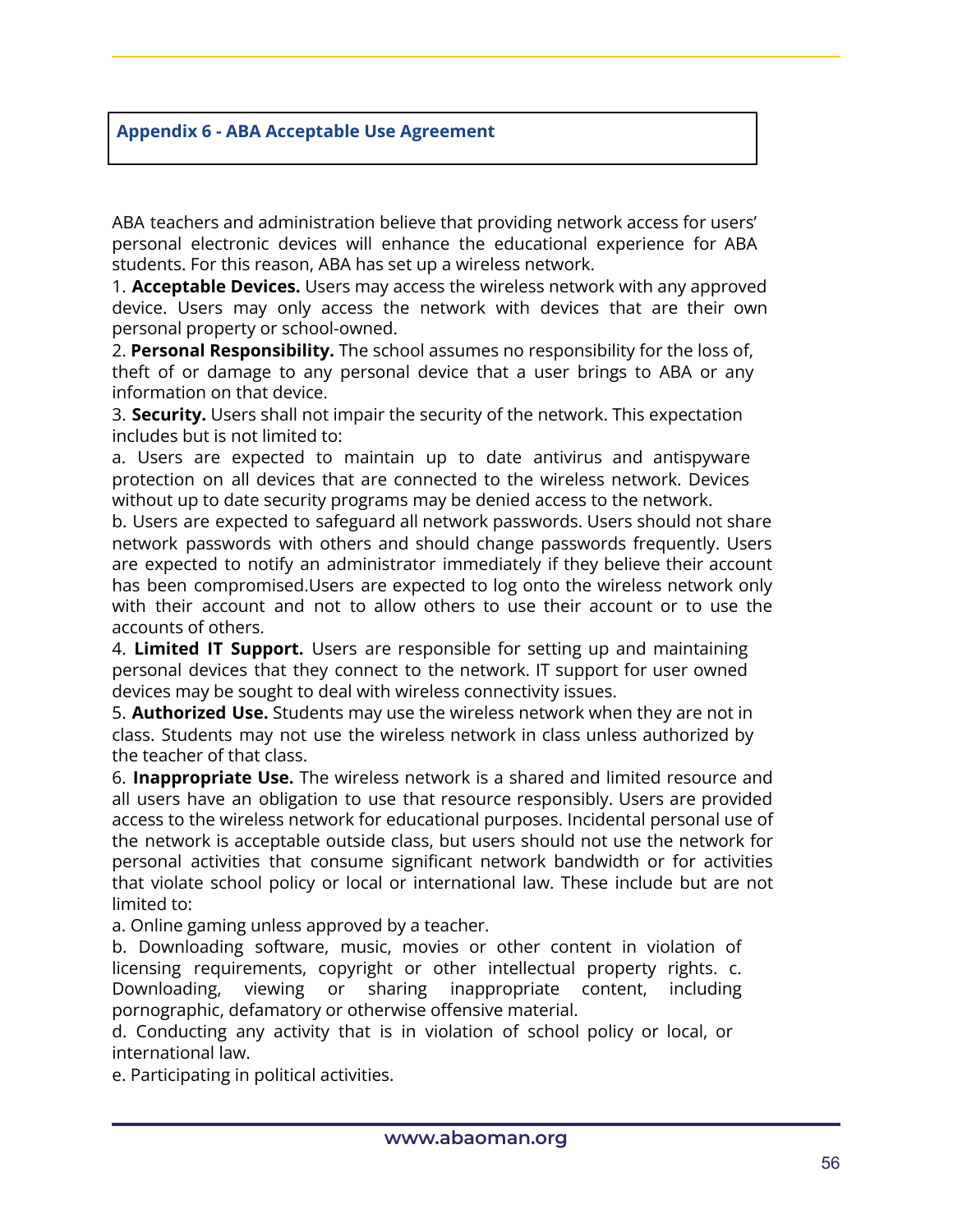56

f. Conducting for-profit business unless authorized by school administration.

g. Using hacking tools on the network or intentionally introducing malicious code into the School's network.

h. Using any software or proxy service to obscure either the student's IP address or the sites that the student visits.

i. Using peer-to-peer/torrent programs.

j. Disabling, bypassing, or attempting to disable or bypass any system monitoring, filtering or other security measures.

k. Accessing or attempting to access material or systems on the network that the student is not authorized to access.

7. **No Expectations of Privacy.** The School can and does monitor internet access and activity on the School's network, including but not limited to sites visited, content viewed and email sent and received. The School may examine a student's personal device and search its contents if there is a reason to believe that school policies, regulations, or guidelines regarding access to the network or use of the device have been violated.

8. **Disruptive Activity.** Users should not intentionally interfere with the performance of the School's wireless and wired network.

9. **Unauthorized Networks.** Users may not create unauthorized wireless networks to access ABA's wireless network. This includes establishing of wireless access points, wireless routers and open networks on personal devices.

10. **No Use of Wired Networks.** Students may use only the ABA student wireless network for personal devices. They may not attach personal devices to the wired network.

11. **Consequences of Inappropriate Use.** Students who misuse ABA's student wireless network will be subject to disciplinary action which may include loss of access to student wireless or all internet access and/or other appropriate disciplinary or legal action in accordance with the Student Code of Conduct

# **Appendix 7 - Requirements for participation in ABA Athletics**

A. All student athletes should take responsibility for their studies and homework. B. Any student who is not feeling well enough to participate in any class or is absent on the day of an event will not be allowed to participate in the after school sports program. It will be the responsibility of the student athlete to inform the coach if this may occur. C. Students waiting on campus for their practice to begin must remain on campus.

# **Standard of Behavior**